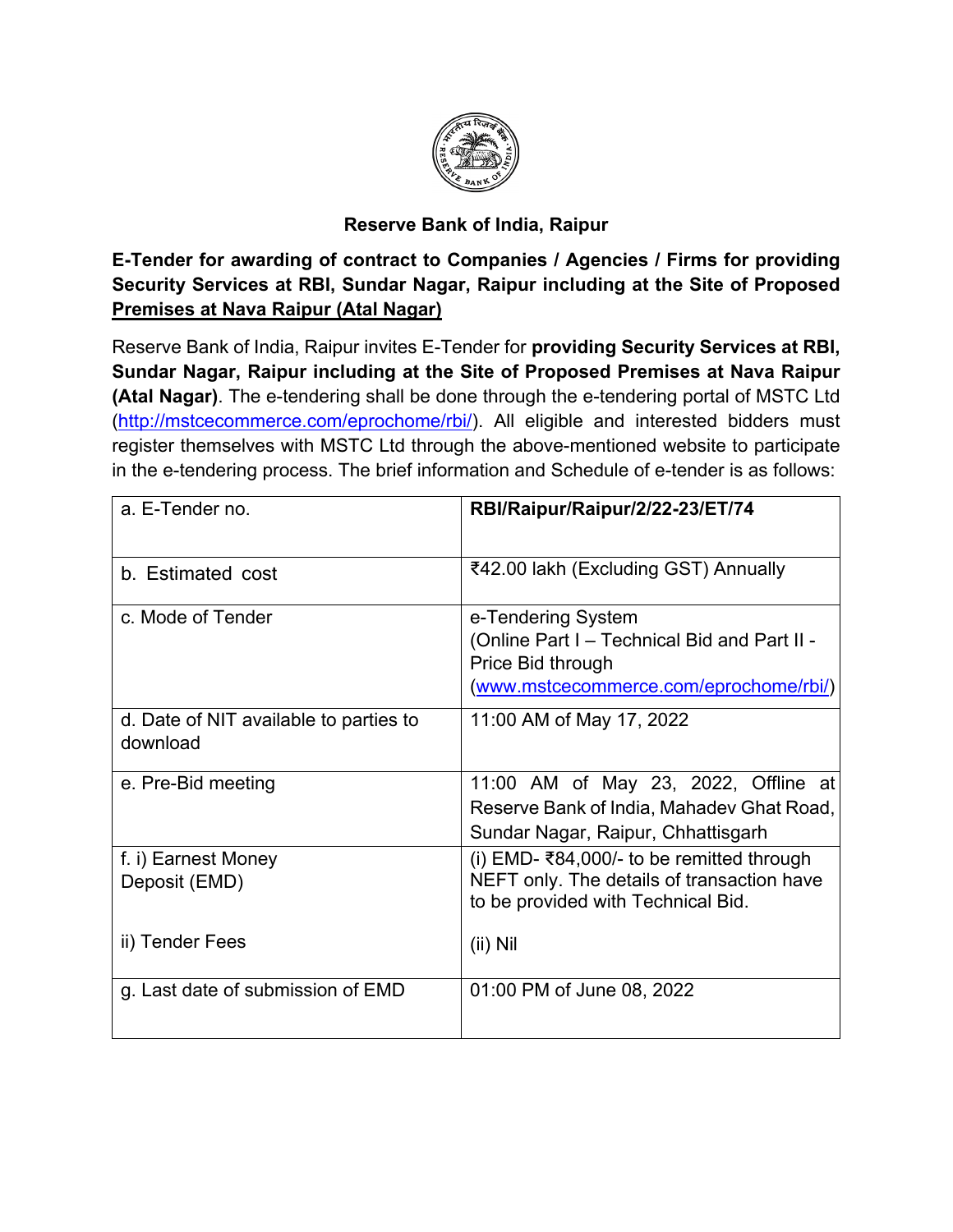| h. Date of Starting of e-Tender for<br>submission of online Technical Bid and<br>Price Bid at<br>www.mstcecommerce.com/eprochome/rbi | 10:00 AM of May 25, 2022                                                       |
|--------------------------------------------------------------------------------------------------------------------------------------|--------------------------------------------------------------------------------|
| i. Date of closing of online e-tender for<br>submission of Technical Bid & Price Bid                                                 | 01:00 PM of June 08, 2022                                                      |
| j. (i) Date & time of opening of Part-I<br>(i.e. Technical Bid)                                                                      | (i) 03:00 PM of June 08, 2022                                                  |
| (ii) Part-II Price Bid:                                                                                                              | (ii) Date of opening of Part II i.e. price bid<br>shall be informed separately |
| k. Transaction Fee                                                                                                                   | ₹2100/- plus applicable GST                                                    |
|                                                                                                                                      | Payment of transaction fees through MSTC<br>payment gateway                    |

Regional Director Reserve Bank of India, Raipur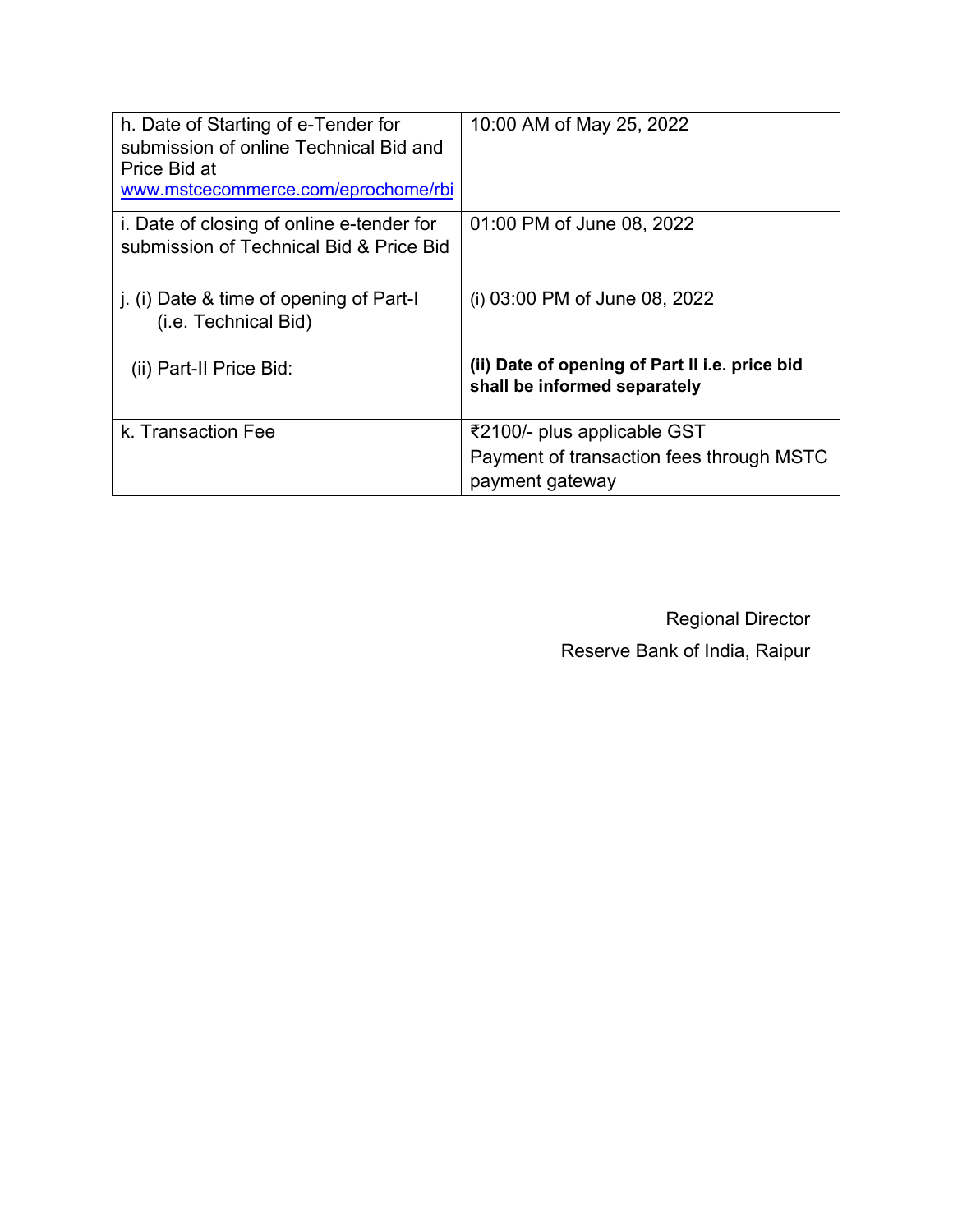

# भारतीय �रज़वर्बक� **/RESERVE BANK OF INDIA**

### मानव संसाधन प्रबंध �वभाग**/HUMAN RESOURCE MANAGEMENT DEPARTMENT**

# रायपु र**/Raipur**

## **Notice Inviting e-Tender**

## **E-Tender for awarding of contract to Companies / Agencies/ Firms for providing Security Services at RBI, Sundar Nagar, Raipur including at the Site of Proposed Premises at Nava Raipur (Atal Nagar)**

1. Reserve Bank of India (hereinafter referred to as 'The Bank'), Human Resource Management Department, Raipur invites e-tender in two parts (Part I- Technical Bid & Part II- Price Bid) from reputed Companies / Agencies/ Firms for providing Security Services at RBI, Sundar Nagar, Raipur including at the site of proposed RBI premises at Nava Raipur (Atal Nagar). The period of contract will be from July 1, 2022 to March 31, 2023 (**for 09 months**). It may be further renewed for two years up to March 31, 2025 (One year at a time) subject to satisfactory performance or other periods as the Bank may decide.

2. **E-Tendering forms** can be downloaded from the website **<https://www.mstcecommerce.com/eprochome/rbi>** and uploaded along with all the information / documents, mentioned in the Tender document. All interested companies/agencies/firms must register themselves with MSTC Ltd through the abovementioned website to participate in the tendering process.

3. Online tender will be available for view/download from 11:00 AM of May 17, 2022. Tender in prescribed form shall be submitted in two parts, Part-I tender will contain the Bank's standard techno-commercial conditions & Part II is for price bid. Part-II of the tender will be without any conditions of the bidders. The Price bid along with the tender form are to be submitted before 01.00 PM on June 08, 2022. **All pages of the Tender document should be signed & stamped by the Bidder/authorized representative of the Bidder and to be uploaded**. Tenders cannot be submitted after the due date and time. A pre-bid meeting (Offline at Reserve Bank of India, Raipur Office) for the intending bidders will be held on May 23, 2022 at 11.00 AM.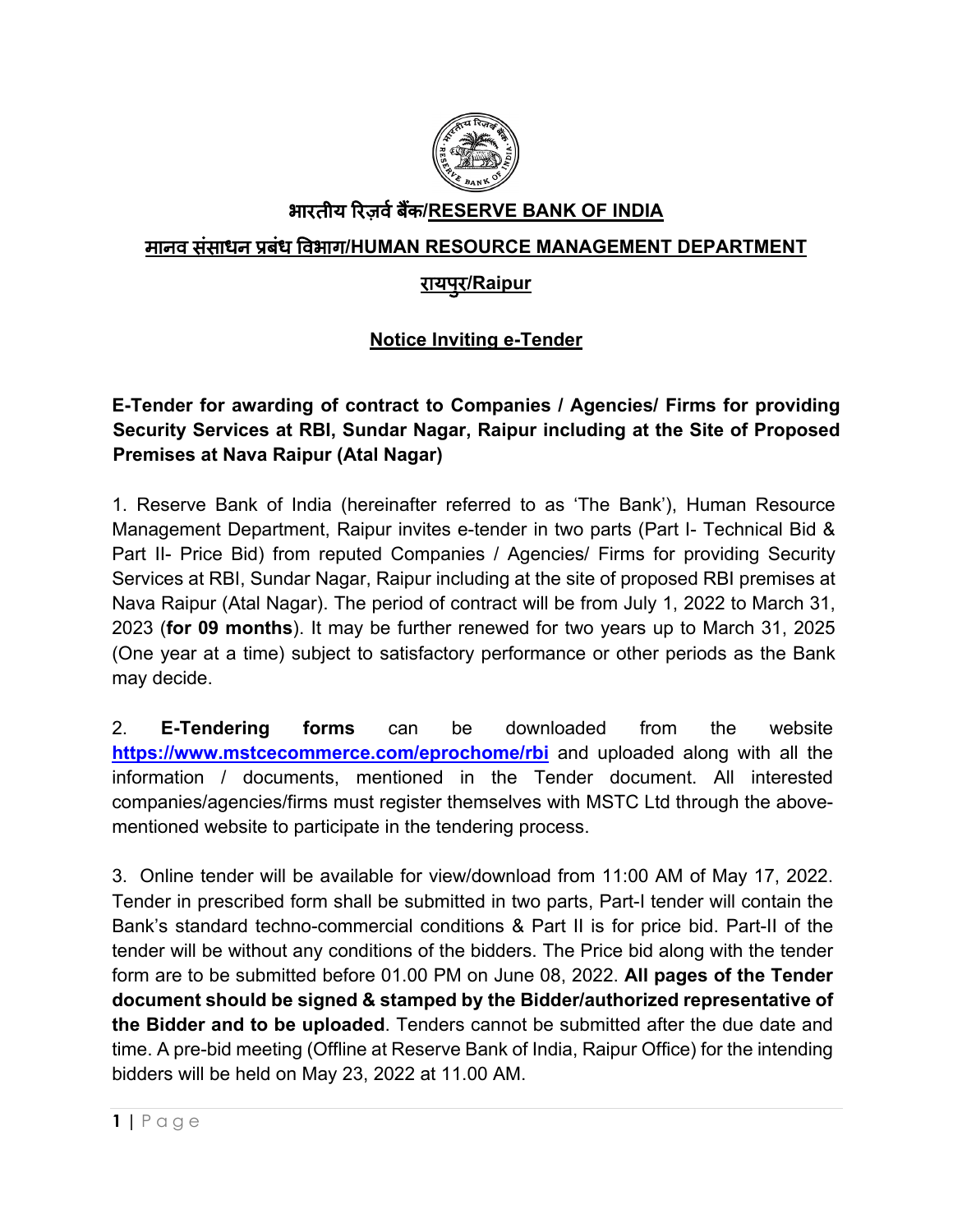Part I of the tenders will be opened at 03:00 PM on June 08, 2022. Part II of the tender of the eligible bidders will be opened on a subsequent date which will be intimated to the bidders in advance.

4. The work is estimated to cost ₹42.00 lakhs (excluding GST) annually. The EMD (₹84,000.00), paid by NEFT, shall be submitted by 01:00 PM on June 08, 2022. Proof of payment has to be submitted along with the technical Bid.

5. After examination of the Part I and related documents, if any of the tenderer is not found to possess the required eligibility, their tenders will not be accepted by the Bank for further processing and their price bid will not be opened. If any tenderer is not found to possess the required eligibility for participating in the tendering process at any point of time and/or banker's report are found unsatisfactory, the Bank reserves the right to reject his offer even after opening of Part-II of the tender. The Bank is not bound to assign any reason thereof.

6. The Bank is not bound to accept the lowest tender and reserves the right to accept either in full or in part any tender. The Bank also reserves the right to reject all the tenders without assigning any reason thereof.

7. Any amendment(s) / corrigendum / clarifications with respect to this tender shall be uploaded on the RBI website / MSTC portal only. The tenderer should regularly check the above website / e-portal for any Amendment / Corrigendum / Clarification on the above website.

Place: Raipur **Regional Director, RBI Raipur** Regional Director, RBI Raipur

Date: May 17, 2022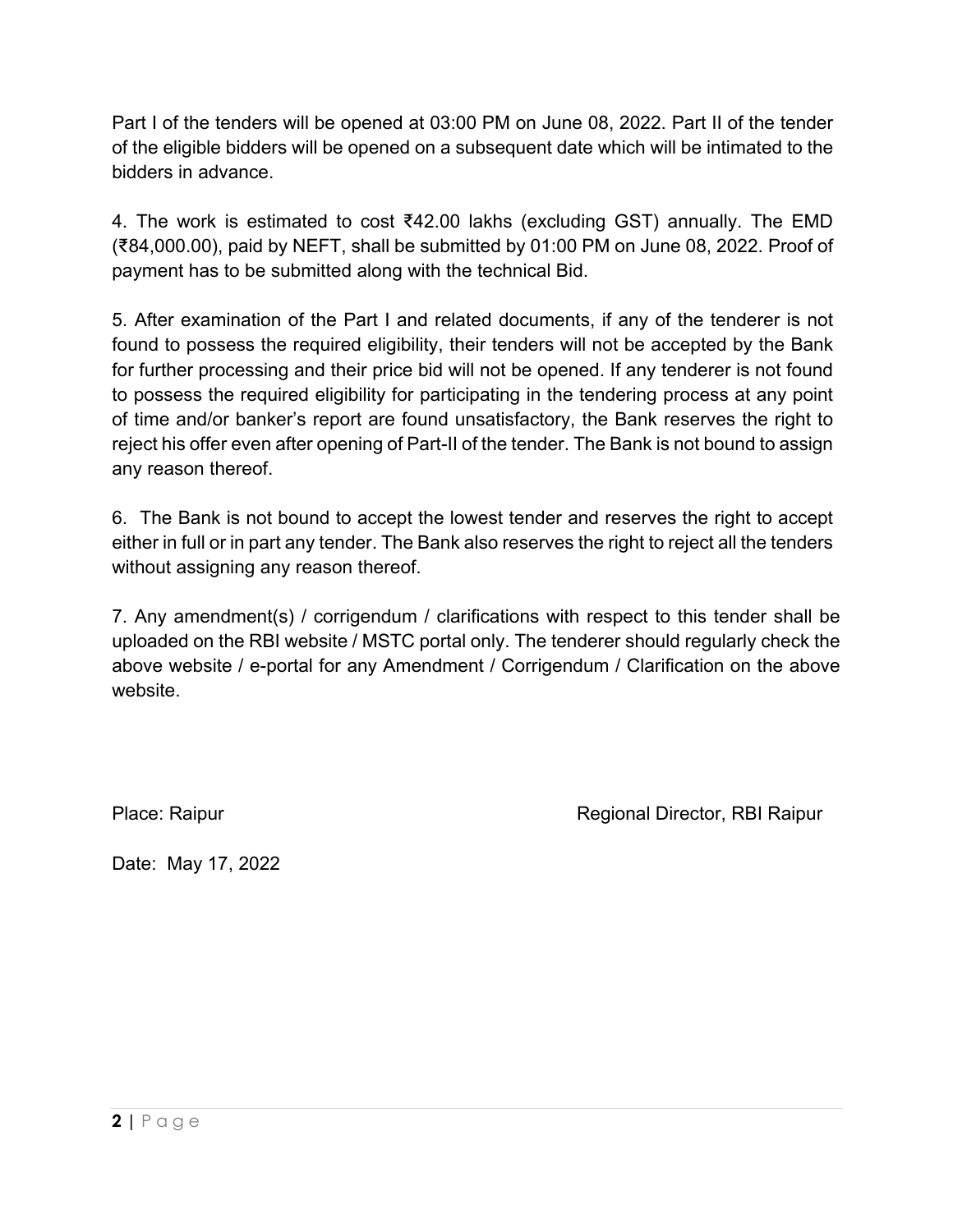### **Disclaimer**

Reserve Bank of India, Human Resources and Management Department, Raipur has prepared this tender document to give information on the Contract to interested parties. This tender has been issued, as per the terms and conditions set out in this tender and any other terms and conditions related to such information.

This tender is neither an agreement, nor invitation to perform work of any kind to any party.

The purpose of this tender is to provide information regarding the requirements of the Bank to all interested parties for submitting their bid. While the Bank has taken due care in the preparation of the information contained herein, the Bank does not claim that the information is exhaustive. Respondents to this tender are required to make their own inquiries and they should not rely solely on the information in the tender. The Bank is not responsible if no due diligence is carried out by the Respondents.

The Bank reserves the right not to proceed with this tender, to alter the time-table reflected in this document or to change the process or procedure to be applied. It also reserves the right to decline to discuss the tender further with any respondent.

No reimbursement of cost of any type or on any account will be paid to persons or entities submitting their bid.

Regional Director, RBI Raipur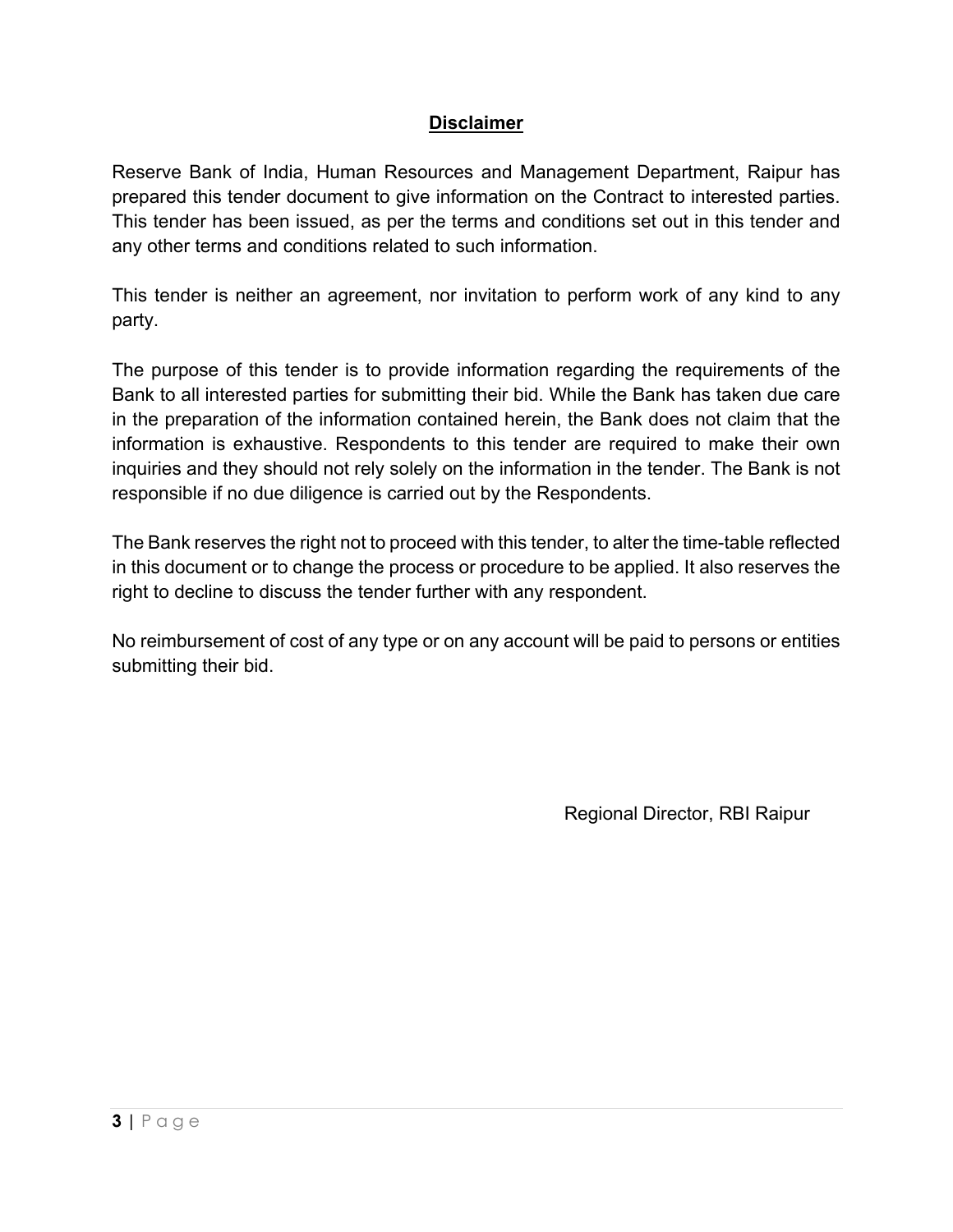## **Table of Contents**

| <b>Description</b>                                                       | Page      |
|--------------------------------------------------------------------------|-----------|
| Notice inviting E - Tender                                               | $1 - 2$   |
| <b>Disclaimer</b>                                                        | 3         |
| Schedule of Tender (SOT)                                                 | 5         |
| E-tendering procedure & important instructions                           | $6 - 10$  |
| <b>Application- Technical Bid</b>                                        | 11        |
| <b>Expression of interest</b>                                            | 12        |
| <b>Section-I</b>                                                         |           |
| Eligibility criteria & documents required                                | $13 - 17$ |
| Important information                                                    | $17 - 19$ |
| Section - II                                                             |           |
| Scope of work                                                            | $20 - 23$ |
| <b>Section-III</b>                                                       |           |
| General instructions of the tender-Terms & conditions of the<br>contract | 38        |
| <b>Application- Price Bid</b>                                            | 39        |
| Part- II- Price Bid format & conditions                                  | 40-44     |
| Annexure - I                                                             | 45        |
| Annexure - II                                                            | 46        |
| Annexure - III                                                           | 47        |
| Annexure - IV-A & IV-B                                                   | 48-49     |
| Annexure - V                                                             | 50-53     |
| Annexure - VI                                                            | 54        |
| Annexure - VII                                                           | 55-58     |
| Annexure - VIII                                                          | 59-73     |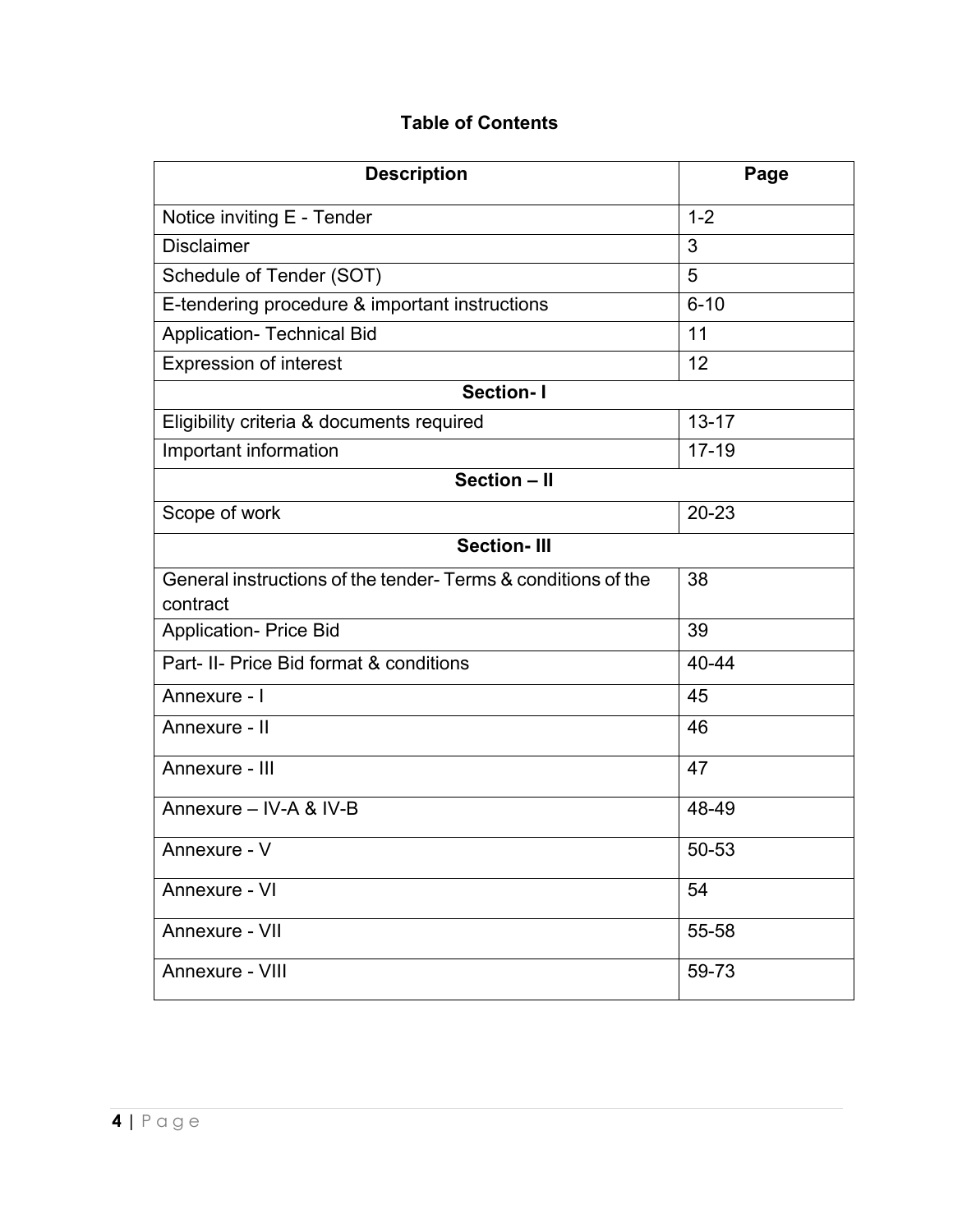| E-Tender no.                                                    | RBI/Raipur/Raipur/2/22-23/ET/74                 |  |
|-----------------------------------------------------------------|-------------------------------------------------|--|
| a. Estimated cost                                               | ₹42.00 lakh (Excluding GST) Annually            |  |
| b. Mode of Tender                                               | e-Tendering System                              |  |
|                                                                 | (Online Part I - Technical Bid and              |  |
|                                                                 | Part II - Price Bid through                     |  |
|                                                                 | (www.mstcecommerce.com/eprochome/rbi)           |  |
| c. Date of NIT available to parties to<br>download              | 11:00 AM of May 17, 2022                        |  |
| d. Pre-Bid meeting                                              | 11:00 AM of May 23, 2022, Offline at Reserve    |  |
|                                                                 | Bank of India, Mahadev Ghat Road, Sundar        |  |
|                                                                 | Nagar, Raipur, Chhattisgarh                     |  |
| e. i) Earnest Money                                             | (i) (EMD) ₹84,000/- to be remitted through NEFT |  |
| Deposit (EMD)                                                   | only. The details of transaction have to be     |  |
|                                                                 | provided with Technical Bid.                    |  |
| ii) Tender Fees- Nil<br>f. Last date of submission of EMD       |                                                 |  |
|                                                                 | 01:00 PM of June 08, 2022                       |  |
| g. Date of Starting of e-Tender for $10:00$ AM of May 25, 2022  |                                                 |  |
| submission<br>of<br>online<br>Techno-                           |                                                 |  |
| Commercial Bid and price Bid at                                 |                                                 |  |
| https://www.mstcecommerce.com/ep<br>rochome/rbi/                |                                                 |  |
| h. Date of closing of online e-tender 01:00 PM of June 08, 2022 |                                                 |  |
| for submission of Technical Bid &                               |                                                 |  |
| <b>Price Bid</b>                                                |                                                 |  |
| i. (i) Date & time of opening of Part-I                         | (i) 03:00 PM of June 08, 2022                   |  |
| (i.e. Technical Bid)                                            |                                                 |  |
| (ii) Part-II Price Bid:                                         | (ii) Date of opening of Part II i.e. price bid  |  |
|                                                                 | shall be informed separately                    |  |
|                                                                 |                                                 |  |
| <b>Transaction Fee</b>                                          | ₹2100/- plus GST                                |  |
|                                                                 | Payment of transaction fees through MSTC        |  |
|                                                                 | payment gateway                                 |  |

# **SCHEDULE OF TENDER (SOT)**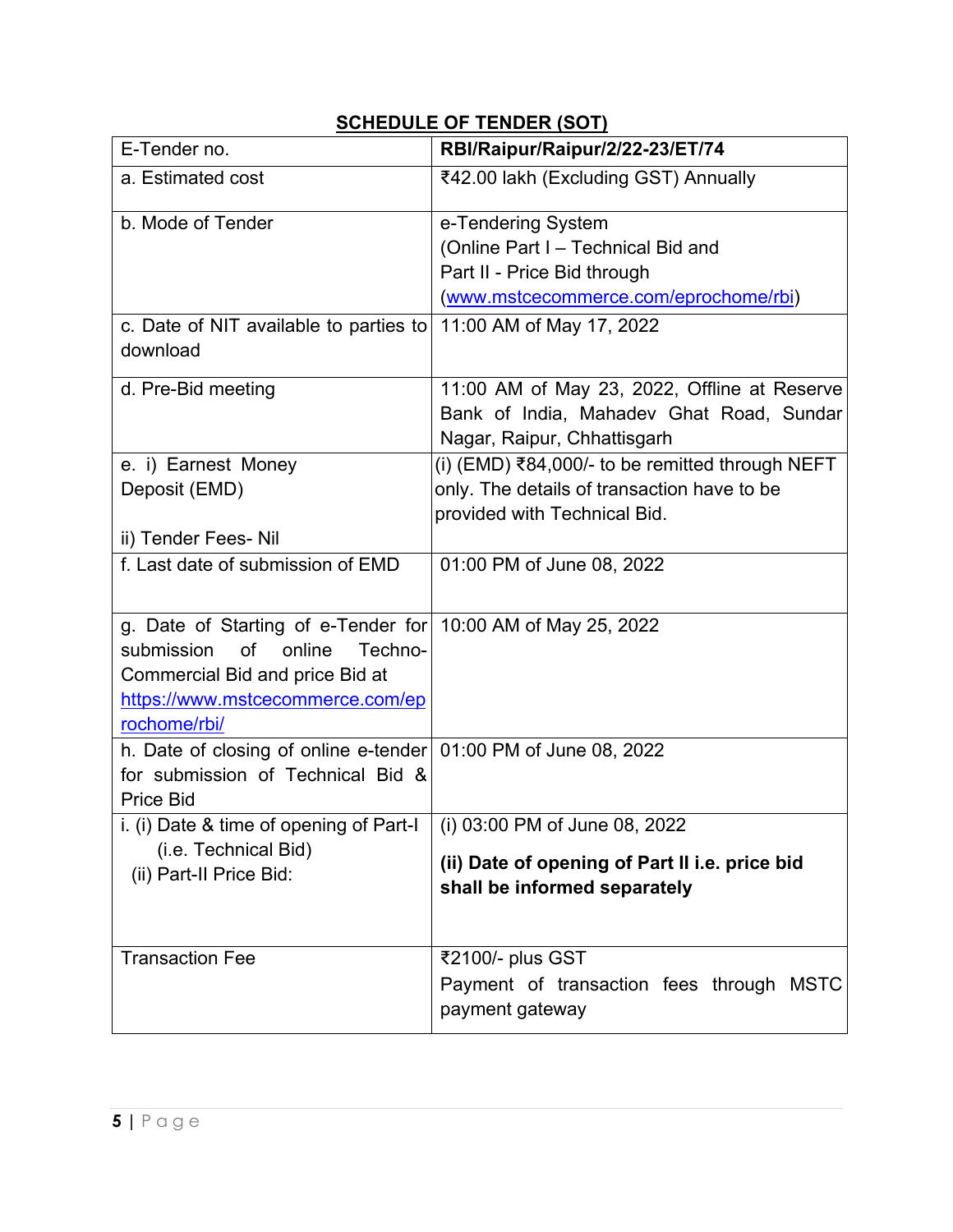# **E-Tendering Procedure and Important instructions**

| 1. | The technical/techno-commercial bid and price bid has to be submitted on-                                                                                                                                                                                                                                                                                                                                                                                                                                                                                                                                                                                                                                                                                                                                                                                                                                                                                                                                                                                                                                                                                                                                                                                                                              |  |
|----|--------------------------------------------------------------------------------------------------------------------------------------------------------------------------------------------------------------------------------------------------------------------------------------------------------------------------------------------------------------------------------------------------------------------------------------------------------------------------------------------------------------------------------------------------------------------------------------------------------------------------------------------------------------------------------------------------------------------------------------------------------------------------------------------------------------------------------------------------------------------------------------------------------------------------------------------------------------------------------------------------------------------------------------------------------------------------------------------------------------------------------------------------------------------------------------------------------------------------------------------------------------------------------------------------------|--|
|    | line at https://www.mstcecommerce.com/eprochome/rbi/                                                                                                                                                                                                                                                                                                                                                                                                                                                                                                                                                                                                                                                                                                                                                                                                                                                                                                                                                                                                                                                                                                                                                                                                                                                   |  |
| 2. | <b>System Requirements:-</b><br>(i) Windows 7 or above Operating System.<br>(ii) Signing type digital signature.<br>(iii) Latest updated JRE 8 (x86 Offline) software to be downloaded and<br>installed in the system.<br>(iv) Kindly ensure that TLS 1.2 is enabled on your Internet Explorer browser<br>to access the website. Please check through Tools --> Internet Options --><br>Advanced tab on Internet Explorer browser. For better browsing of the<br>website, please use Internet Explorer version 10 or above.<br>(v) Signing type digital signature i.e To disable "Protected Mode" for DSC to<br>appear in The signer box following settings may be applied.<br>Tools => Internet Options =>Security => Disable protected Mode If<br>enabled- i.e, Remove the tick from the tick box mentioning "Enable Protected<br>Mode".<br><b>Other Settings:</b><br>□Tools => Internet Options => General => Click On Settings under "browsing"<br>history/Delete Browsing History" => Temporary Internet Files => Activate<br>"Every time I Visit the Webpage".<br>(vi) To enable ALL active X controls and disable 'use pop up blocker' under<br>Tools $\rightarrow$ Internet Options $\rightarrow$ custom level<br>(vii) Bidders are advised to refer to the "Vendor Guide" and a "Video Guide" |  |
|    | before proceeding with the tendering process.                                                                                                                                                                                                                                                                                                                                                                                                                                                                                                                                                                                                                                                                                                                                                                                                                                                                                                                                                                                                                                                                                                                                                                                                                                                          |  |
| 3. | <b>Registration:-</b><br>(i) The process involves vendor's registration with MSTC e-procurement<br>portal which is free of cost. Only after registration, the vendor(s) can submit<br>his/their bids electronically. Electronic Bidding for submission of techno-<br>commercial Bid will be done over the internet. The Vendor should possess<br>Class III signing type digital certificate. Vendors are to make their own<br>arrangement for bidding from a computer connected with Internet. MSTC is<br>not responsible for making such arrangement. (Bids will not be recorded<br>without Digital Signature).<br>(ii) Vendors<br>register<br>themselves<br>online<br>with<br>are<br>required<br>to<br>www.mstcecommerce.com $\rightarrow$ e-Procurement $\rightarrow$ PSU / Govt. Depts. $\rightarrow$ Click<br>On RBI → Register as Vendor Filling up details and creating own user id and<br>password→ Submit.                                                                                                                                                                                                                                                                                                                                                                                    |  |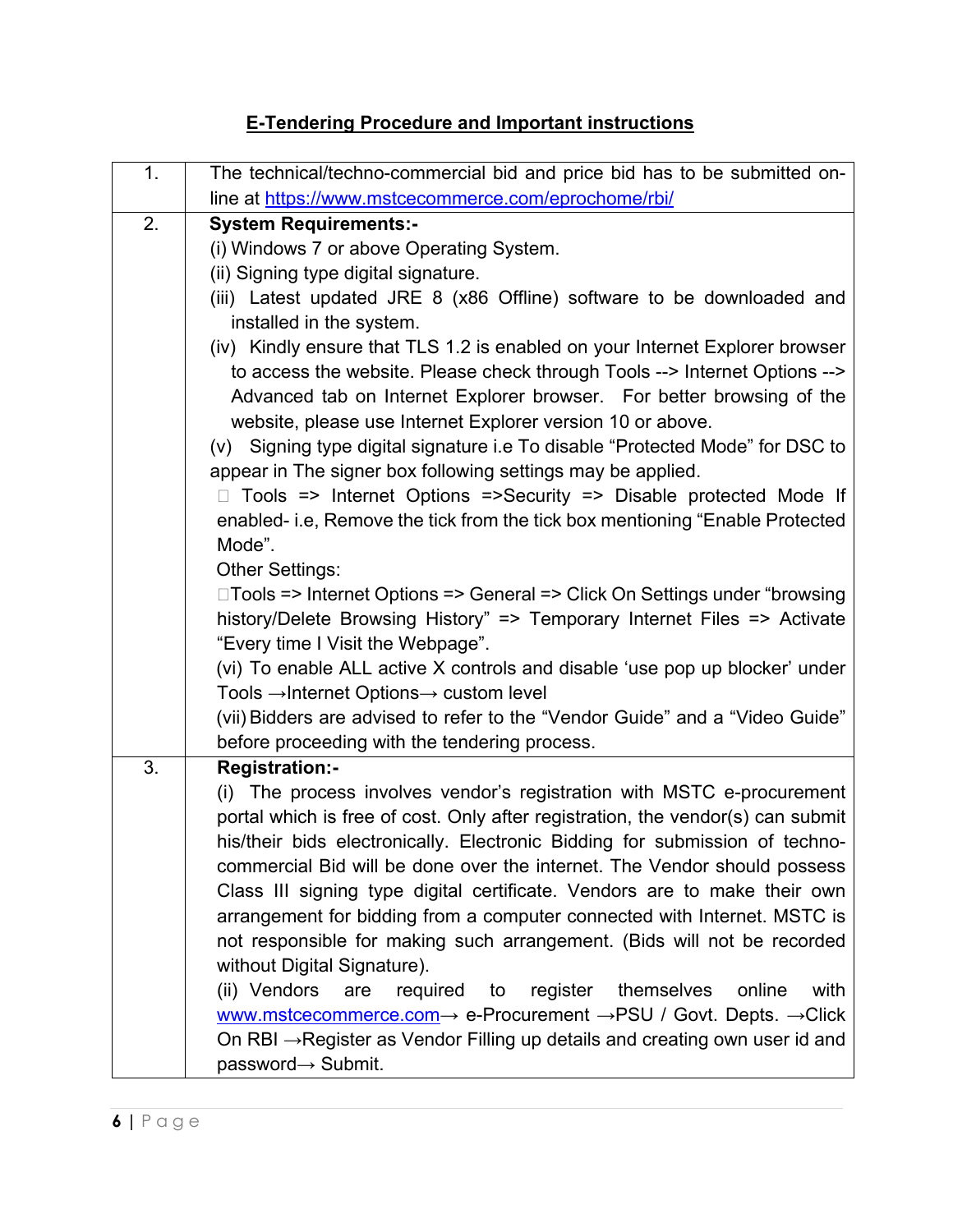|    | (iii) Vendors will receive a system generated mail confirming their registration<br>in their email which has been provided during filling the registration form. In<br>case of any clarification, please contact MSTC/the Bank, (before the<br>scheduled time of the e- tender).                                                                                                                                                                                                                                                                                                                                                                                                                                                                                                                                                                                                                                                                                                                                                                                                                                                                                                                                                                                                                                                                                                                                                                                                                                                                                                                                                                                                                                                                                                                                                    |
|----|-------------------------------------------------------------------------------------------------------------------------------------------------------------------------------------------------------------------------------------------------------------------------------------------------------------------------------------------------------------------------------------------------------------------------------------------------------------------------------------------------------------------------------------------------------------------------------------------------------------------------------------------------------------------------------------------------------------------------------------------------------------------------------------------------------------------------------------------------------------------------------------------------------------------------------------------------------------------------------------------------------------------------------------------------------------------------------------------------------------------------------------------------------------------------------------------------------------------------------------------------------------------------------------------------------------------------------------------------------------------------------------------------------------------------------------------------------------------------------------------------------------------------------------------------------------------------------------------------------------------------------------------------------------------------------------------------------------------------------------------------------------------------------------------------------------------------------------|
| 4. | <b>Transaction Fees</b><br>(i) The vendors shall pay the transaction fee using "Transaction Fee<br>Payment" Link under "My Menu" in the vendor login.<br>The vendors have to select the particular tender from the event dropdown<br>box.<br>(ii) The vendor shall have the facility of making the payment either through<br>NEFT or any other Online Payment.<br>(iii) On selecting the online mode, the vendor shall generate a challan by<br>filling up a form. The vendor shall remit the transaction fee amount as per the<br>details printed on the challan without making change in the same.<br>(iv) On selecting Online Payment, the vendor shall have the provision for<br>making payment using its Credit/ Debit Card/ Net Banking.<br>(v) Once the payment gets credited to MSTC's designated bank account, the<br>transaction fee shall be auto authorized and the vendor shall be receiving a<br>system generated mail. The transaction fee is non-refundable. A vendor will<br>not have the access to online e-tender without making the payment towards<br>transaction fee.<br>NOTE $-$ Bidder(s) are advised to remit the transaction fee well in advance<br>before the closing time of the event so as to give themselves sufficient time<br>to submit the bid.<br>Information about tenders / corrigendum uploaded shall be sent by email only<br>during the process till finalization of tender. Hence the vendors are required to<br>ensure that their Email ID provided is valid and updated at the time of registration<br>of vendor with MSTC. Vendors are also requested to ensure validity of their DSC<br>(Digital Signature Certificate). Vendors are advised to see corrigendum, if any,<br>before submitting their bids.<br>E-tender cannot be accessed after the due date and time mentioned in NIT. |
| 5. | <b>Bidding in e-tender:</b>                                                                                                                                                                                                                                                                                                                                                                                                                                                                                                                                                                                                                                                                                                                                                                                                                                                                                                                                                                                                                                                                                                                                                                                                                                                                                                                                                                                                                                                                                                                                                                                                                                                                                                                                                                                                         |
|    | (i) Bidder(s) need to submit necessary EMD and Transaction fees to be eligible<br>to bid online in the e-tender. Transaction fees are non-refundable. No interest<br>will be paid on EMD. EMD of the unsuccessful bidder(s) will be refunded by the<br>tender inviting authority.<br>(ii) The process involves Electronic Bidding for submission of techno-<br>commercial Bid.                                                                                                                                                                                                                                                                                                                                                                                                                                                                                                                                                                                                                                                                                                                                                                                                                                                                                                                                                                                                                                                                                                                                                                                                                                                                                                                                                                                                                                                      |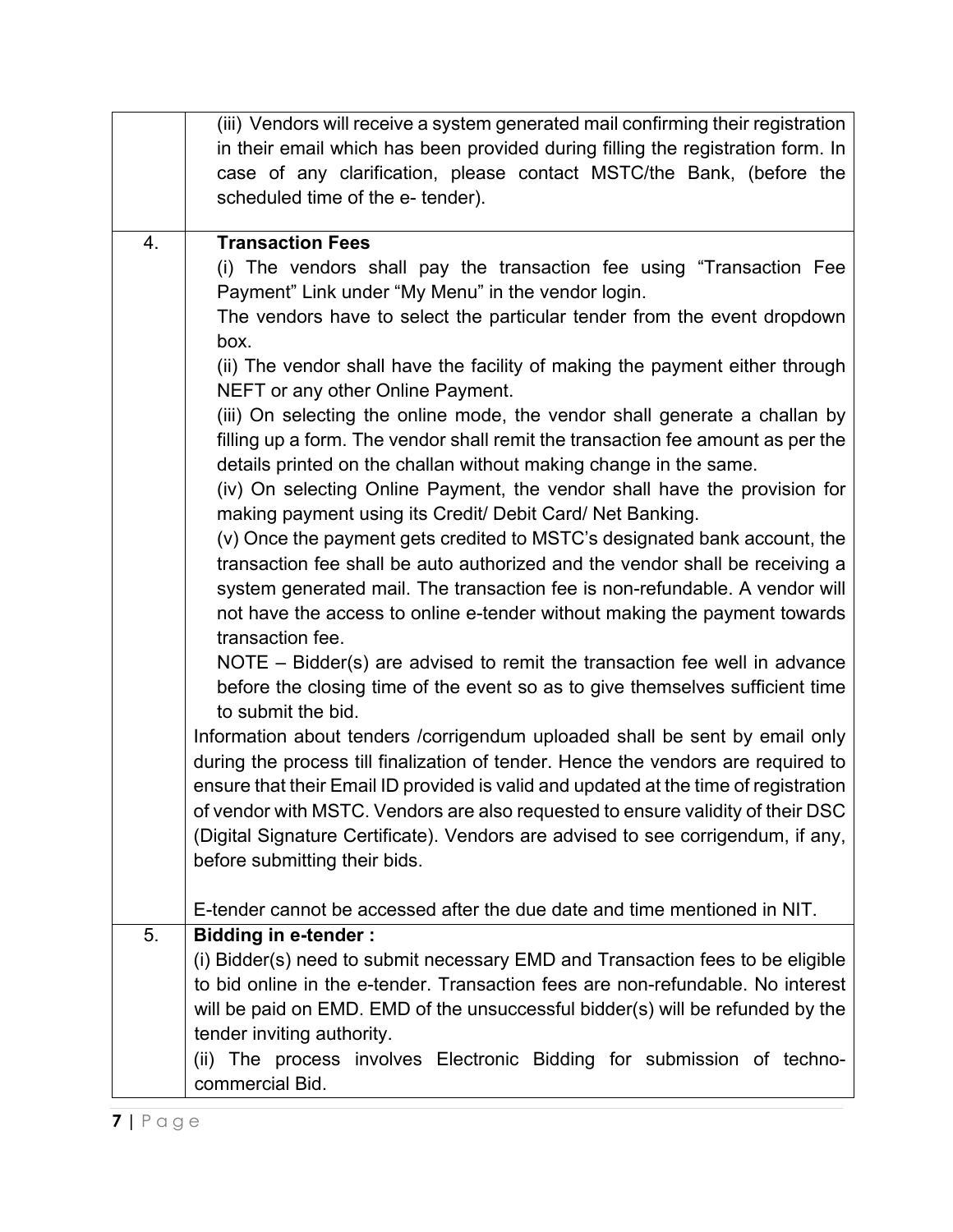| (iii) Only, the bidder(s) who have submitted transaction fee can only submit their                                         |
|----------------------------------------------------------------------------------------------------------------------------|
| through<br>internet<br><b>Bid</b><br><b>MSTC</b><br>website<br>in                                                          |
| techno-commercial                                                                                                          |
| www.mstcecommerce.com $\rightarrow$ e-procurement $\rightarrow$ PSU/Govtdepts $\rightarrow$ Login under                    |
| $RBI \rightarrow My$ menu $\rightarrow$ Auction Floor Manager $\rightarrow$ live event $\rightarrow$ Selection of the live |
| event.                                                                                                                     |
| (iv) The bidder should allow running JAVA application. This exercise has to be                                             |
| done immediately after opening of Bid floor. Then they must fill up Common                                                 |
| terms and other specification and save the same. After that click on the techno-                                           |
| commercial bid. If this application is not run, then the vendor will not be able to                                        |
| save/submit his techno-commercial bid.                                                                                     |
| (v) After filling the techno-commercial Bid, vendor should click 'save' to record                                          |
| their techno-commercial bid. Once the same is done, the Price Bid link becomes                                             |
| active and the same has to filled up and then vendor should click on "save" to                                             |
| record their Price bid. Once both the Technical bid and Price Bid has been                                                 |
| saved, the bidder can click on the "Final submission" button to register their bid.                                        |
| (vi) Bidders are instructed to use Attach Doc button to upload documents.                                                  |
| Multiple documents can be uploaded.                                                                                        |
| (vii) In all cases, bidder should use their own ID and Password along with Digital                                         |
| Signature at the time of submission of their bid.                                                                          |
| (viii) During the entire e-tender process, the vendors will remain completely                                              |
| anonymous to one another and also to everybody else.                                                                       |
| (ix) The e-tender floor shall remain open from the pre-announced date & time                                               |
| and for as much duration as mentioned above.                                                                               |
| (x) All electronic bids submitted during the e-tender process shall be legally                                             |
| binding on the vendor. Any bid will be considered as the valid bid offered by                                              |
|                                                                                                                            |
| that vendor and acceptance of the same by the Buyer will form a binding                                                    |
| contract between Buyer and the Vendor for execution of supply.                                                             |
| (xi) It is mandatory that all the bids are submitted with digital signature certificate                                    |
| otherwise the same will not be accepted by the system.                                                                     |
| (xii) The tender inviting authority reserves the right to cancel or reject or accept                                       |
| or withdraw or extend the tender in full or part as the case may be without                                                |
| assigning any reason thereof.                                                                                              |
| (xiii) No deviation of the terms and conditions of the tender document is                                                  |
| acceptable. Submission of bid in the e-tender floor by any vendor confirms his                                             |
| acceptance of terms & conditions for the tender. The tender inviting authority                                             |
| has the right to cancel this e-tender or extend the due date of receipt of bid(s)                                          |
| without assigning any reasons thereof. Vendors are requested to read the                                                   |
| video<br>vendor<br>the<br>the<br>guide<br>and<br>in<br>see<br>page                                                         |
| www.mstcecommerce.com/eprochome to familiarize them with the system                                                        |
| before bidding.                                                                                                            |
|                                                                                                                            |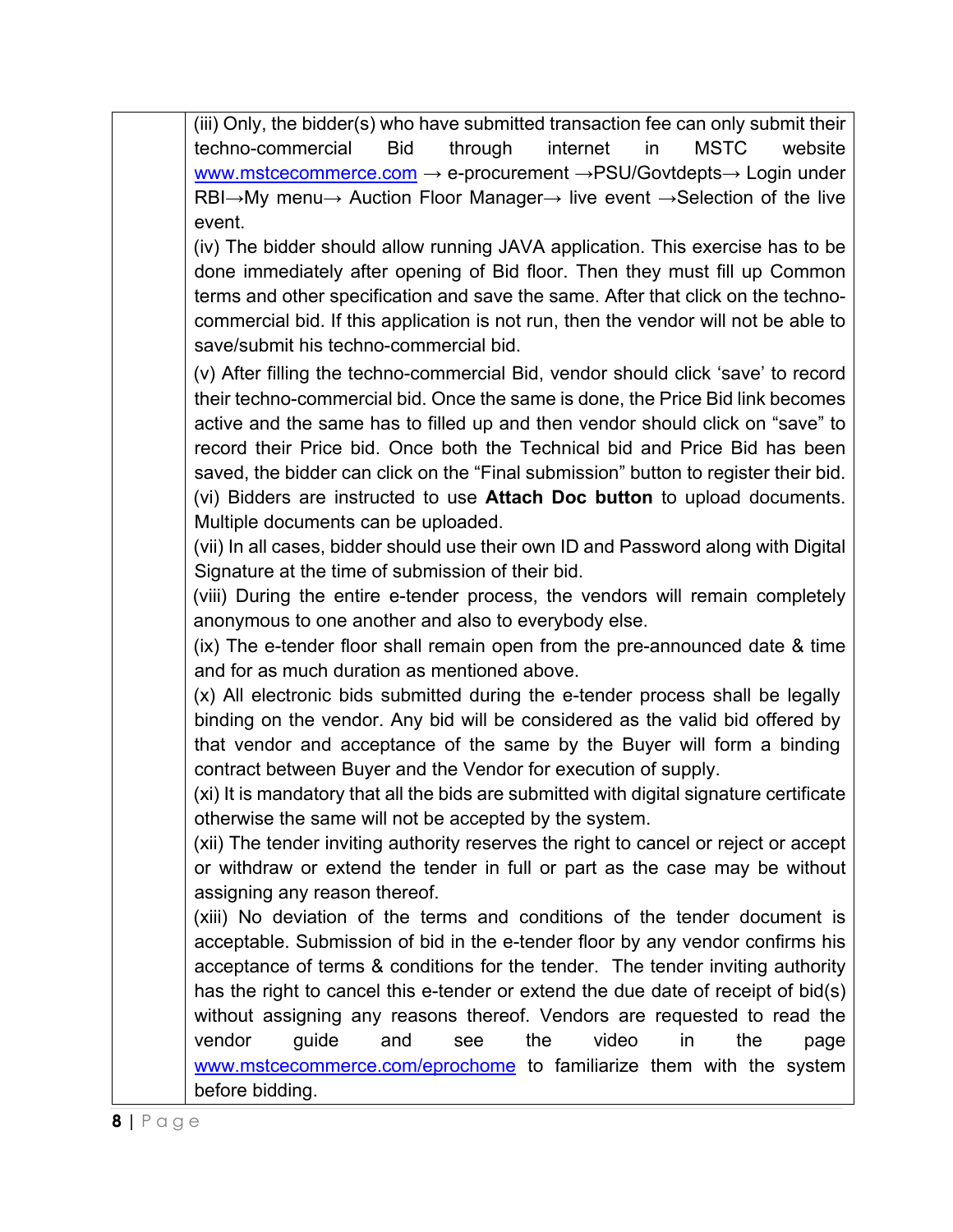|     | Vendors are requested to quote rates exclusive of GST for the tender. No                                                                                         |  |  |
|-----|------------------------------------------------------------------------------------------------------------------------------------------------------------------|--|--|
|     | change in the quoted rates will be accepted.                                                                                                                     |  |  |
|     |                                                                                                                                                                  |  |  |
| 6.  | <b>Opening of Bids</b>                                                                                                                                           |  |  |
|     | (A) Part I techno-commercial bid will be opened electronically on specified                                                                                      |  |  |
|     | date and time as given in the Notice Inviting Tender (NIT). Bidder(s) can                                                                                        |  |  |
|     | witness electronic opening of bid.                                                                                                                               |  |  |
|     | (B) Part II Price bid will be opened electronically of only those bidder(s)<br>whose Part I Techno Bid is found to be Techno-Commercially acceptable by          |  |  |
|     | the Bank. Such bidder(s) will be intimated date of opening of Part II Price bid,                                                                                 |  |  |
|     | through valid e-mail confirmed by them.                                                                                                                          |  |  |
|     |                                                                                                                                                                  |  |  |
| 7.  | <b>Contact Details (MSTC) for further enquiries/assistance:</b>                                                                                                  |  |  |
|     | Ms Unneti - Mobile- 7471118456 - unneti@mstcindia.co.in<br>i)                                                                                                    |  |  |
|     | Google hangout ID- (for text chat)- mstceproc@gmail.com                                                                                                          |  |  |
|     | Shri Rajrohit Khalko - Mobile - 9127754867 - rrkhalkho@mstcindia.co.in<br>ii)                                                                                    |  |  |
|     | ii) Office $-0771-2432481$<br>Help<br>033-23400020/23400021/23400022-<br>id-<br><b>Desk</b>                                                                      |  |  |
|     | ii)                                                                                                                                                              |  |  |
|     | helpdesk@mstcindia.co.in<br><b>Contact Persons: RBI, HRMD, Raipur Regional Office:</b>                                                                           |  |  |
|     | i) Shri Deepesh Tiwari, AGM - deepeshtiwari@rbi.org.in                                                                                                           |  |  |
|     | Contact No. 0712-2244245/7408611114                                                                                                                              |  |  |
|     | ii) Shri G.S. Vinod, AM – gargisharanvinod@rbi.org.in                                                                                                            |  |  |
|     | Contact No. 0712 - 2244248/9545777936                                                                                                                            |  |  |
|     |                                                                                                                                                                  |  |  |
| 8.  | Bidders are requested to read the terms & conditions of this tender before                                                                                       |  |  |
| 9.  | participating in the tendering process.<br>All notices and correspondence to the bidder(s) shall be sent by e-mail only                                          |  |  |
|     | during the process till finalization of tender by the Bank. Hence the bidders are                                                                                |  |  |
|     | required to ensure that their corporate e-mail I.D. provided is valid and updated                                                                                |  |  |
|     | at the stage of registration of vendor with MSTC (i.e. Service Provider). Bidders                                                                                |  |  |
|     | are also requested to ensure validity of their DSC (Digital Signature Certificate)                                                                               |  |  |
|     | throughout the entire period of tendering process.                                                                                                               |  |  |
| 10. | E-tender cannot be accessed after the due date and time mentioned in NIT.                                                                                        |  |  |
| 11. | The bid will be evaluated based on the filled-in techno-commercial<br>(i)                                                                                        |  |  |
|     | formats.                                                                                                                                                         |  |  |
|     | The documents uploaded by bidder(s) will be scrutinized. In case any of<br>(ii)<br>the information furnished by the bidder is found to be false during scrutiny, |  |  |
|     | EMD of defaulting bidder(s) will be forfeited. Punitive action including                                                                                         |  |  |
|     |                                                                                                                                                                  |  |  |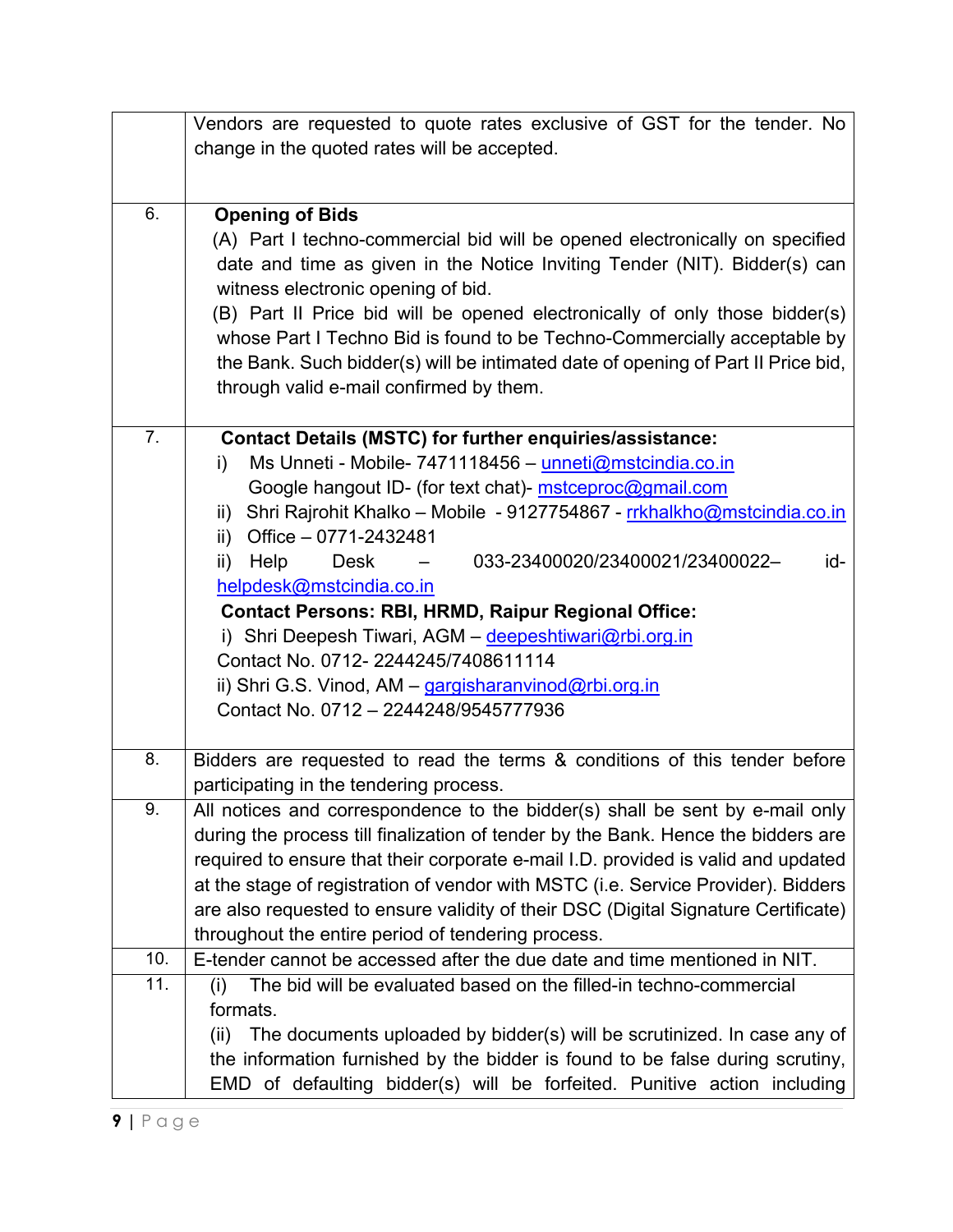|     | suspension and banning of business can also be taken against defaulting         |  |  |
|-----|---------------------------------------------------------------------------------|--|--|
|     | bidders.                                                                        |  |  |
|     | The bidders must upload all the documents required as per terms of the<br>(III) |  |  |
|     | NIT. Any other document uploaded which is not required as per the terms of      |  |  |
|     | the NIT shall not be considered.                                                |  |  |
| 12. | The e-tender floor shall remain open from the pre-announced date &              |  |  |
|     | time and for as much duration as mentioned above.                               |  |  |
|     | All entries in the tender should be entered in online techno-commercial<br>(II) |  |  |
|     | Formats without any ambiguity.                                                  |  |  |
| 13. | The Bank reserves the right to cancel or reject or accept or withdraw or extend |  |  |
|     | the tender in full or part as the case may be without assigning any reason      |  |  |
|     | thereof.                                                                        |  |  |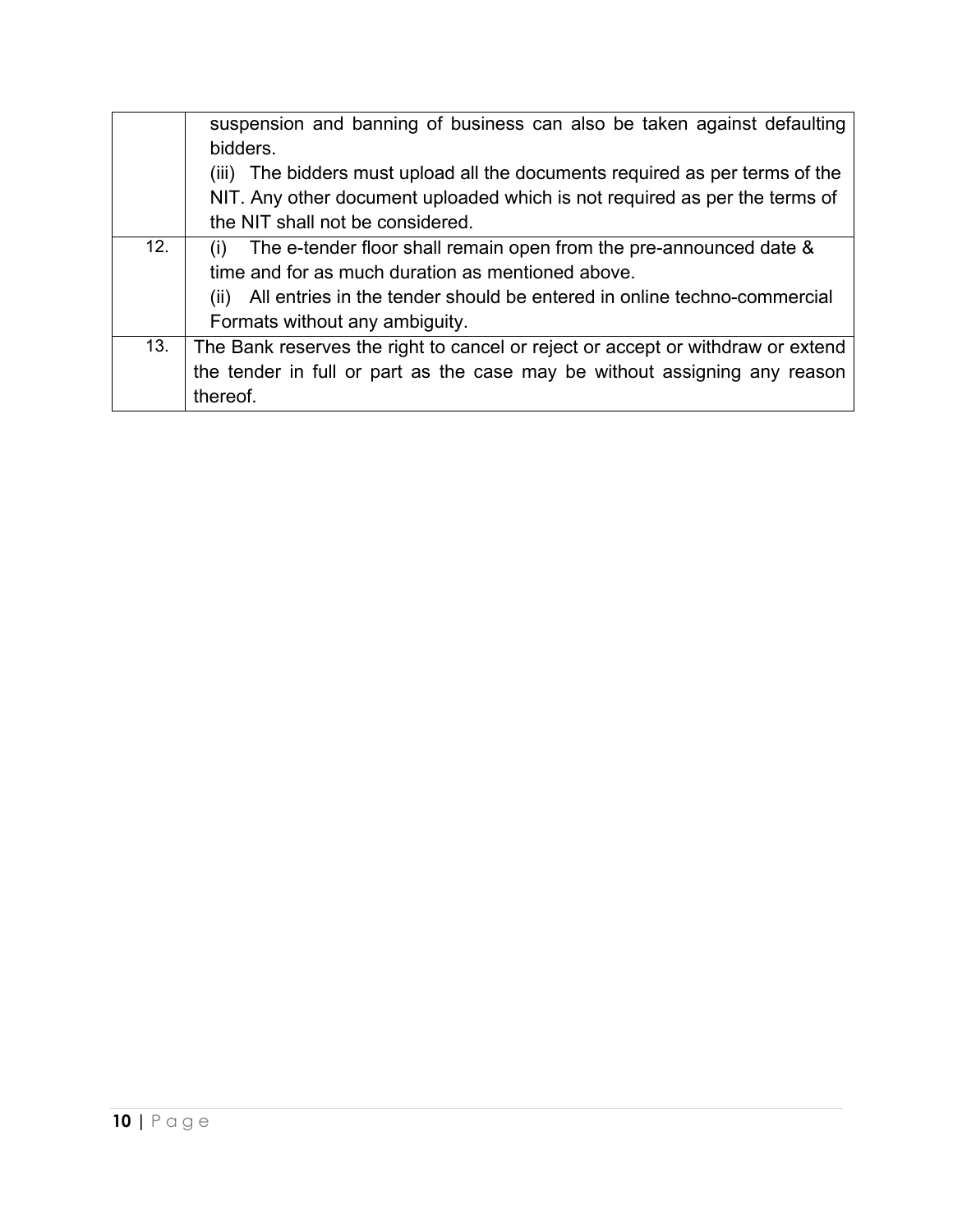

### **RESERVE BANK OF INDIA**

# **Human Resource Management Department Mahadev Ghat Road, Sundar Nagar, Raipur**

**E-Tender for awarding of contract to Companies / Agencies/ Firms for providing Security Services at RBI, Sundar Nagar, Raipur including at the Site of Proposed Premises at Nava Raipur (Atal Nagar)**

### **PART-I**

**Technical Bid** Name of Tenderer: We are a series of the series of the series of the series of the series of the series of the series of the series of the series of the series of the series of the series of the series of the series of the Address: **Address: Address: Address: Address: Address: Address: Address: Address: Address: Address: Address: Address: Address: Address: Address: Address: Address: Address: Address: Add** Landline/Mobile Number:

**Last Date for submission: 01:00 PM of June 08, 2022**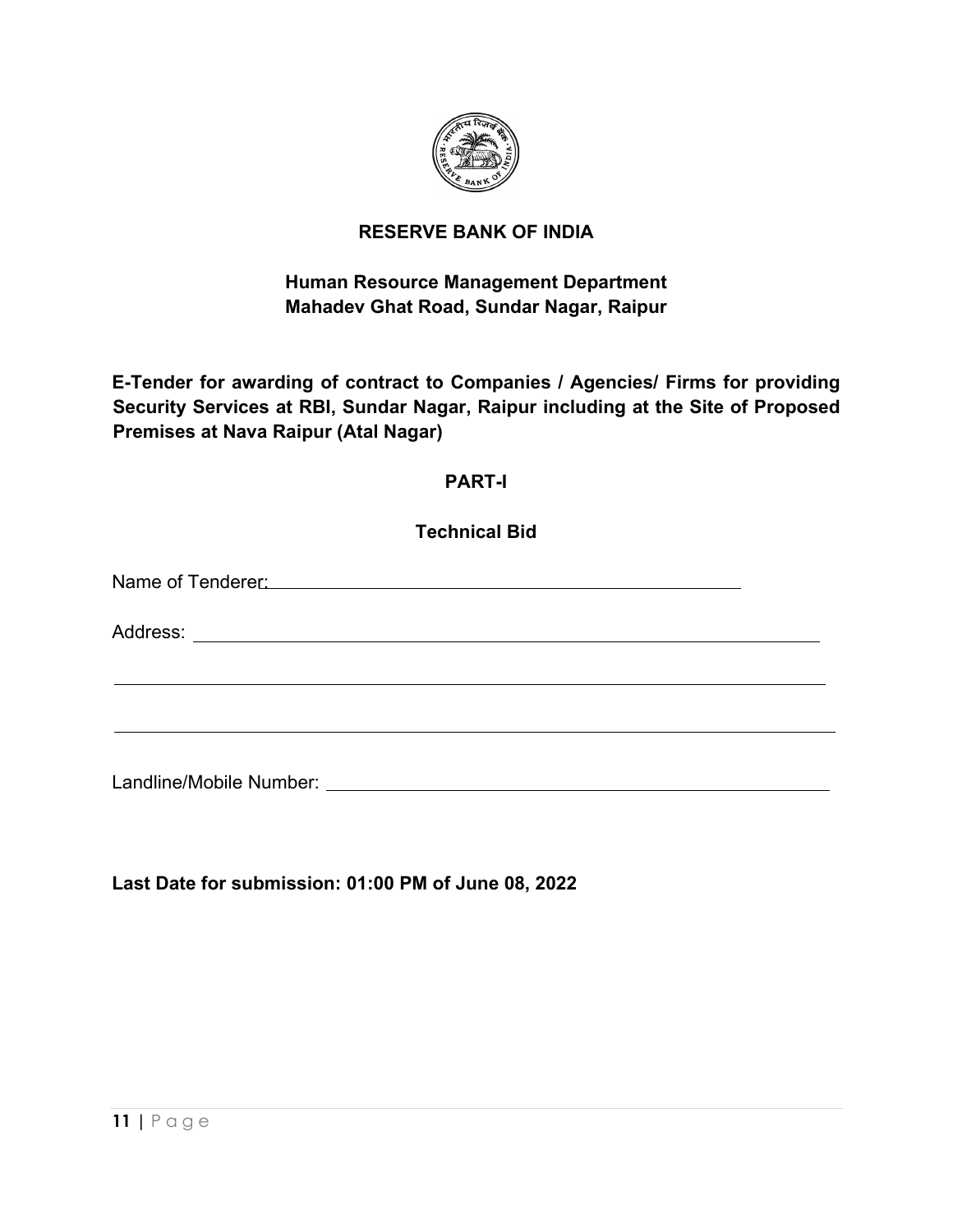#### **Expression of Interest (On letter head of the tenderer)**

To and the contract of the contract of the contract of the contract of the Date: The Regional Director Reserve Bank of India Mahadev Ghat Road Sundar Nagar, Raipur, Chhattisgarh – 492 013

## **E-Tender for Awarding of Contract to Firms / Companies / Agencies for providing Security Services at RBI, Sundar Nagar, Raipur including at the Site of Proposed Premises at Nava Raipur (Atal Nagar)**

Madam

Having examined and understood the specifications, requirements and terms & conditions relating to the works specified in the tender document hereinafter set out and having visited and examined the site of the works specified therein and having acquired the requisite information relating thereto as affecting the tender, I/We hereby offer for my/our Firm / Company / Agency to be empanelled for providing Security Supervisor, Security Guards, Armed Security Guard (Gunman) to be deployed at RBI, Sundar Nagar, Raipur including at the site of proposed premises at Nava Raipur (Atal Nagar).

In the event of getting a Contract, I/We agree to honor the obligation with due diligence and efficiency as required by RBI, Raipur.

I/We also understand that mere filling of the E-Tender does not automatically qualify me/us for being empanelled. I/We also agree to RBI, Raipur's right to reject any or all Applications (including mine/ours) without assigning any reason thereof.

I/We agree to all the terms and conditions of the tender notice.

Thanking you

Yours faithfully

Signature and Seal of the tenderer:

#### Address: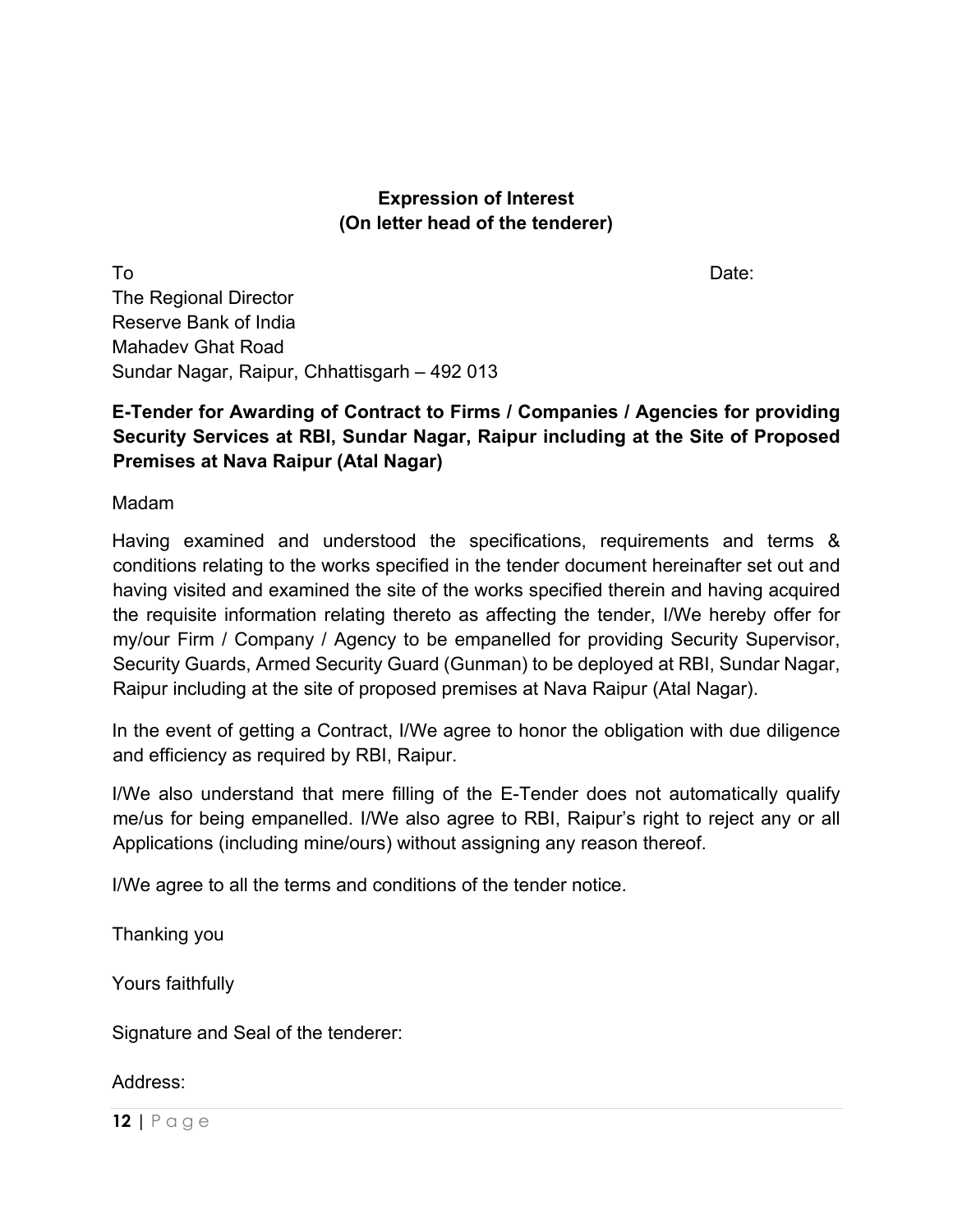### **Section – I**

# **(Technical Bid)**

**E-Tender for Awarding of Contract to Firms / Companies / Agencies for providing Security Services at RBI, Sundar Nagar, Raipur including at the Site of Proposed Premises at Nava Raipur (Atal Nagar)** 

## **Terms and Conditions of the Contract:**

1. Reserve Bank of India, Raipur intends to empanel a reputed Firm / Company / Agency licensed under Private Security Agencies (Regulation) Act (PSARA), 2005 for providing Security Services at RBI, Sundar Nagar, Raipur including at the site of proposed premises at Nava Raipur (Atal Nagar) on contract basis as per laid down Contractual obligations from July 01, 2022 to March 31, 2023 (for 09 months). However, the Contract can be further extended for a maximum period of two years, one year at a time or such other period as the Bank may consider necessary subject to satisfactory performance and adherence to contractual obligations by the tenderer.

2. **The estimated number of Security Guards to be deployed will be eight (08). In addition, one (01) Security Supervisor, one (01) Armed Security Guard (Gunman) will also be deployed. Out of the eight Security Guards, few guards may be deployed at the site of proposed premises at Nava Raipur (Atal Nagar). The Bank reserves the right to increase or decrease the number of persons to be deployed before awarding the work or at any time during the currency of the Contract. The Bank reserves the right to award entire Contract to one tenderer or separately. Estimated Contract value is ₹42,00,000/- (Rupees Forty Two Lakhs only).**

### **3. Eligibility Criteria:**

The tenderer should satisfy the following conditions and is requested to enclose the documents in support of the eligibility conditions in **Part-I, Technical Bid** for examining their qualification/suitability. **Part-II, Price Bid** of only those tenderers will be opened who are found eligible after the scrutiny of **Part-I, Technical Bid**:

i. The tenderer should be a Proprietary firm/Partnership firm/Limited company/ Corporate Body legally constituted reputed for providing Security guards services.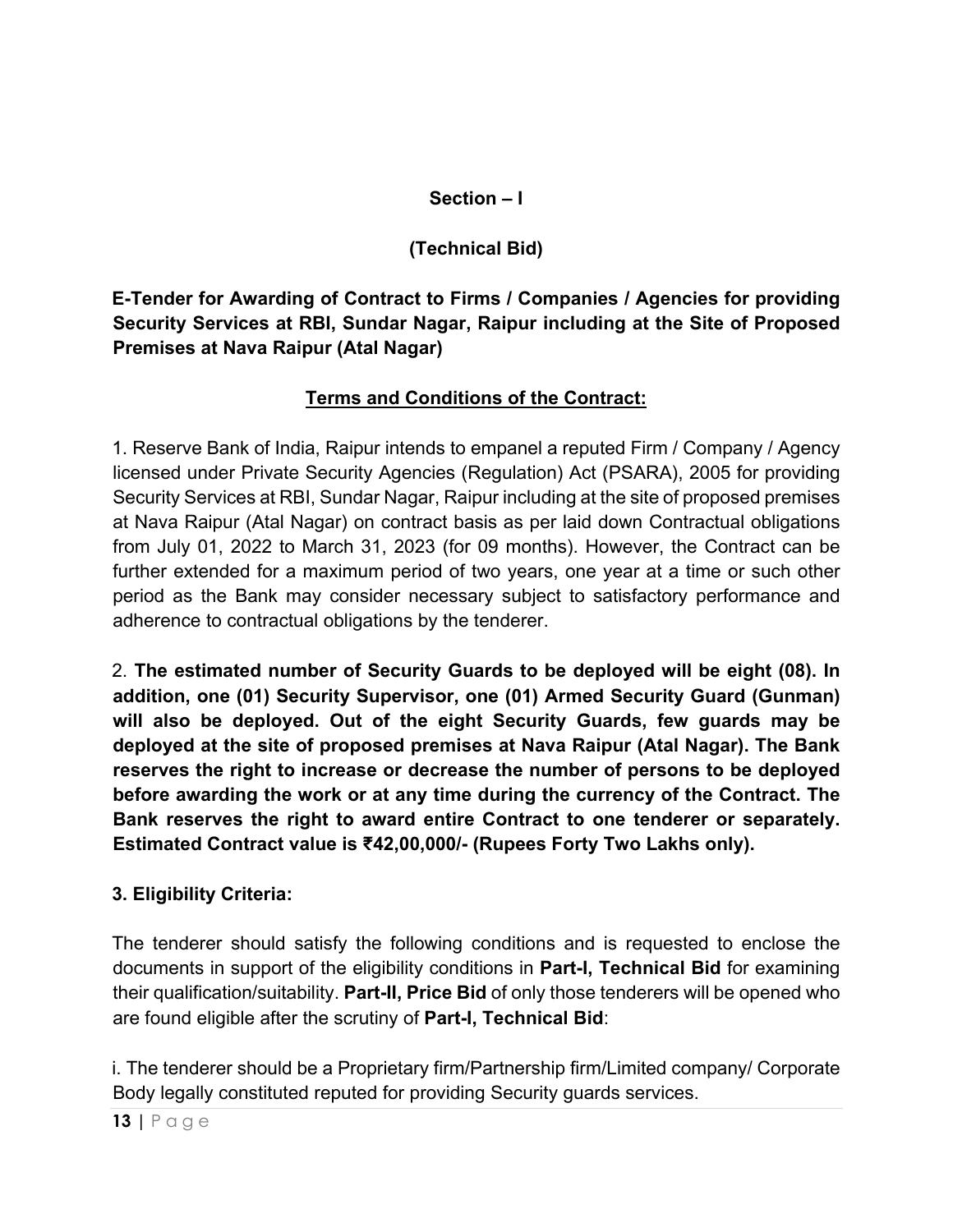ii. The tenderer should have applicable tax registrations PAN and GST.

iii. The tenderer should have a valid license obtained under The Private Security Agencies (Regulation) Act, 2005 for the State of Chhattisgarh. **Under Renewal / Under Process Applications of license will not be eligible for participating in the tender.**

iv. Tenderer should have an annual turnover of an amount not less than ₹42.00 lakh during three financial years i.e. 2018-19, 2019-20 and 2020-21.

v. The tenderer must have completed similar works in the last five years (works undertaken and completed on or after March 31, 2017) individually costing as under:

a. Three similar works each costing not less than the amount equal to 40% of the estimated cost i.e. for ₹16.80/- lakh each

OR

b. Two similar works each costing not less than the amount equal to 50% of the estimated cost i.e. for ₹21.00 lakh each

OR

c. One similar work costing not less than the amount equal to 80% of the estimated cost i.e. for ₹33.60 lakh.

**Note: "Similar Services" means deployment of trained security personnel to banks, Central Government Institutions, Financial Institutions & Corporate Houses, large companies, international/domestic airports, etc.**

vi. The tenderer should be continuously in business at least for 5 years as on March 31, 2022 in the field of undertaking 'similar services'.

vii. Tenderer should have existing deployment of minimum 10 Security guards each in minimum of five Govt. institutions / bodies / establishments (including residential premises) or institutions of repute (Attach proof of present deployment). Tenderer should furnish three Reference Sites and on request by the RBI the Referees should testify about the performance of the tenderer to RBI's satisfaction.

viii. Tenderer should have valid Certificate of Registration under Employees Provident Funds and Miscellaneous Provisions Act, 1952, and Employees' State Insurance Act, 1948.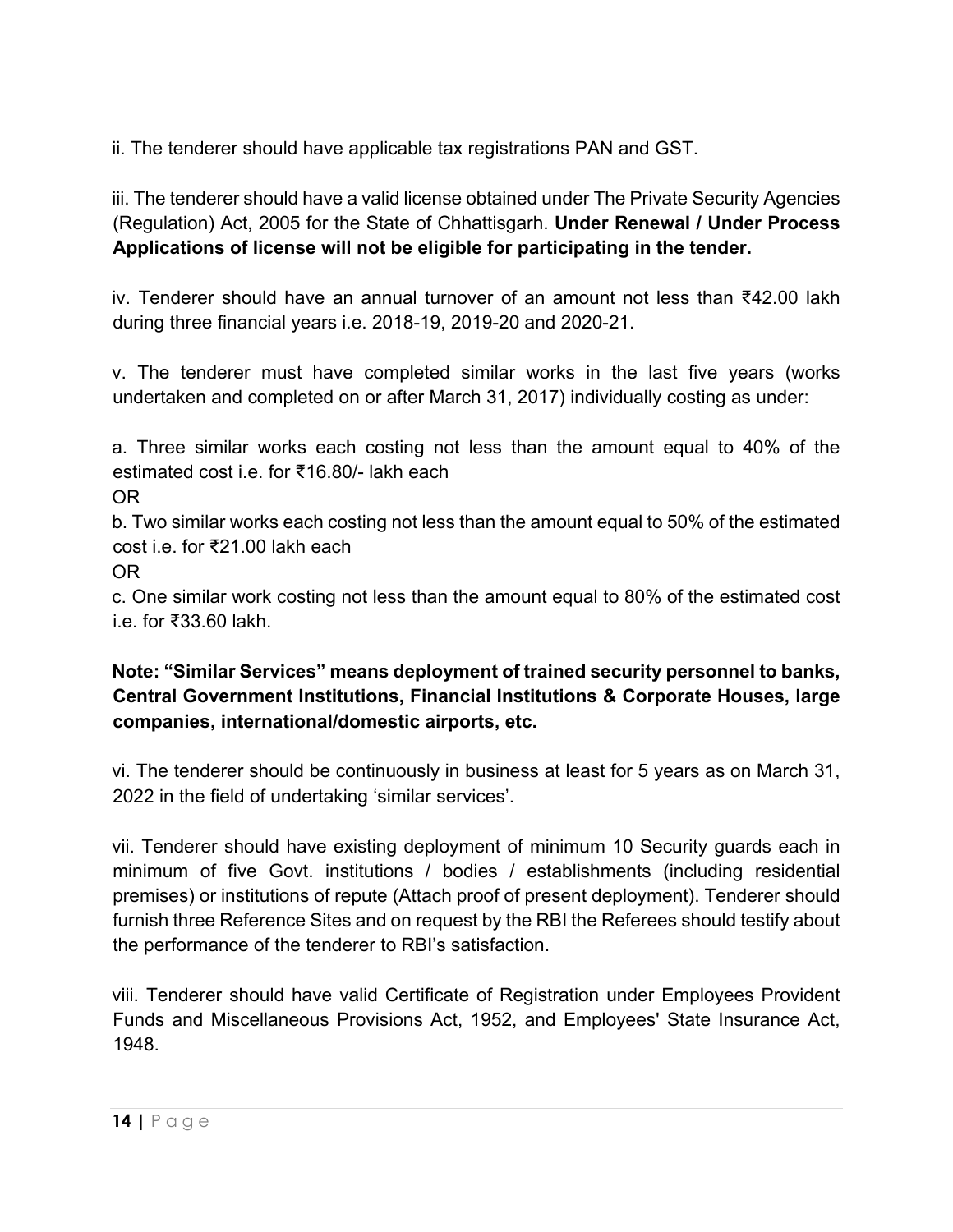ix. Tenderer should have infrastructure for Training of the security guards as specified under PSARA, 2005. The tenderer should have its own training institute (anywhere in India) with full training infrastructure as including physical training (parade/training ground/obstacles etc). In case the tenderer does not have its own training institute, it should have provision for training on outsourcing basis (supported by documentary evidence). The security guards must have attained minimum prescribed training as per PSARA, 2005 applicable to the state of Chhattisgarh.

x. Tenderer should have own Office/ branch in Raipur (Documentary Evidence has to be provided).

### xi. **Track record**:

a. Track record of tenderer shall be clean without any involvement in illegal activities or financial frauds. There shall not be any case with the Police / Court / Regulatory authorities against the tenderer. (If found at any stage during the evaluation or after the award of contract that the Bidder had withheld or misrepresented facts and information in these regards, the Bid shall be rejected.)

b. The tenderer must not have been prosecuted or suffered any penalty for violation of any statutory laws by any Authority.

c. The tenderer must not have been suspended / delisted / blacklisted by any organization on any grounds.

d. The tenderer should not have rescinded/abandoned any contract awarded by his clients before the expiry of prescribed period of contract. The bidder shall give details of all disputes he/she had with his/her clients and furnish the status thereof.

In case of 'Nil' information with respect to points mentioned in paragraph a, b, c & d above, a declaration to that effect to be furnished in **[Annexure-](#page-46-0) I**.

xii. Tenderer should have a current account in a scheduled bank for RTGS/ NEFT.

### **3.1 Tenderer should upload the following documents along with Part-I, Technical Bid:**

(i) Attach complete tender documents and supporting documents duly signed and stamped. Duly filled Part I (Technical Bid).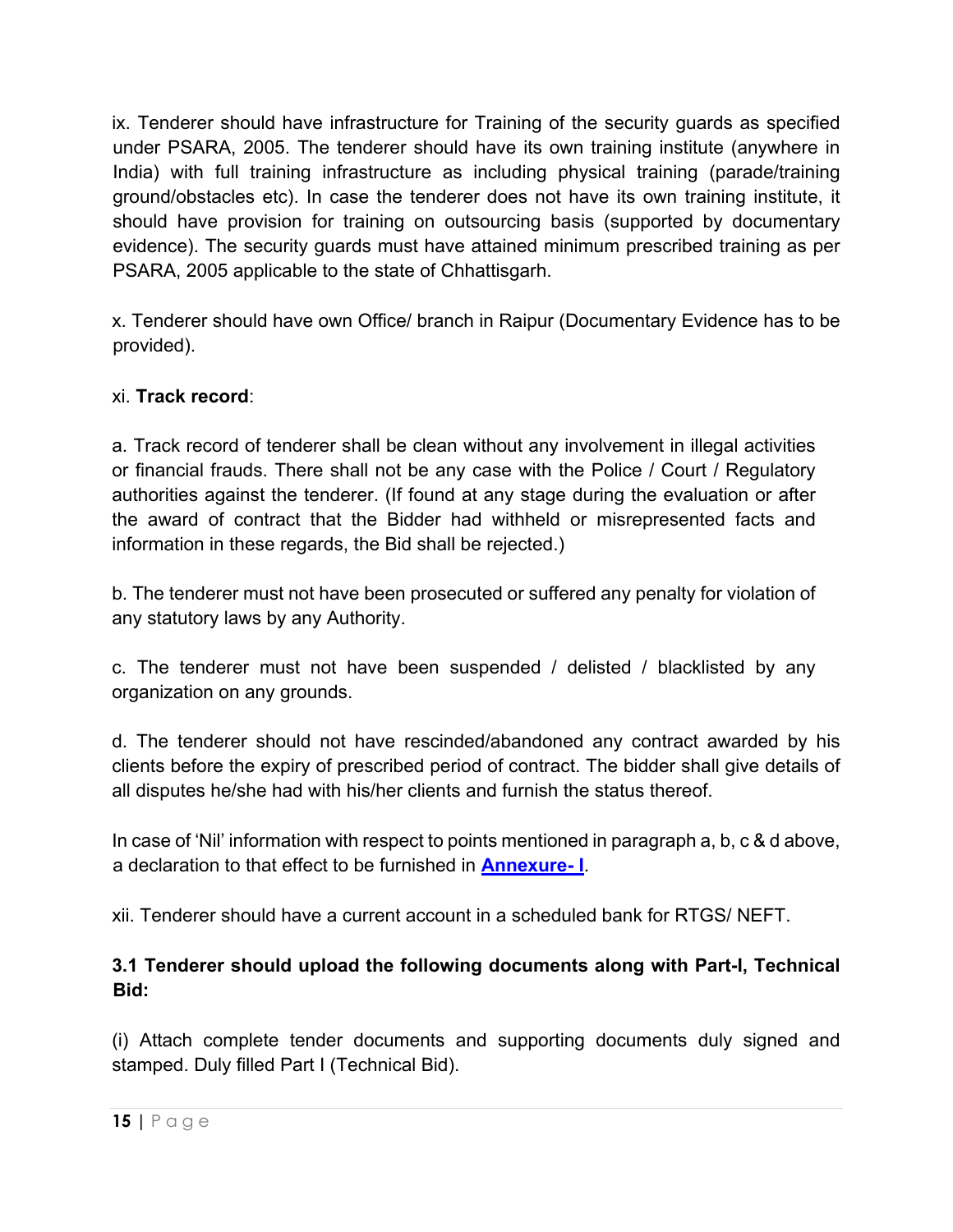(ii) In case of a company, the copy of certificate of registration, Memorandum and Article of Association of the Company and other relevant documents and particulars of all the directors and responsible officials are required to be submitted. In case of a partnership firm, the partnership deed, power of attorney, if any, and particulars of all the partners constituting the firm and in case of an agency or proprietorship, the particulars of the individual/individuals involved therein along with the names(s) and address(s) etc are to be submitted. (Attach Power of Attorney, if required, as per **[Annexure II](#page-47-0)**, duly authorizing the person on behalf of the bidder to sign the Tender related documents and also to deal with Tender related matters. Original to be submitted by the successful Tenderer to the Bank)

(iii) P.A.N. Detail (copy of PAN to be attached).

(iv) Copies of Registration for GSTIN.

(v) Audited Annual Turnover Statement, Income Tax Return/ Assessment Order for the last three Financial years ended March 31, 2021.

(vi) Audited balance sheets and Profit & Loss A/c of the vendor for the last three Financial years ended March 31, 2021.

(vii) Valid License under The Private Security Agencies (Regulation) Act, 2005, Chhattisgarh.

(viii) Bankers Solvency Certificate of value not less than ₹42.00 Lakh as per the format given in **[Annexure-](#page-48-0) III**. (Date of issue of Solvency Certificate must not be earlier than January 01, 2022)

(ix) Valid Certificate of registration from Employees' State Insurance Corporation (latest).

(x) Valid Certificate of registration from Employees' Provident Fund Organization under Employees' Provident Fund and Miscellaneous Provisions Act, 1952 (latest).

(xi) Previous and present work experience details as per format given in **[Annexure](#page-49-0) IV-A** and **[Annexure IV-B](#page-50-0)**. Attach documentary proof such as experience certificate/work order/completion certificate in client's letter head in support of the experience.

(xii) Performance feedback from minimum of three clients (on the letterhead of the clients), preferably Govt. / Public Sector clients presently availing the services. (Date of performance feedback should not be earlier than October 1, 2021).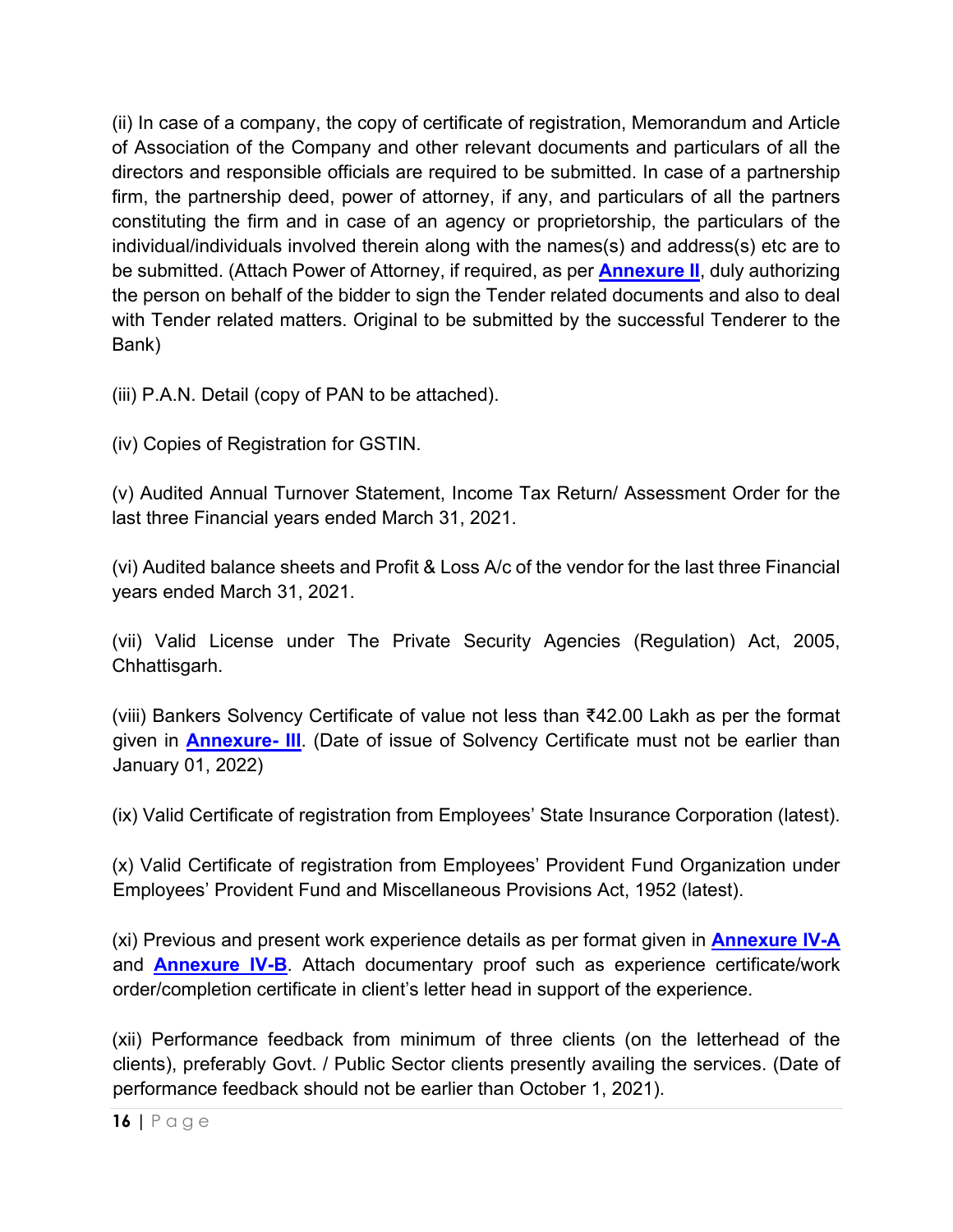(xiii) Particulars/ information of Bidders as per **[Annexure V](#page-51-0)**.

(xiv) Declaration as per **[Annexure I](#page-46-0)**.

(xv) Bank detail as per **[Annexure](#page-55-0) VI**.

(xvi) Proof of remittance of EMD.

(xvii) Copy of ISO certificates, if any.

(xviii) Documentary evidence regarding own infrastructure/tie-up for training of the security guards.

(xix) Documentary evidence regarding having own Office/ branch in Raipur.

#### **4. Important Information:**

**a. Pre-Bid Meeting –** A Pre-bid meeting will be held at 11:00 AM of May 23, 2022. The meeting will be held offline at Reserve Bank of India, Mahadev Ghat Road, Sundar Nagar, Raipur, Chhattisgarh to answer any queries / provide clarifications that the Bidders may have in connection with the work / tender and to give them relevant information regarding the same. The tenderers are expected to get all the issues/doubts clarified during this meeting.

**Note**: The participants are advised to confirm their participation one day before on email id [deepeshtiwari@rbi.org.in](mailto:deepeshtiwari@rbi.org.in) and [gargisharanvinod@rbi.org.in](mailto:gargisharanvinod@rbi.org.in)

**b. Validity of the Offer** - The application and rates quoted in the tenders shall remain valid for acceptance by the Bank for a period of three months from the date of opening of the Price Bid. The aforesaid period of three months may be extended by mutual agreement and the tenderer shall not cancel or withdraw the tender during this period.

**c. Contact person** for communication in connection with this tender –

(i) Shri Deepesh Tiwari, AGM Phone: 0712- 2244245/7408611114, Email: deepeshtiwari@rbi.org.in

(ii) Shri G.S. Vinod, Assistant Manager Phone: 0771 – 2244248/ 9545777936, Email : gargisharanvinod@rbi.org.in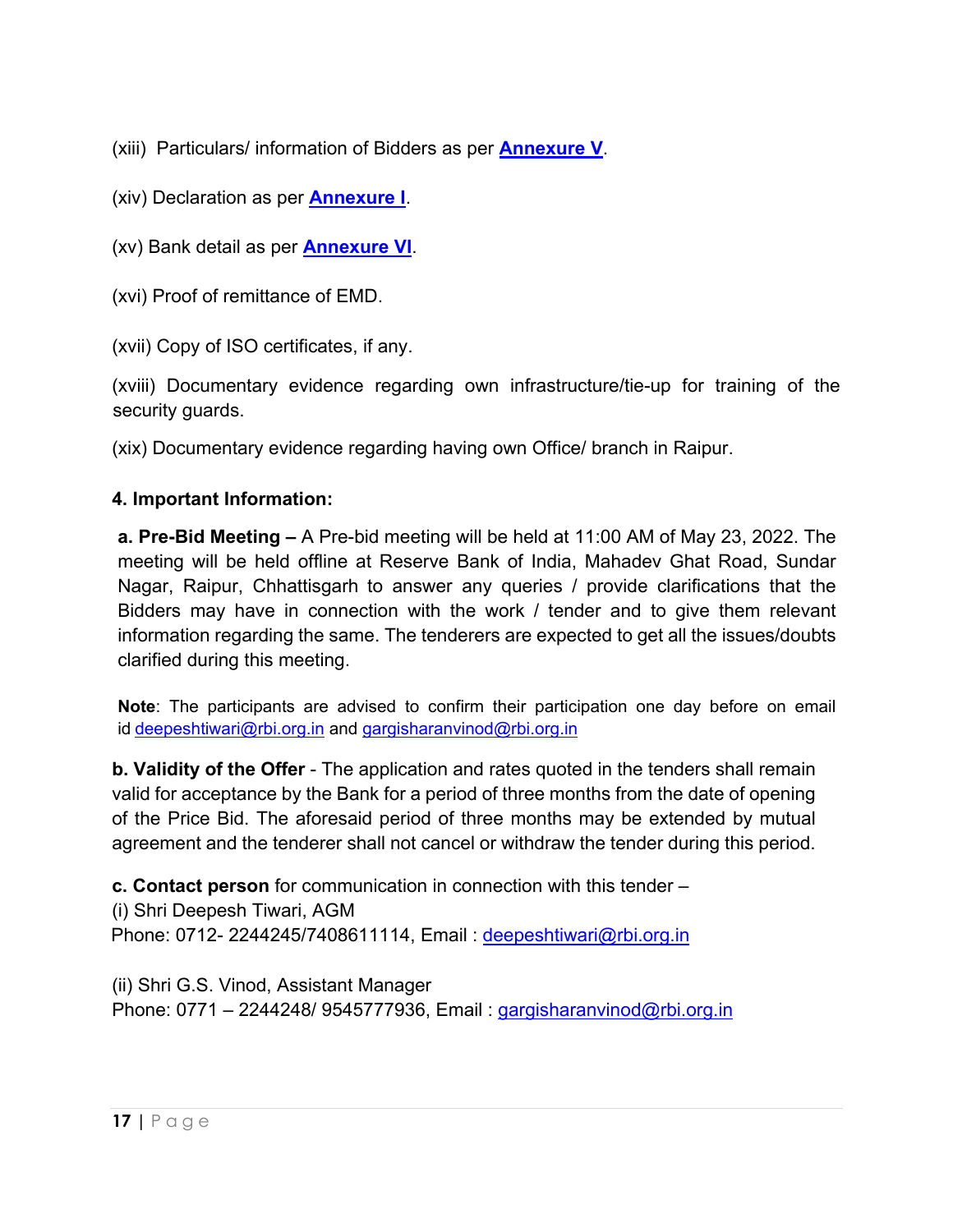### **d. Earnest Money Deposit (EMD) / Bid security –**

The Bidders shall deposit EMD, of ₹84,000/- by NEFT to Reserve Bank of India, Raipur Account before 01:00 PM of June 08, 2022.

The account details for NEFT transactions are as under:

| <b>Beneficiary Name</b> | Reserve Bank of India, Raipur                           |  |
|-------------------------|---------------------------------------------------------|--|
| <b>IFSC</b>             | RBIS0RPPA01 ( $5th$ and 10 <sup>th</sup> digit is zero) |  |
| <b>Account No</b>       | 186003001                                               |  |

#### **Proof of remittance indicating transaction number and other details shall be uploaded along with other tender document.**

ii. No Interest on EMD shall be paid.

iii. **Bids not accompanied by EMD, shall be treated as non-responsive, and will be rejected by the Bank at its discretion.**

iii. The EMD of unsuccessful Bidders shall be discharged/ returned by the Bank after award of work to successful Bidder.

iv. The EMD of the Successful Bidder shall be returned after submission of a fresh Security Deposit/Performance Bank Guarantee by successful bidder.

**e. Security Deposits/Performance Bank Guarantee -** On award of contract, the successful Bidder shall deposit/ furnish an amount of 5% (₹2,10,000/-) of estimated value of contract in the form of a Security Deposit/retention money through NEFT to the Bank or in the form of Performance Bank Guarantee (PBG), as per format given in **[Annex VII](#page-56-0)**, (which will be deposited/submitted at the time of letter of acceptance) towards security deposit for the due fulfillment of the contract. The Earnest Money Deposit furnished at the time of submission of tender will be returned thereafter. This security deposit/Performance Bank Guarantee shall be deposited/kept till March 31, 2025 (upon renewal of the contract, otherwise it will be refunded). No interest will be paid on Security Deposit/PBG.

All compensation or other sums of money payable by the Successful Bidder to the Bank under the terms of this Contract may be recovered from the security deposit/PBG, if the amount so permits unless the Successful Bidder deposits such amounts in cash within ten days of issue of demand notice by the Bank.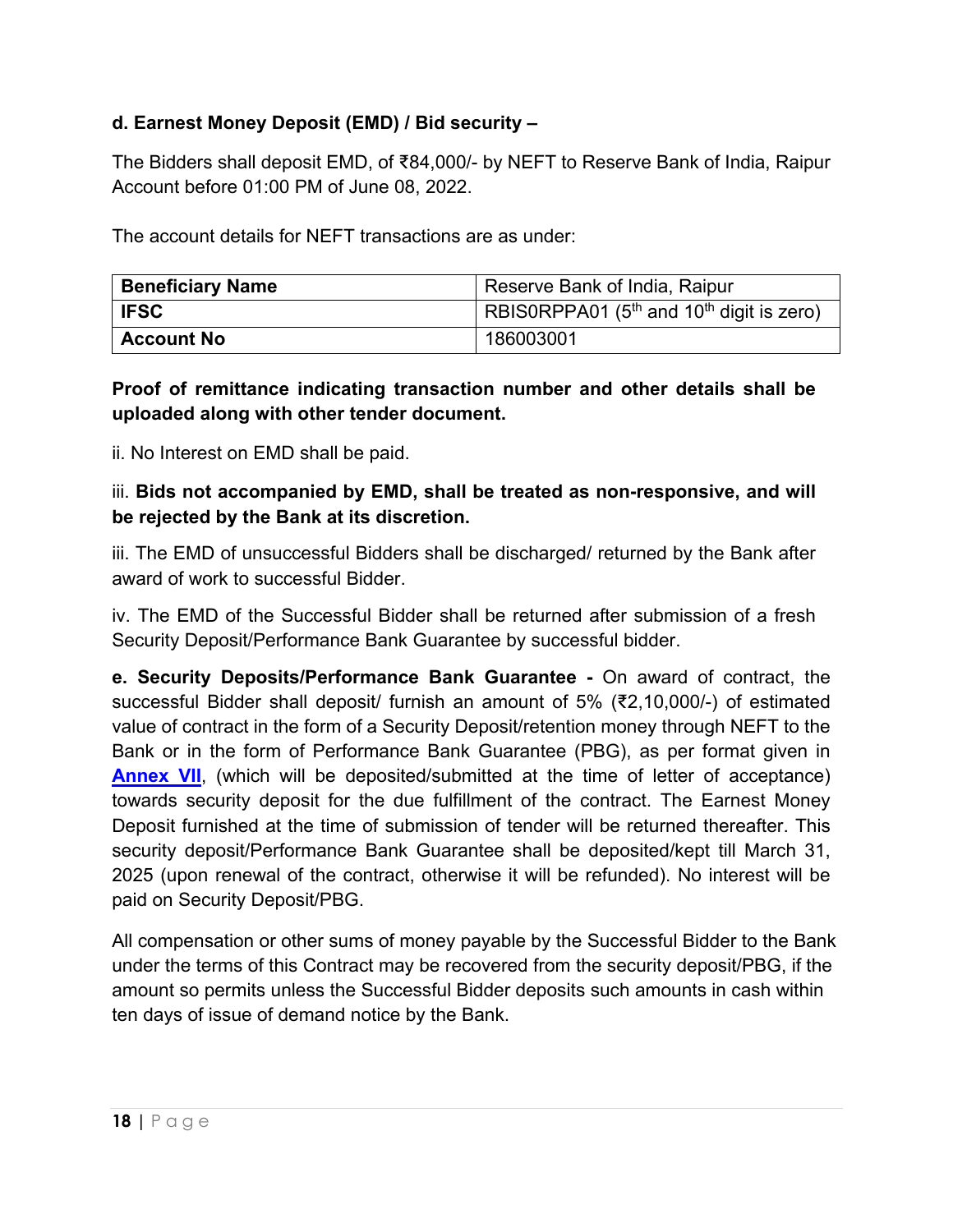#### **4. Instructions, other terms & conditions:**

i. Tender document can be downloaded from website [www.rbi.org.in](https://www.rbi.org.in/) and [www.mstcecommerce.com.](https://www.mstcecommerce.com/) Any amendment(s) / corrigendum / clarifications with respect to this tender shall be uploaded on the RBI website / MSTC e-portal only. The tenderer should regularly check the above website / e-portal for any Amendment / Corrigendum / Clarification on the above website.

ii. The tender should be complete in all respects with all attachments/enclosures/annexures. Incomplete forms or without proper documentary evidence etc. (as advised) will be out-rightly and summarily rejected by the Bank.

iii. The tenderers shall submit their technical bid as well as the price bid in prescribed format along with copies of necessary documents as indicated in the tender document. E-Tender with all information shall be submitted on or before the prescribed time and date. **Tenderers should not submit price bid along with Part - I documents, which act may lead to disqualification of the Tender**.

iv. The Price Bid will have to be submitted in Excel Sheet after downloading it from the MSTC Portal. The Price-Bid excel sheet will be available for download only after submission of Technical Bid.

v. If desired / prescribed information is not submitted, RBI will assume no responsibility for rejection of tender.

vi. In the first stage, the Technical Bids will be opened. The Bid of any tenderer who has not complied with one or more of the conditions prescribed in the Eligibility Criteria will be summarily rejected. Decision in this regard will be at the sole discretion of the Bank. The Bank reserve the rights to call for any additional/other documents, at any stage of the tendering process, in support of bidder's claim.

vii. This tender document is neither an offer letter nor a legal contract, but an invitation for offer from prospective contractors. No contractual obligation on behalf of the Bank whatsoever shall arise from this tender-process unless and until a formal contract is signed and executed by duly authorized officers of the Bank and the Contractor. Further, the Bank will not be liable for any costs incurred by the contractor in the preparation of the response to this tender. The preparation of contractor's proposal will be made without any obligation by the Bank to acquire any of the items included in the tender, or to discuss the reasons why the contractor's proposal is accepted or rejected. All information furnished by the vendors in their proposal will be treated as strictly confidential.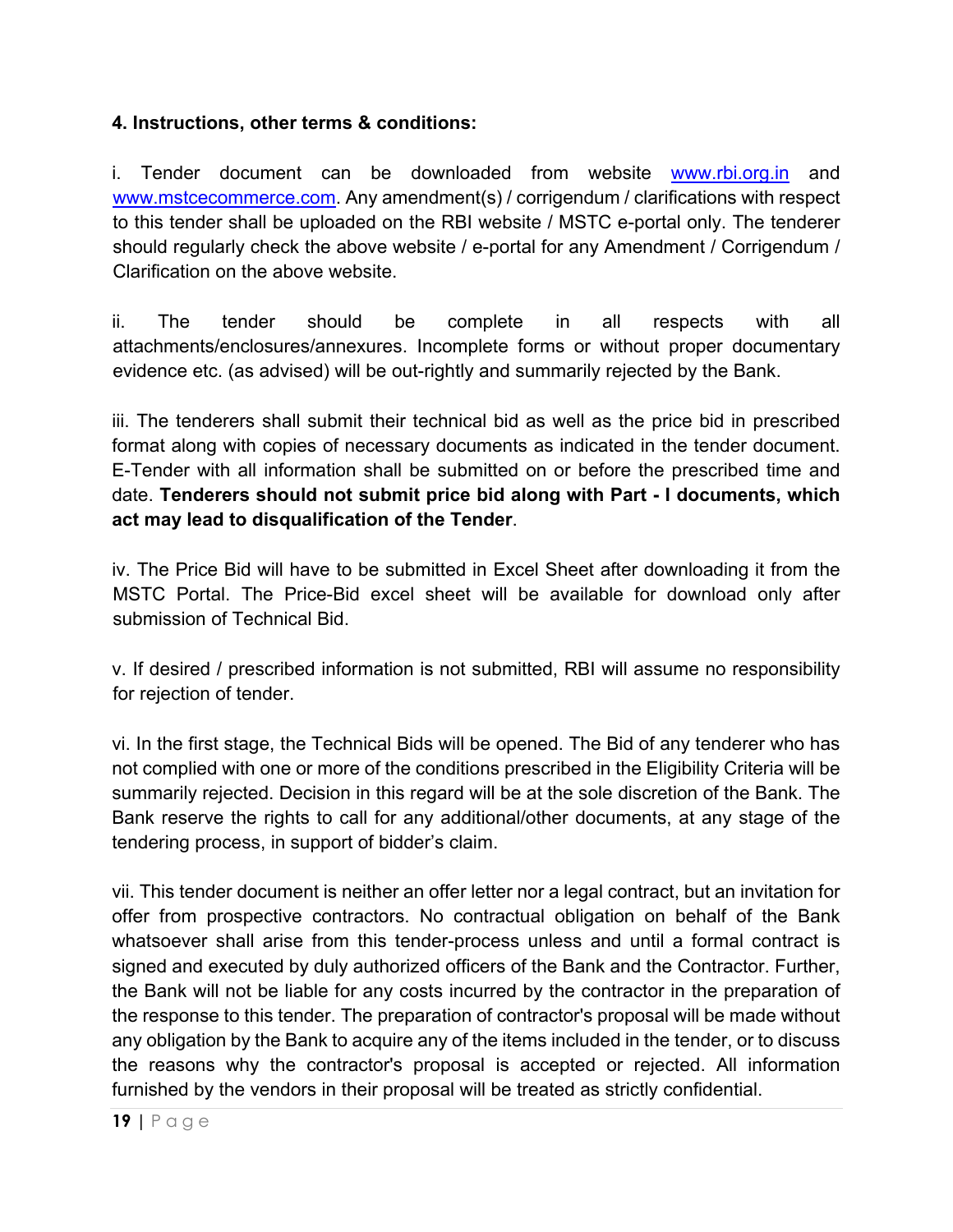#### **Section II Scope of work**

The tenderer shall have to provide round the clock security services (Eight Security Guards, One Gunman and one Supervisor) in the premises of Reserve Bank of India, Raipur and security services as per the requirement of the Bank at its proposed properties at Nava Raipur (Atal Nagar), Raipur, Chhattisgarh. The number of Security Guards/Gunman/Supervisor may be increased/decreased as per the requirement of the Bank during the period of contract.

### **1. The broad scope of Work and Guidelines to be followed by the Security personnel will be as under:**

### **I. Work to be performed by Security Supervisor:**

i. The Security Supervisor will be accountable for all functions of his security guards/gunman during all shifts. He will monitor shift wise security deployment and brief all the manpower deployed of their post duties and issue any specific instructions for the day for the concerned posts as applicable.

ii. He will be responsible for the duties performed by security guards and gunman and maintain the records thereof. He will check the turn out of the manpower.

iii. He will give daily report to the Security Officer of the Bank.

iv. He will ensure through Main Gate Guards, that all entry and exit movements of Men, Material and Vehicles are authorized.

v. During his duty he will monitor the checking of all outgoing / incoming workmen, contract labour, Contractors and Vendors. During his checking rounds he must try and gather information of any abnormal activity in his area of responsibilities, which if observed, he should first take corrective / preventive action and simultaneously keep the Security Officer informed about it.

vi. Ensure upkeep and highest standard housekeeping of the Main Gate and functioning of all security gadgets and apparatus deployed for routine work.

vii. He shall maintain liaison with Local police and Security Officer and be updated always on any changes taking place and inform the same to his security guards.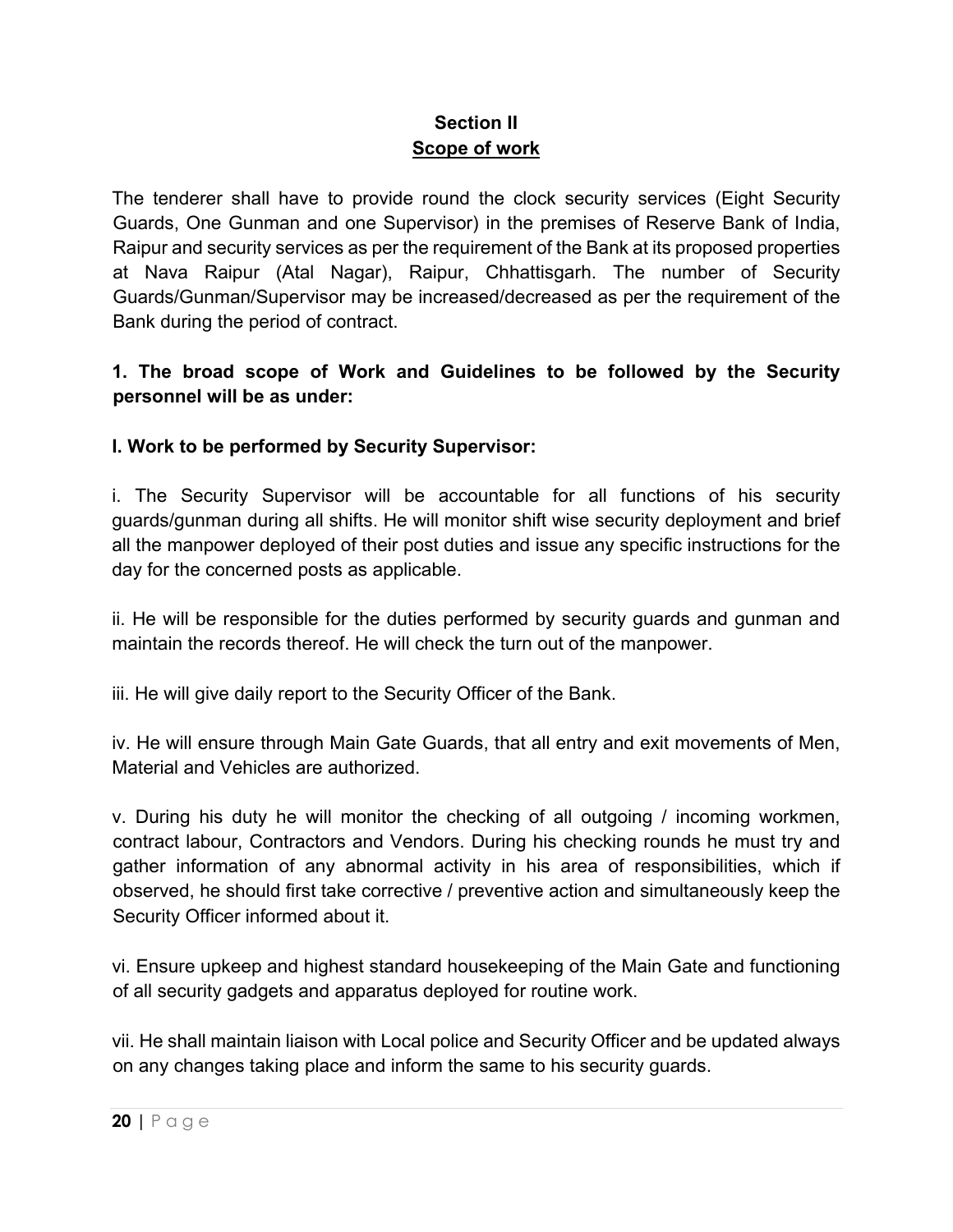viii. He will follow the laid down procedure in case of Visitors. He will maintain a decent behavior with anyone coming in or going out and ensure that the Security Guards/Gunman also maintain the same.

ix. He will have to always be ready to accept and assist / guide in handling any unforeseen eventualities.

x. He shall be duly trained in Fire safety operations. He should be trained to operate various fire extinguishers installed in the Office premises and he will always be ready to assist with his available manpower, in case of any accident or Fire Emergency. He shall impart regular training to Security Guards on Fire safety.

xi. He should conduct Surprise Check on a regular basis to ensure the effective functioning of the security guards.

xii. The Supervisor will maintain shift documentation as per laid down formats, meet the Visitors and guide them respectfully to the place they are supposed to go after completing Gate formalities for Visitors.

xiii. He will also compulsorily move on all posts to check and ensure effective discharge of duties by the deployed guards and brief where felt necessary. In doing so he will make the Main Gate Guard responsible to take care of the Gate activities during his absence.

xiv. He will ensure all phone calls are received promptly and where required the concerned message is noted down and passed on to the relevant persons / officials immediately.

xv. He will ensure that water pump is operated by the Security Guards.

xvi. He shall check lights, fittings etc. during rounds besides alertness of security guards.

xvii. He will move on to the posts more frequently but at varied timings to maintain surprise element for effective checking.

xviii. He will brief the security guards and gunman of all works / duties performed and pending works, if any.

xix. Any other security duties assigned by the Bank.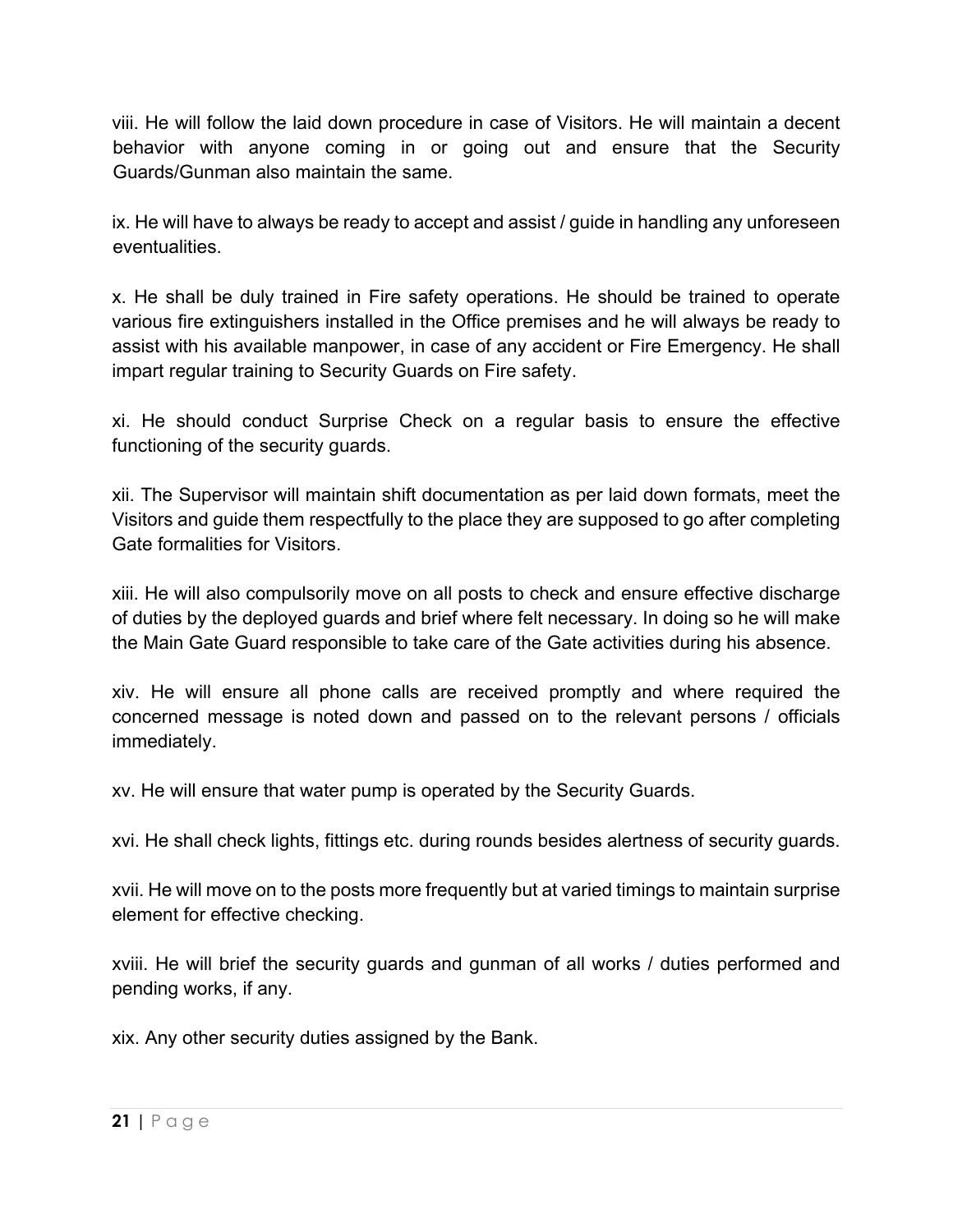#### **II. Work to be performed by the Security Guards:**

i. Guarding and patrolling duties at Bank's Office premises at Sundar Nagar, Raipur including at the site of Proposed Premises at Atal Nagar and to prevent unauthorized entry.

ii. To maintain a close vigil on encroachments, if any.

iii. Switching on/off of all common area lighting.

iv. Manning the Main Gate, Peripheral security and guarding against unauthorized entry/ exit of men and material in the Bank's Office premises.

v. Other miscellaneous security duties assigned by the Bank.

### **III. Work to be performed by Armed Security Guard (Gunman):**

i. He will be responsible for the maintenance, proper upkeep and safety of the arms and ammunition with him. In case of any defect, he will immediately report to the Security Supervisor.

ii. While on duty, he will be in a proper uniform and keep the arms & ammunition in his personal custody and will not leave it unattended at any point of time during the course of his duty.

iii. He will keep the gun license in original with him while on duty and shall ensure that it is valid.

iv. He can be assigned any other security duty by the Security Supervisor / Security Officer from time to time.

### **2. Eligibility Criteria for Security Supervisor, Security Guards, Gunman to be deployed:**

i. Security Supervisor should be ex-servicemen or ex-paramilitary personnel in the rank of JCO/NCO (equivalent in Air force/Navy/Paramilitary).

ii. Manpower deployed should not be in Low Medical Category i.e. should be physically fit in all respects.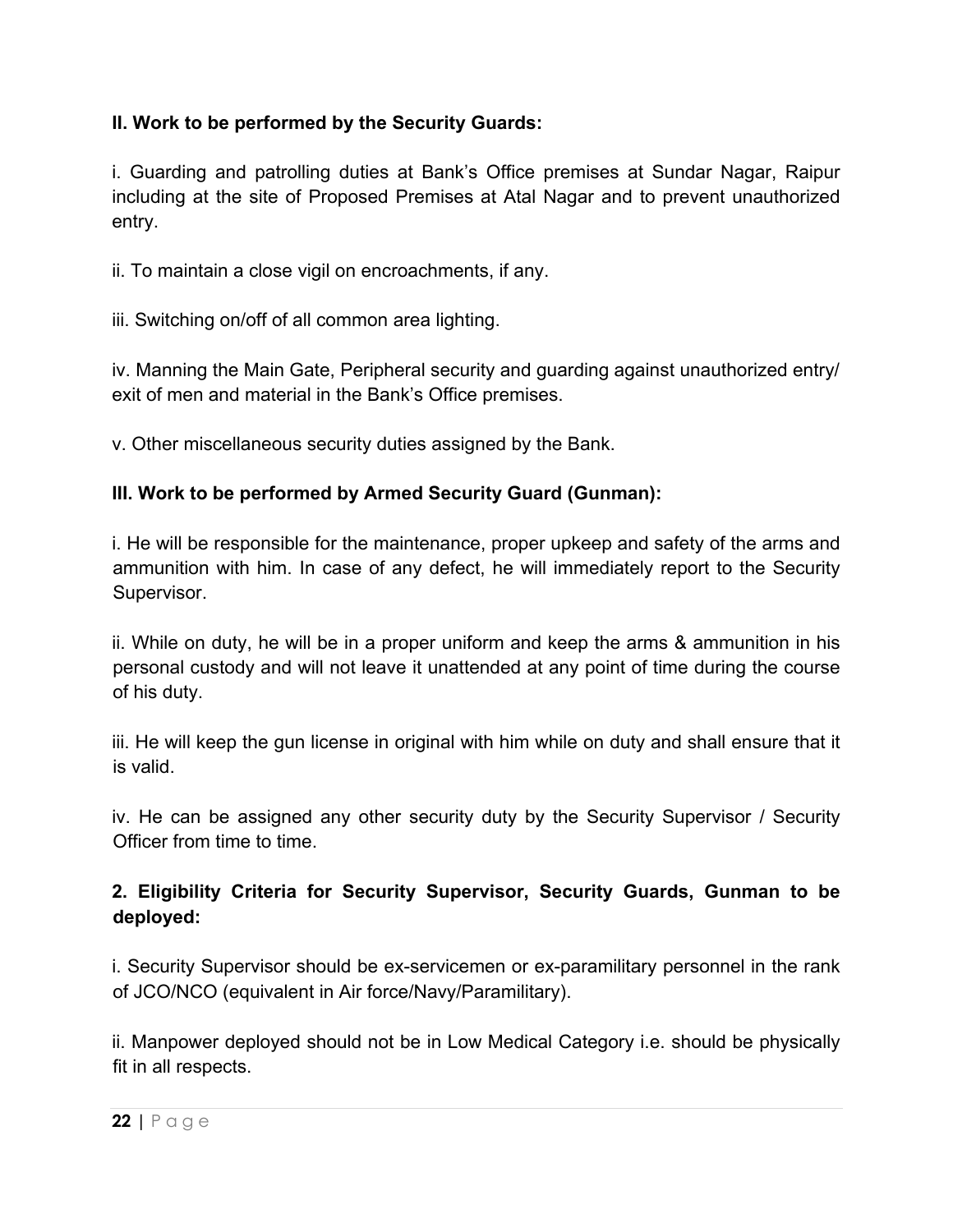iii. The manpower deployed by the tenderer during the currency of the Contract shall not work in any other organisation or shall not be deployed by the tenderer at any other organisation. If any such instance comes to the notice of the Bank during the agreement period, the Bank shall have the right to impose suitable penalty on the tenderer, which will be recovered from its monthly bills or security deposit or any other dues of the tenderer. Bank shall have the right to ask for a suitable replacement in such a case.

iv. Security Guards and Gunman should be persons between 21 and 45 years of age.

v. Security Supervisor should be below the age of 55.

vi. The manpower deployed should be able bodied and trained persons with good health and clean record.

vii. Security guards, gunman and security supervisor should desirably be minimum 10th standard pass and should have good working knowledge of Hindi.

viii. Gunman should have a valid gun license.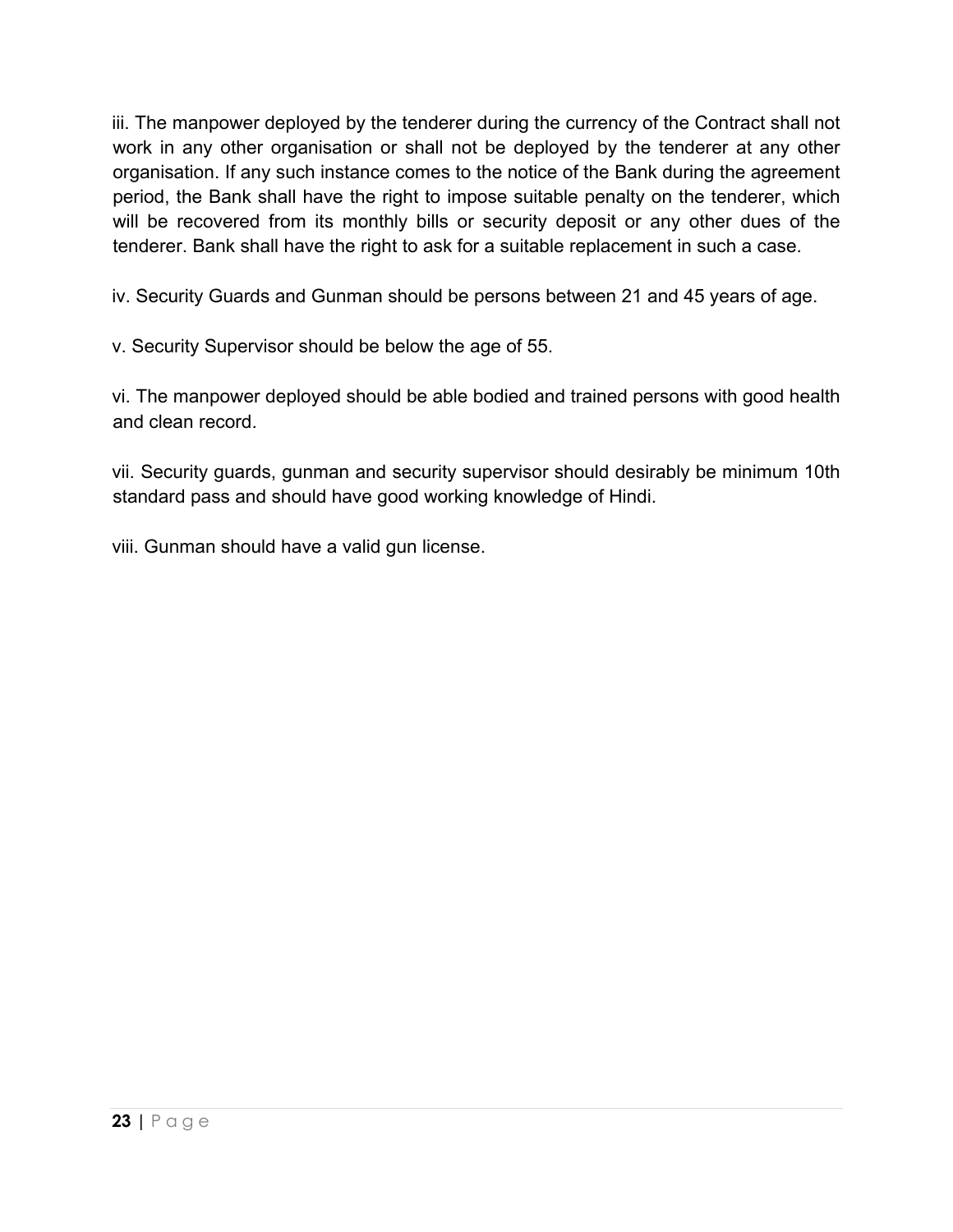#### **Section III**

#### **General Instructions of the Tender – Terms and Conditions of the contract**

1. **Submission and opening of Tender**: The e-tender shall be submitted in two parts viz; Part - I, containing details of eligibility criteria and techno-commercial details of the offer and Part - II containing the Price (Financial) bid, latest by 01:00 PM of June 08, 2022. Part - I of the Tender shall be opened at 03:00 PM on June 08, 2022. The Part - II – Financial/Price Bid - of those bidders, who qualify the eligibility criteria as specified at Section - I of the Tender, will only be considered for opening. Decision in this regard will be at the sole discretion of the Bank. Date of opening of Part - II shall be intimated to the eligible bidders.

2. The tenderer must obtain for himself on his own responsibility and at his own expense, all the information which may be necessary for the purpose of making a Tender and for entering into a contract and must inspect the site of work and acquaint himself with all local conditions, means of access to work, nature of work and all matters appertaining thereto.

3. **Quoting of Price - Bid and Evaluation**: **Price bid shall be quoted only online separately in Excel Sheet after downloading it from the MSTC Portal. Bidders should not submit price bid along with Part - I documents, which act may lead to disqualification of the Tender**. **The bidder shall quote prices exclusive of GST**. Selected bidder can claim applicable GST on the respective cases quoted by him / her in their monthly invoice for payment which shall be paid by the Bank.

Manpower charges/minimum wages (for Security Guards, Gunman and Supervisor) as given in above price-bid format, are fixed. These charges are as per the minimum wages/rates specified by Director General Resettlement (DGR), Department of Ex-Servicemen (MoD), GOI rates (Minimum wage notification issued by DGR for Area 'B' effective from October 1, 2021) for all the components except the Service Charges element.

 The bidders need to quote only Service Charges (which may include all expenditure on providing managerial supervisory/ insurance/ administrative services, any other charges etc).

**Service Charge – Quotations with service charge less than or equal to 2.50% would be treated as unresponsive and will not be considered.**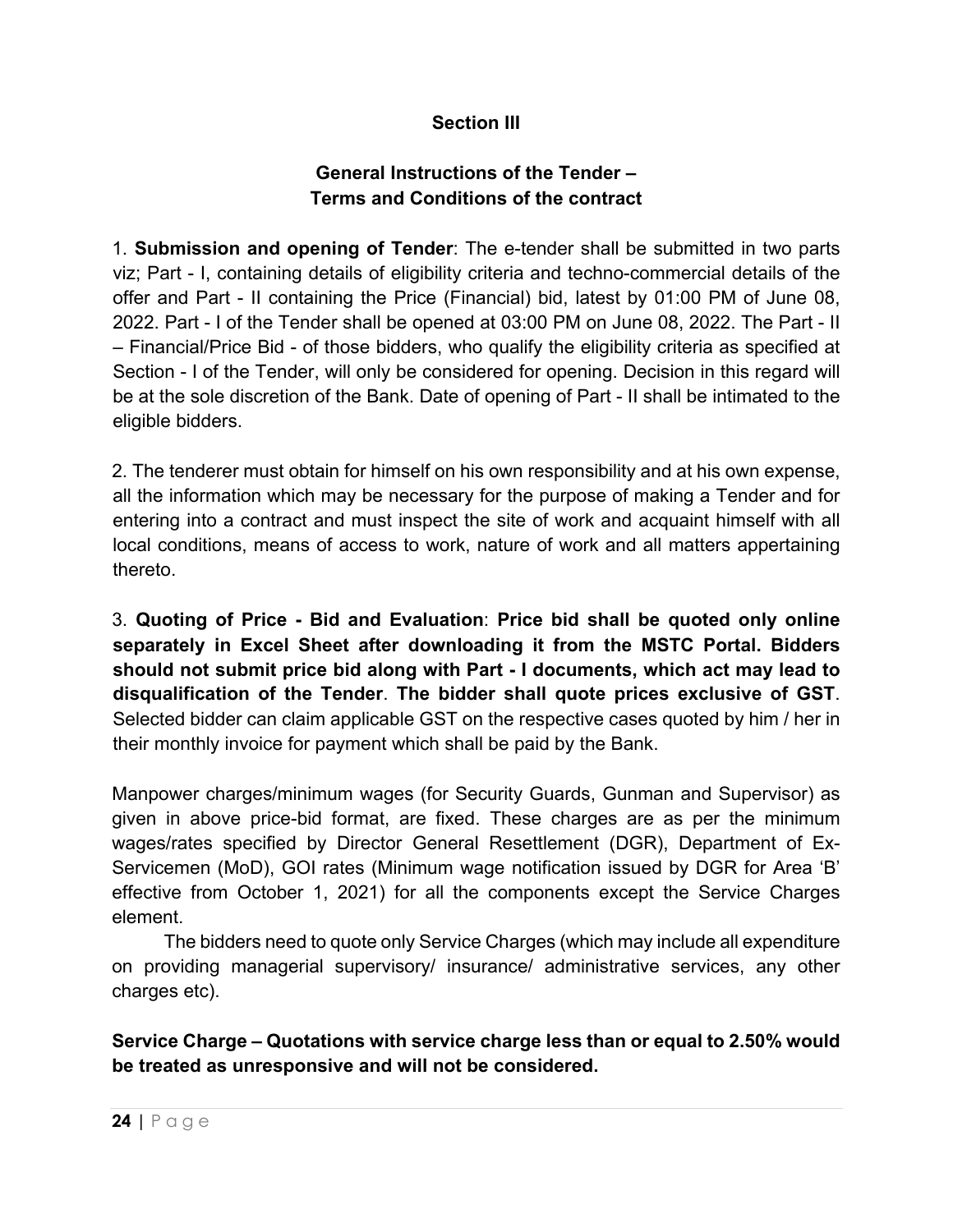In monthly bill, the service charge rate (in terms of percentage) will be fixed. The service charge, in terms of amount, will be accordingly increased / decreased as per applicable DGR rates.

The price - bid of the Tender shall be evaluated based on the 'Total Cost of work' quoted by the bidder (Total Manpower charges + Service charges). The bidder who quotes the least Total Cost of work shall be treated as the Lowest (**L1**) bidder and he shall be awarded the work.

**Further, in case the lowest tendered amount of two or more bidders is same (more than one bidder quoted lowest rate), then such lowest bidders will be assigned marks, out of total 170 marks, as per the following criteria:**

| S.No.         | <b>Evaluation Parameter</b>                             | <b>Marks</b>            |
|---------------|---------------------------------------------------------|-------------------------|
| $\mathbf 1$ . | Number of years in security services   Maximum 20 Marks |                         |
|               | business                                                |                         |
|               | a) Up to 5 years                                        | 07 Marks                |
|               | b) More than 5 years and up to 10 years                 | 10 Marks                |
|               | c) More than 10 years and up to 15 years                | 15 Marks                |
|               | d) More than 15 years                                   | 20 Marks                |
| 2.            | Number of present contracts in "Similar                 | <b>Maximum 20 Marks</b> |
|               | Services". (Similar<br>services<br>means                |                         |
|               | deployment of trained security personnel to             |                         |
|               | banks, Central Government Institutions,                 |                         |
|               | Financial Institutions & Corporate Houses,              |                         |
|               | large companies, international/domestic                 |                         |
|               | airports, etc.)                                         |                         |
|               | a) Up to 5 contracts                                    | 07 Marks                |
|               | b) More than 5 contracts and up to 10 contracts         | 10 Marks                |
|               | c) More than 10 contracts and up to 15 contracts        | 15 Marks                |
|               | d) More than 15 contracts                               | 20 Marks                |
| 3.            | Nos. of Ex-Servicemen/ Trained person                   | <b>Maximum 20 Marks</b> |
|               | employed as security guards at present on               |                         |
|               | the pay-roll of the agency                              |                         |
|               | a) Up to 500                                            | 07 Marks                |
|               | b) More than 500 and up to 1000                         | 10 Marks                |
|               | c) More than 1000 and up to 5000                        | 15 Marks                |
|               | d) More than 5000                                       | 20 Marks                |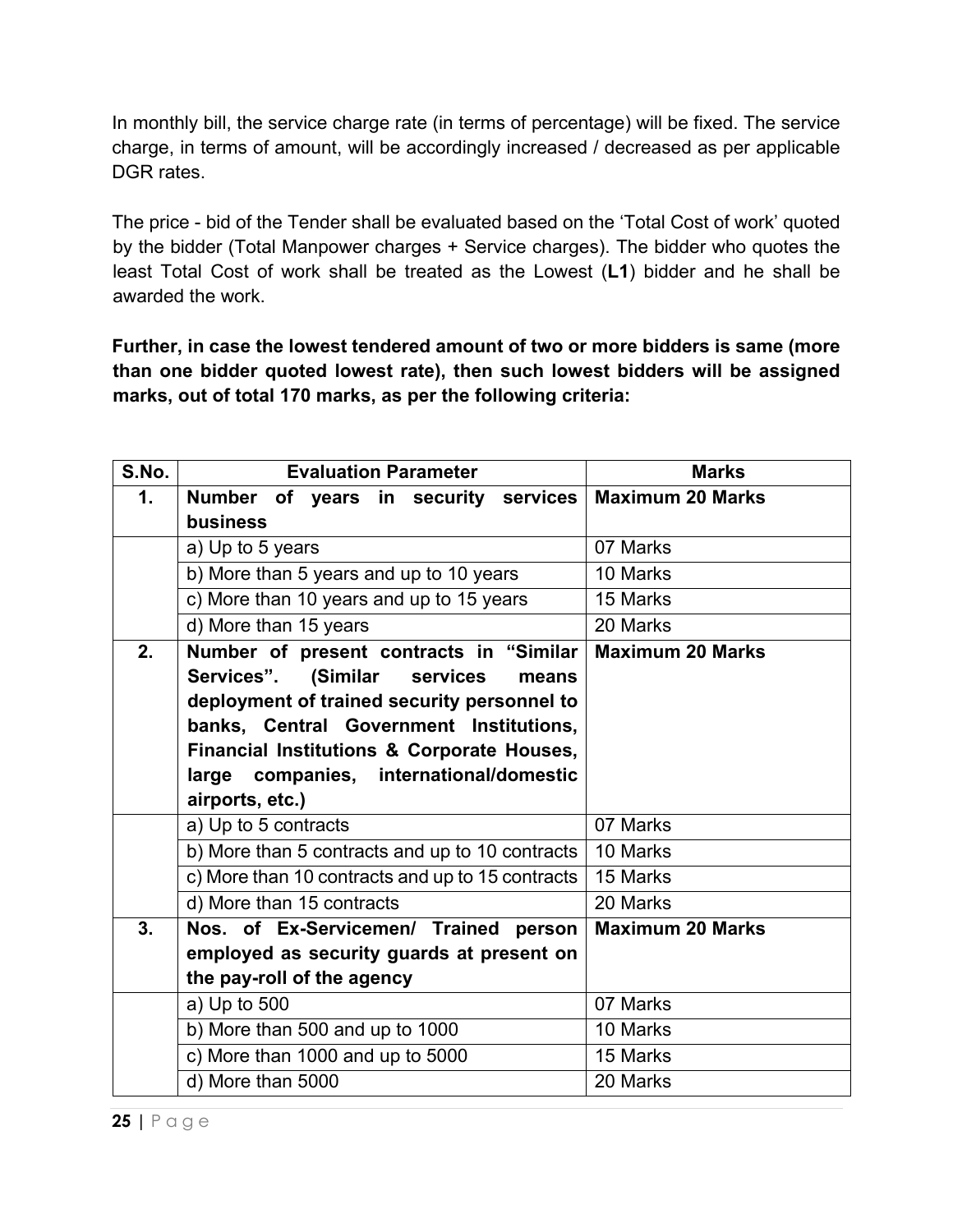| 4.  | Percentage of trained female person                      | <b>Maximum 20 Marks</b> |
|-----|----------------------------------------------------------|-------------------------|
|     | employed as security guards at present to                |                         |
|     | the total number of trained security guards,             |                         |
|     | on the pay roll of the agency                            |                         |
|     | a) Up to $5%$                                            | 05 Marks                |
|     | b) More than 5% and up to 10%                            | 15 Marks                |
|     | c) More than 10%                                         | 20 Marks                |
| 5.  | Turnover (for the Financial Year 2020-21)                | <b>Maximum 20 Marks</b> |
|     | a) Up to 2 Crores                                        | 10 Marks                |
|     | b) More than 2 Crores and up to 5 Crore                  | 15 Marks                |
|     | c) More than 5 Crores                                    | 20 Marks                |
| 6.  | Average Turnover for the last 3 Financial                | <b>Maximum 20 Marks</b> |
|     | Year (i.e. FY 2020-21, 2019-20, 2018-19)                 |                         |
|     | a) Up to 2 Crores                                        | 10 Marks                |
|     | b) More than 2 Crores and up to 5 Crore                  | 15 Marks                |
|     | c) More than 5 Crores                                    | 20 Marks                |
| 7.  | <b>Empaneled/Services</b><br>with<br>rendered<br>(at     | <b>Maximum 10 Marks</b> |
|     | present)                                                 |                         |
|     | a) Any offices of Reserve Bank of India                  | 10 Marks                |
|     | b) Any Central Government Organization                   | 07 Marks                |
|     | c) State Government Organizations / Public               | 05 Marks                |
|     | Sector Banks/Companies/PSU's/others                      |                         |
| 8.  | Training Infrastructure for security guards              | <b>Maximum 20 Marks</b> |
|     | Security Education and Training<br>Own<br>a)             | 20 Marks                |
|     | Institute                                                |                         |
|     | <b>MOU</b><br>with<br>b)<br>other<br>institutes/training | 10 Marks                |
|     | establishment                                            |                         |
| 9.  | Training on digital threat - Whether security            | <b>Maximum 10 Marks</b> |
|     | agency has introduced module for modern                  |                         |
|     | modes of digital threat as part of training              |                         |
|     | curriculum of Security Guards (training in               |                         |
|     | anti drone measures, training in hacking                 |                         |
|     | protection of surveillance equipment like                |                         |
|     | cameras etc.)                                            |                         |
|     | a) One to Five Days Module                               | 05 Marks                |
|     | b) More than Five Days Module                            | 10 Marks                |
| 10. | <b>ISO Certification</b>                                 | <b>Maximum 10 Marks</b> |
|     | a) ISO (If the firm has continuous ISO                   | 05 Marks                |
|     | certification for less than 5 years)                     |                         |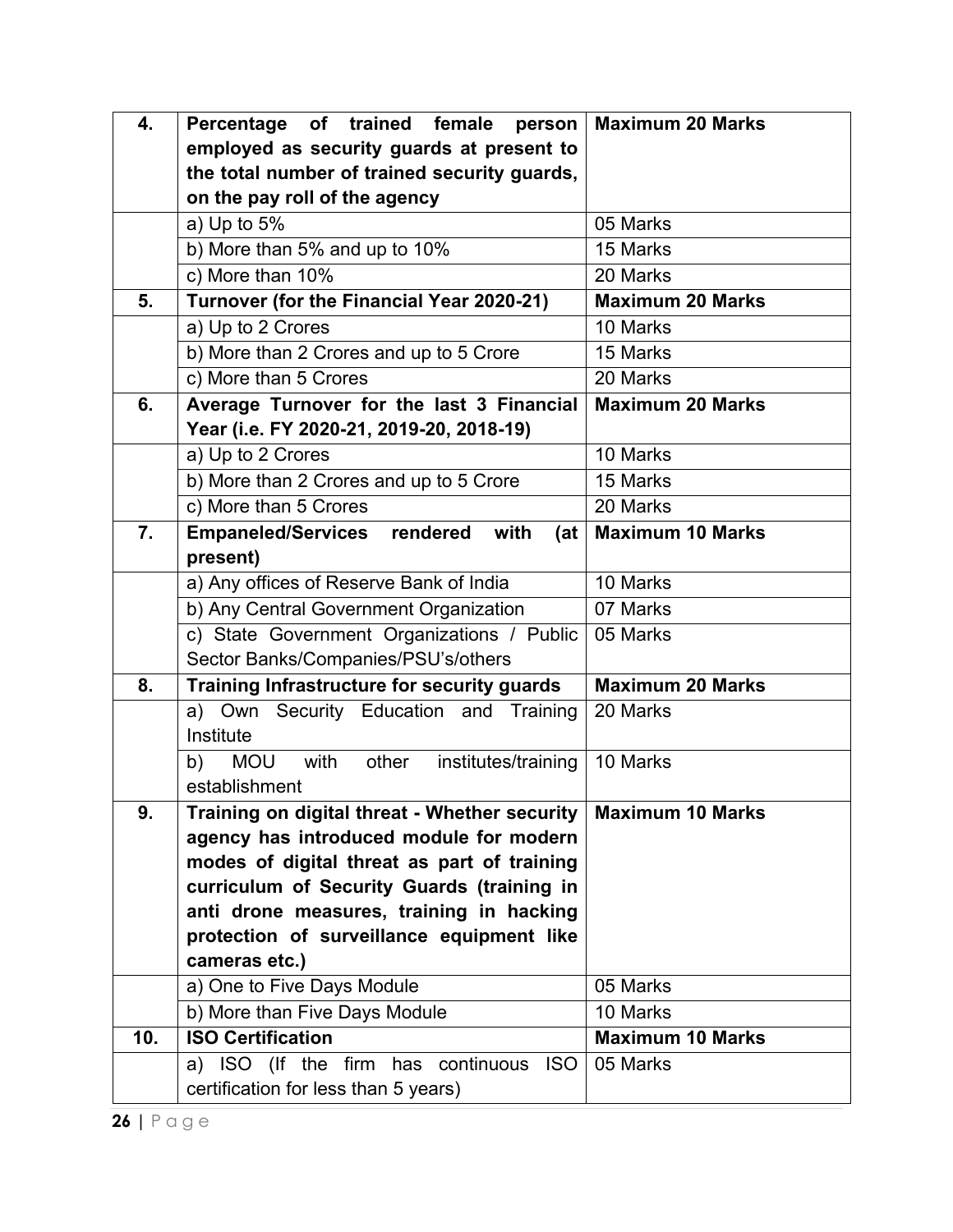|                                      |  |  |  |  | b) ISO (If the firm has continuous ISO $10$ Marks |  |  |
|--------------------------------------|--|--|--|--|---------------------------------------------------|--|--|
| certification for more than 5 years) |  |  |  |  |                                                   |  |  |

The Bank reserve the rights to call for additional documents in support of the above mentioned parameters.

#### **L 1 bidder with highest marks shall be awarded the contract.**

4. **Signing of Agreement:** The successful tenderer shall execute an Agreement, at its own expenses, on a non-judicial Stamp Paper of appropriate value, as per the Articles of Agreement provided in this Tender Document, on receipt of intimation from the Bank of the acceptance of his tender. The original shall be retained by the Bank and duplicate by the Contractor.

The General and Special conditions and instructions to the Tenderers, the scope and nature of work, Annexure  $-$  I to VIII enclosed to this Tender, the subsequent correspondence exchanged between the Bank and the bidder and the work order placed shall be the basis of the final Contract and shall form part and parcel of the agreement to be entered into with the successful Tenderer.

5. **No Commitment to Accept Lowest or any Tender:** The Bank does not bind itself to accept the lowest or any tender and reserves the right to accept or reject any or all the tenders, either in whole or in part, without assigning any reasons for doing so.

6. The Contractor shall not sublet / assign the Contract to any agency. The Contractor shall not sublet any portion of the Contract except with the written consent from the Bank. In case of breach of these conditions, the Bank may serve a notice in writing on the Contractor rescinding the Contract whereupon, the security deposit shall stand forfeited to the Bank, without prejudice to his other remedies against the Contractor.

7. **Security Deposits/Performance Bank Guarantee -** On award of contract, the successful Bidder shall deposit/ furnish an amount of 5% (₹2,10,000/-) of estimated value of contract in the form of a Security Deposit/retention money through NEFT to the Bank or in the form of Performance Bank Guarantee (PBG), as per format given in **[Annex VII](#page-56-0)**, (which will be deposited/submitted at the time of letter of acceptance) towards security deposit for the due fulfillment of the contract. The Earnest Money Deposit furnished at the time of submission of tender will be returned thereafter. This security deposit/Performance Bank Guarantee shall be deposited/kept till March 31, 2025 (upon renewal of the contract, otherwise it will be refunded). No interest will be paid on Security Deposit/PBG.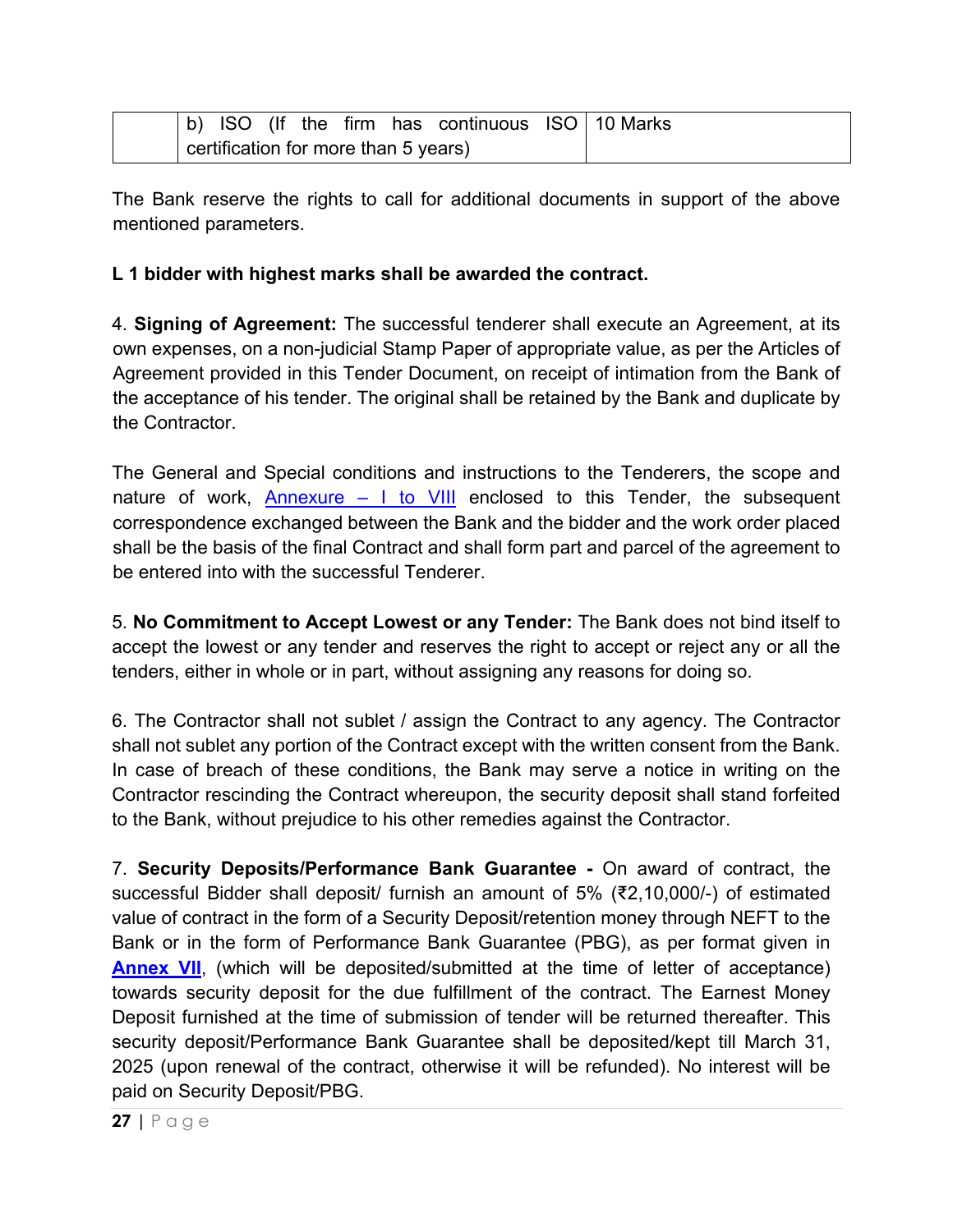All compensation or other sums of money payable by the Successful Bidder to the Bank under the terms of this Contract may be recovered from the security deposit/PBG, if the amount so permits unless the Successful Bidder deposits such amounts in cash within ten days of issue of demand notice by the Bank.

#### 8. **Terms of Payment:**

(i) **The Price quoted in respect of Security Guards, Gunman and Supervisor (the manpower charges has been prefilled in the price-bid format), are fixed. These charges are as per the minimum wages/rates specified by Director General Resettlement (DGR), Department of Ex-Servicemen (MoD), GOI rates (Minimum wage notification issued by DGR for Area 'B' effective from October 1, 2021) for all the components except the Service Charges (Agency Charges) element.**

(ii) The prices quoted shall be deemed to be for the whole work and shall be firm and binding without any escalation. It may be borne in mind that no request for escalation is ordinarily admissible, except for any statutory requirements subsequently effected, such as implementation of higher tax rates, enhancement in minimum wages etc. However, in case of enhancement of minimum wages by the DGR during the course of the contract, such enhancement shall be effected by the Bank, only to the extent of meeting the payment of at least minimum wage requirement of DGR, provided such enhancement should be brought to the notice of the Bank by the contractor and in the absence of the same the liability of meeting the minimum wage requirement will rest with the contractor.

(iii) The tenderer shall be responsible and liable for payment of salaries, statutory minimum wages, other admissible allowances and other legal dues to the manpower deployed for the purpose of rendering the services required by the Bank under this tender. The Bank shall not pay any extra charges / payment for whatever reason including weekly off / leave / holiday etc. to the manpower deployed. Written records for having made these payments will be submitted to the Bank, at monthly intervals, for its verification.

(iv) The tenderer will not be paid any payments in advance. Monthly payment confirming to the attendance of the manpower deployed as per the documents to be maintained by the tenderer and submitted to the Bank shall be made by the Bank after the end of every calendar month. The tenderer must ensure payment to the manpower deployed and submit bill towards the same by 15th of the same month (or next working day if 15th is not a working day). The bill should be submitted along with documentary evidence like bank statement, ESI, PF contribution etc. regarding payment made to its manpower, failing which the bill may not be paid.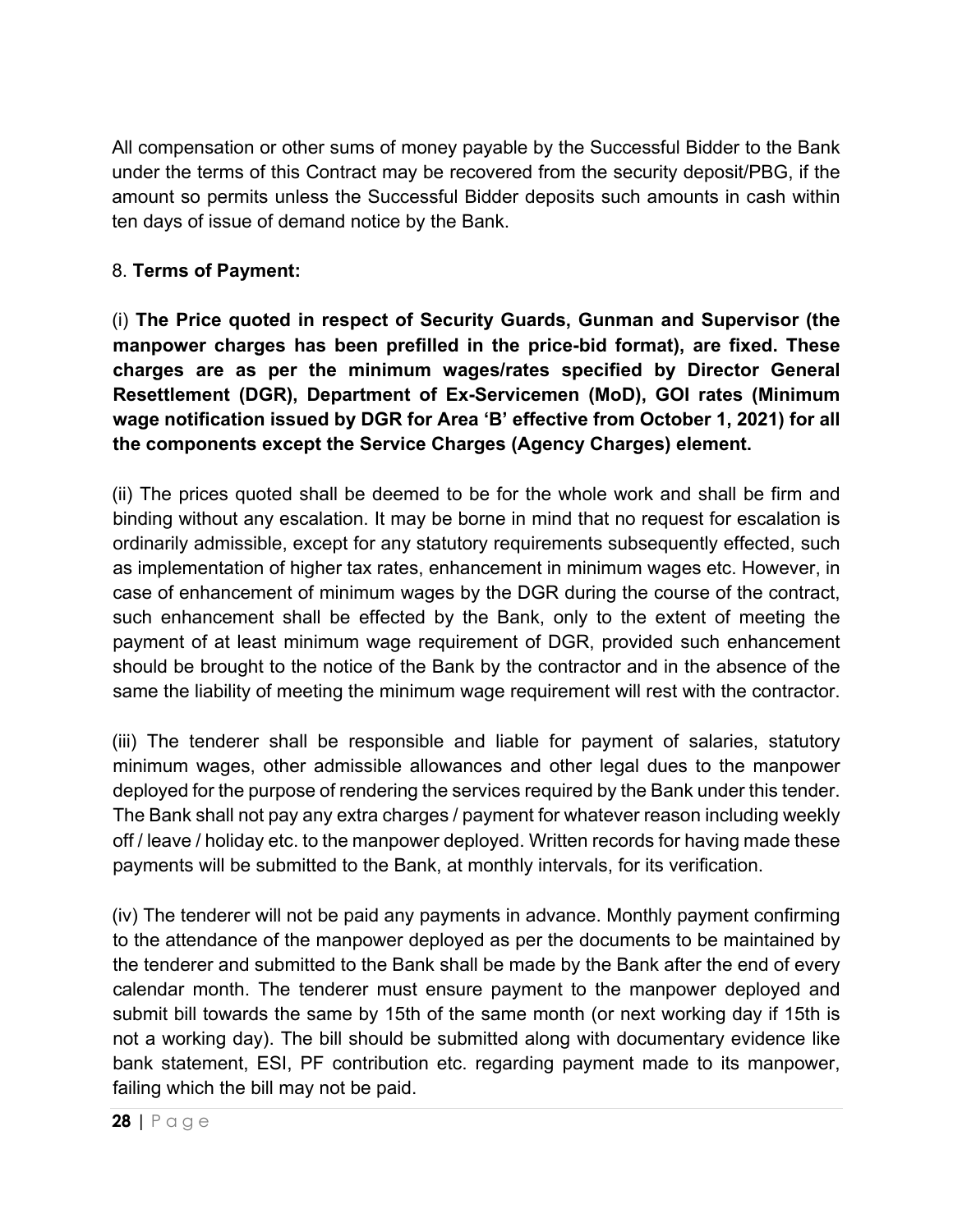(v) The Contractor shall comply with all statutory requirements in respect of payment of at least Minimum Wages, Insurance, PF, ESI (if applicable), Bonus, etc. The Contractor shall furnish the proof of having paid the wages/ statutory requirements to the staff engaged by him.

(vi) The requisite manpower deployment shall be provided as per the requirement of the Bank and the persons deployed by the tenderer shall not claim themselves as the employees of the Bank and there shall be no employer-employee relationship between the Bank and the persons so deployed by the tenderer.

(vii) In the event of termination of the contract for any reason whatsoever, the tenderer or the manpower deployed shall not be entitled for any sum or sums whatsoever from the Bank by way of compensation, damages or otherwise.

(viii) The payment of the bill to the tenderer will normally be done by the Bank within 30 days from the date of receipt of the bill by the Bank. However, if there is a delay of more than 45 days for any reason, it may be immediately brought to the notice of the Bank. Any clarification from the contractor on the bill submitted by the contractor will be sought by the Bank within 15 days from date of receipt of the bill and the contractor has to provide clarification regarding the same within 7 days. In case of any disagreement between the Bank and the contractor on any part of the Bill, such part may be severed from the rest and payment will be made against the agreed and admissible part of the bill. The dispute of the severed part will be separately dealt with as per terms and conditions of the contract.

(ix) The Contractor shall be liable for the payment of wages to the staff deployed at the Bank as per the DGR, Department of Ex-Servicemen (MoD), GOI wages and all other dues to the staff deployed which they are entitled to receive under the various labour laws and other statutory provisions. The Contractor shall maintain proper records of the payment of wages, etc., to the persons so deployed at the Bank and shall on demand furnish copies of wage register / muster roll, etc., to the Bank for having paid all the dues to the persons deployed by him for the work under the Contract. This obligation is imposed on the Contractor to ensure that he is fulfilling his commitments, towards his employees so deployed, under various Labour Laws, having regard to the duties of the Bank as per the provisions of the Contract Labour (Regulation and Abolition) Act, 1970. The Contractor shall comply with or cause to be complied with the Labour Regulations from time to time regarding payment of wages, wage period deductions from wages, maintenance of wages book, wage slip, publications of scale of wages and terms of employment and submission of periodical returns. The contractor shall not charge any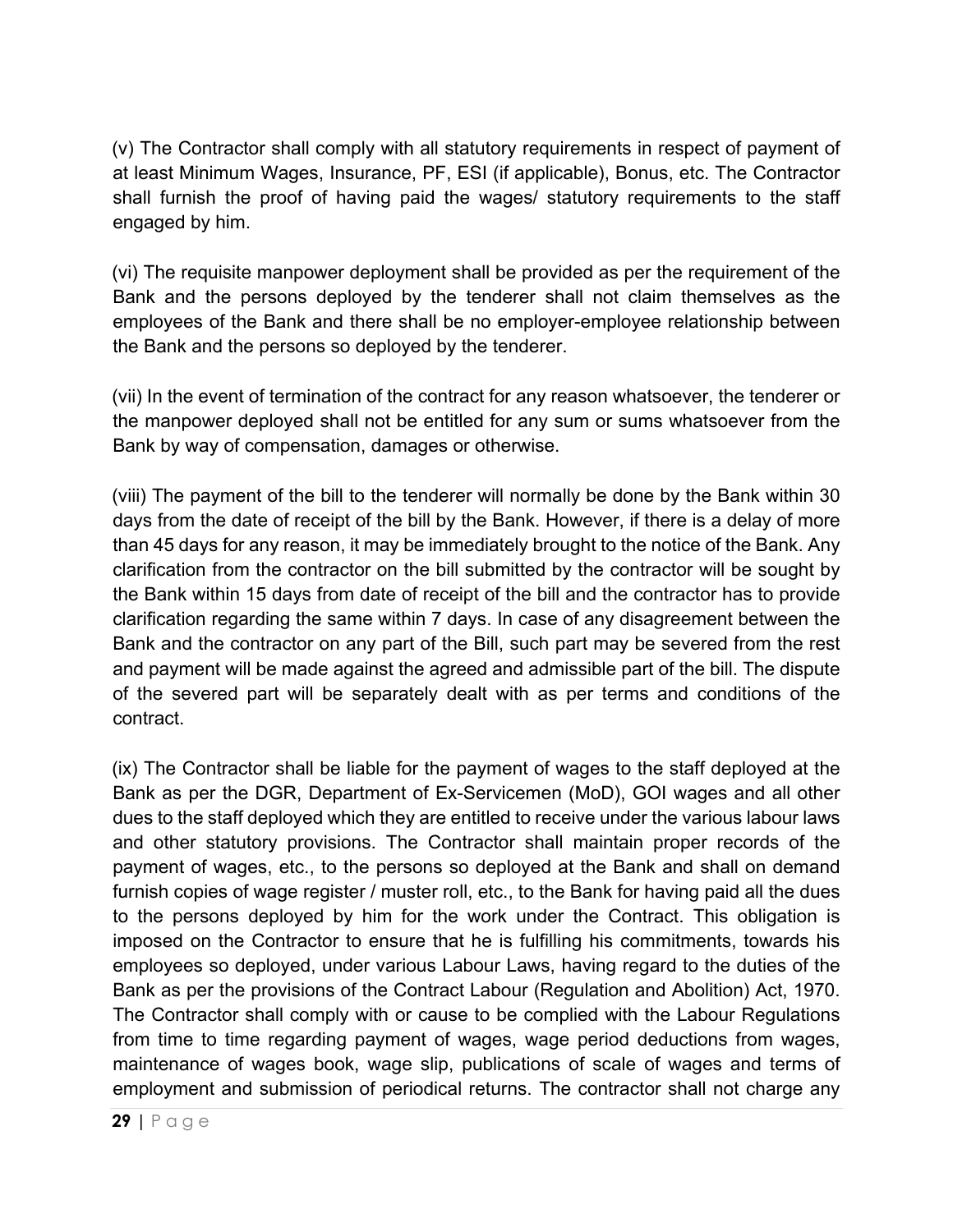amount from the personnel deployed by him towards recruitment fee, towards profit margin etc. **Further, there shall not be any hidden charges in the wages, being paid to the staff deployed at the Bank.**

(x) If any person deployed (Security Guards, Gunman and Supervisor) does not come under the purview of ESI, in such cases, the Tenderer shall at his own expenses effect and maintain, in the joint names of the Employer and the tenderer an insurance policy under Workmen's Compensation Act, 1923 against such risks **for which no extra payment will be made by the Bank**. Documentary proof of the same has to be submitted to the Bank within one months from the date of deployment of manpower.

#### 9. **Compliance with law:**

i. The Contractor shall obtain the requisite license under the Contract Labour (Regulation and Abolition) Act, 1970 as amended from time to time issued by the concerned Labour Department of the Government, as applicable, for running the establishment. The Bank shall not be responsible in any way for any breach by the Contractor of the rules and regulations governing the running of such establishments by the Contractor. It shall be the responsibility of the Contractor for furnishing necessary Statutory information / documents in proof of the above whenever called for by the Bank. In case of any labour problems related to the workmen staff of the Contractor, the same shall be settled at the Contractor's end only.

ii. The contractor shall obtain licence, if any, required under the local or central laws for providing trained security personnel to the Bank. The Bank is not responsible for obtaining of any license and permission from any authority of the State Government or Central Government.

iii. Tenderer should be conforming to Employees Provident Funds and Miscellaneous Provisions Act, 1952; The Payment of Wages Act, 1936; The payment of Bonus Act, 1965; The Contract Labour (Regulation and Abolition) Act, 1970; Private Security Agencies (Regulation) Act, 2005, Workmen's Compensation Act, 1923 and other acts as applicable from time to time. In the event of any liability arising on account of any breach or non-compliance with Statutory requirements by the Tenderer, the Bank will have the right to reimburse itself by way of adjustment from the Tenderer's pending bills, Security Deposit or otherwise recover it through available legal means, to the extent of the loss suffered by it as a consequence of the same. The contractor shall at all times indemnify the Bank against all claims which may be made under the Workmen's Compensation Act or rules there under or under any law or rules of compensation payable in consequence of any accident or injury sustained by any person in its employment for the purpose of this agreement.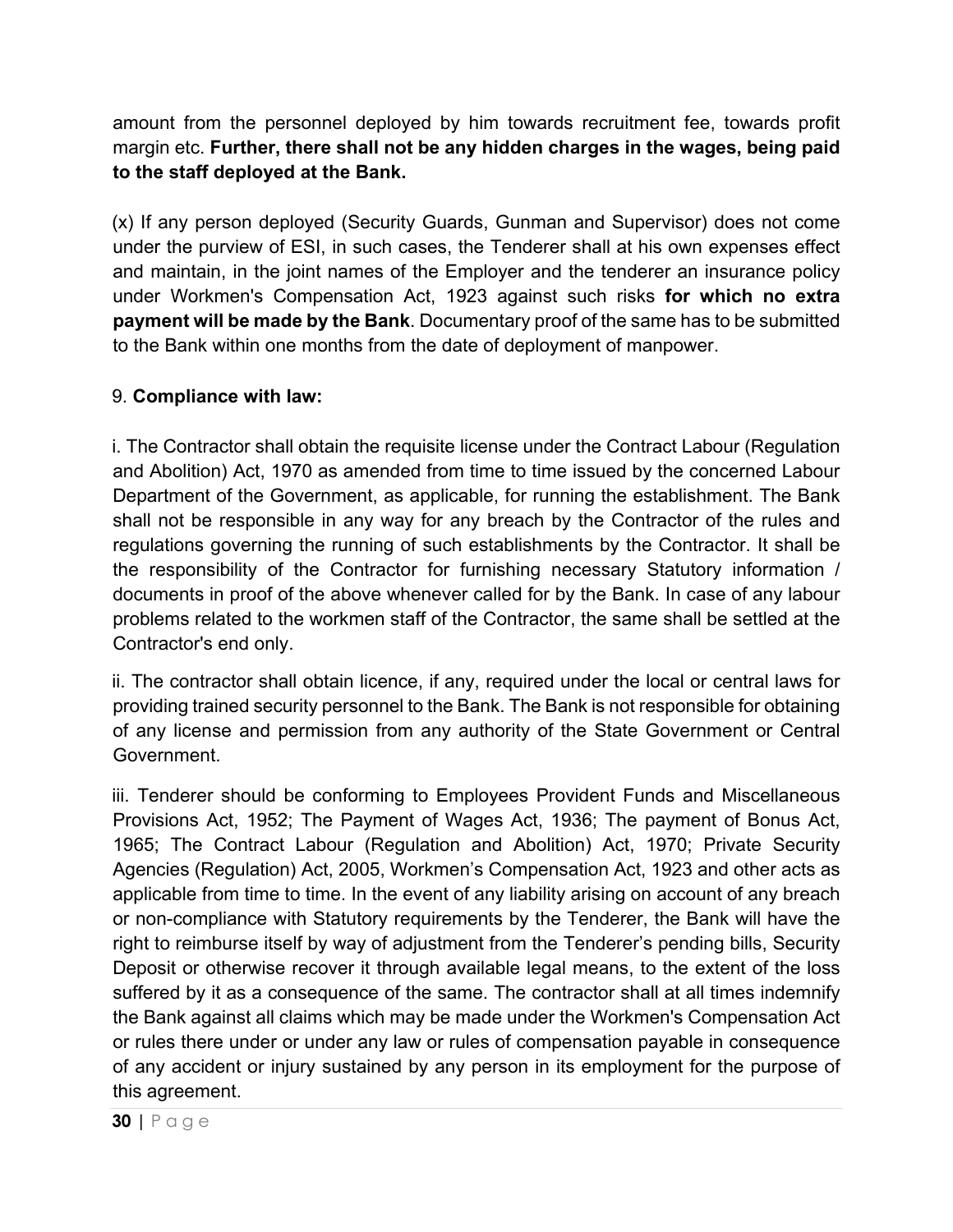### 10. **Penalty and Liquidated Damages:**

i. The Bank would impose a penalty of ₹500/- per person per day if the manpower deployed are found either unauthorizedly absent from their post or sleeping while on duty. In addition to this penalty, such lapses will be viewed seriously by the Bank and may result in termination of the contract.

ii. In case of breach of any/or more of the conditions in the agreement and/or services provided by the successful tenderer are found not satisfactory (not maintaining the man power, found not alert on duty, indiscipline and improper uniform/turnout etc.), during any period of the agreement, an amount subject to minimum 10% of the total monthly bill would be deducted as liquidated damages for one month and if the performance continues to be unsatisfactory in any of the subsequent months the services of the successful tenderer can be terminated by giving a short notice of seven days or forthwith depending upon the exigencies and also disqualifying it from participation in future empanelment.

iii. In addition to the above, in case of any breach of terms & conditions of the contract, the bank may impose appropriate penalty, at its discretion, on the successful tenderer.

11. The contractor shall ensure that the instructions / directions issued by Central and State Governments and also the Bank in connection with Covid-19 Pandemic are followed scrupulously by the workmen deployed at the Bank. The Contractor must deploy their staff is such manner that they are in proximity to the Bank and can attend to duties on their own, even in emergency situations like Covid and no staff from containment area or under quarantine should be deployed for work. Further, the Contractor shall closely monitor the staff deployed at the Bank and in case of any of his / her staff / family member of staff is found to be infected with 'Covid' or with such other communicable infection, action may be taken to replace the staff at once. The Contractor's staff should be sensitized to follow strict social distancing norms while they remain deployed. The Contractor shall provide them with necessary gloves, masks, sanitizer, etc., and personal protective equipment (PPE), if necessary, at no extra cost to the Bank. Further, the Contractor shall indemnify and keep indemnified the Bank from any financial / legal liability arising out of his / her failure, fault or negligence in complying with the above instructions. Any specific medical / insurance or other requirements arising out of such emergencies must be met by the Contractor.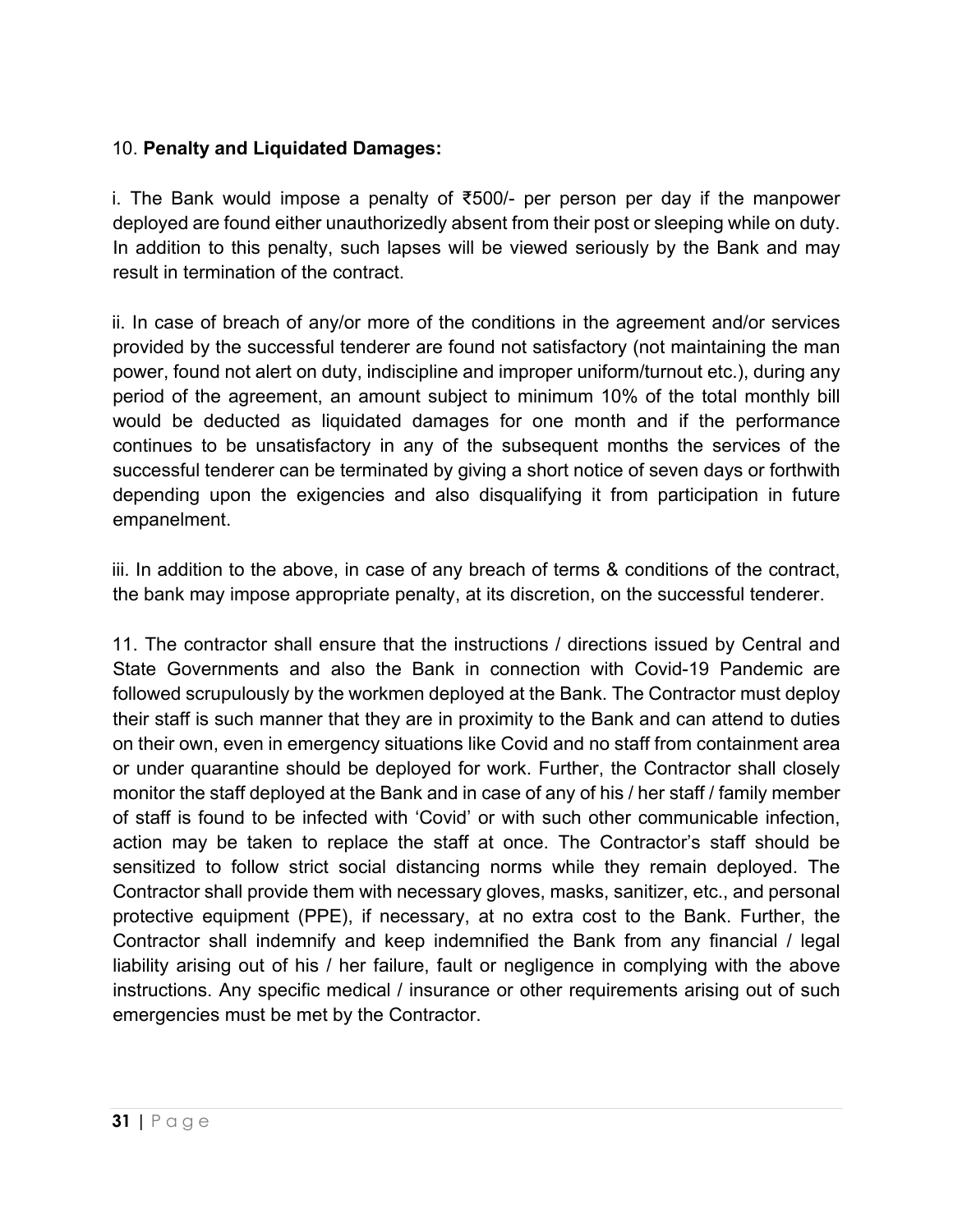#### 12. **Uniform and Other Facilities:**

i. It shall be the responsibility of the successful tenderer to provide two sets of full uniform (for summer and winter), including one set of raincoat, per year, along with the name plate/identity card to the manpower deployed to perform their duties. The identity cards shall be produced on demand by any authority of the Bank or of the Government.

ii. The Bank will not provide accommodation to the security personnel in the Bank's Premises or elsewhere.

iii. The tenderer shall be responsible for and arrange to bear costs of such equipment, materials and other paraphernalia as Bank considers necessary for effectively rendering the services required by the Bank.

iv. The tenderer will have to provide a mobile phone to the security supervisor.

#### 13. **Reporting:**

i. The tenderer will introduce its manpower to Officer-In-charge/ declared as controlling Officer or any other person authorized by the Bank on its behalf for the operation of the agreement by the Bank, for verification and satisfaction before their deployment and the tenderer shall furnish the complete particulars / bio-data of security personnel with passport size color photo, before deployment, including a copy of the arm license, wherever applicable.

ii. The Bank reserves the right to advise the tenderer to remove any guard found not discharging his duties satisfactorily or of doubtful character and the tenderer will immediately remove such person / persons and provide replacement.

iii. The duty points and retention of security guards deployed by the tenderer will be decided by the Bank through its Officer-in-Charge or any person so authorized in this regard and the tenderer will have to abide by such direction.

iv. In case of any pilferage, damage or theft, the tenderer or its representative shall report the matter immediately to the authorities of the Bank and shall take up the matter with the police for lodging FIR/Proper investigation and recovery of loss.

v. It may be distinctly understood that there shall not be any absenteeism by the Security Guards. In case of absenteeism, if any, replacement guard will have to be provided by the tenderer. The replacement guard should be able to join his duty within two hours,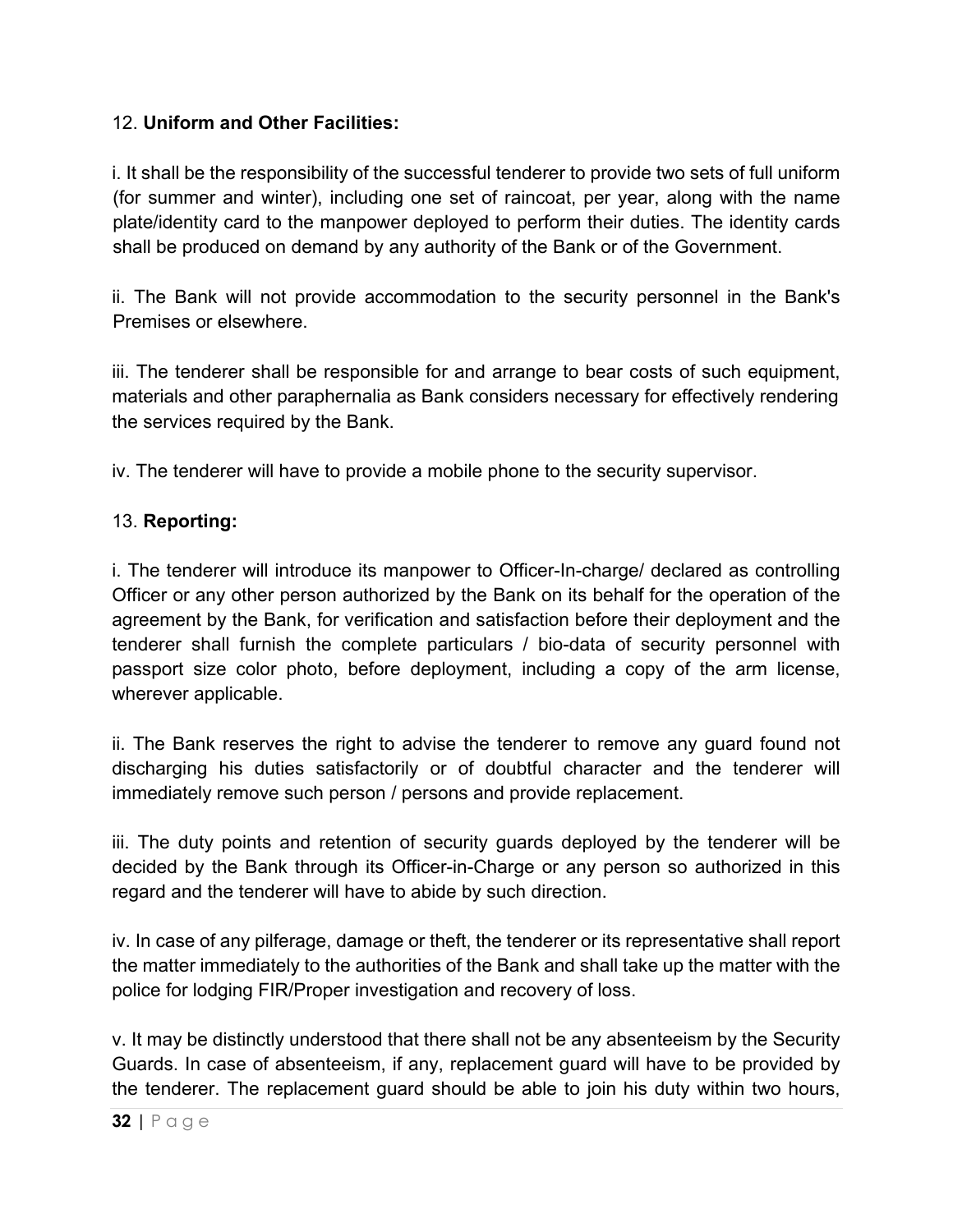failure to do so would render the tenderer liable to pay the damages at double the rate of the wages and suitable deductions will be made from monthly bills of the tenderer. Such replacement guard shall also be subject to meeting the required standards.

# **14. Termination of the Contract:**

i. Without prejudice to what is contained hereinabove, the Bank shall at its sole and absolute discretion, be entitled to terminate this agreement forthwith by written notice of one month without assigning any reason and without payment of any compensation, if

a. in the opinion of the Bank (which shall not be called in question by the tenderer and shall be binding on the tenderer) the tenderer fails or refuses to implement this agreement to the Bank's satisfaction and/or

b. the tenderer commits a breach of any terms and conditions of this agreement and/or c. the tenderer is adjudged an insolvent or a compromise is entered by it with its creditors or receiver is appointed of any part of the assets or property of the tenderer and/or d. for any reason whatsoever, the tenderer becomes disentitled in law to perform his obligations under this agreement and/or

e. there is any variation in the ownership/partnership of the management of the tenderer or its business without the prior approval in writing of the Bank of such variation.

ii. In case, the tenderer wants to terminate the agreement for any reason, it may do so after giving three months' prior notice.

### 15. **Settlement of Disputes by Arbitration:**

If any dispute, differences or questions shall, at any time, arise between the parties as to the construction of this Agreement or concerning anything herein contained or arising out of this Agreement or as to the rights, liabilities and duties of the said parties and binding, the same shall be referred to arbitration under the provisions of Arbitration and Conciliation Act, 1996 or any statutory modification thereof and the decisions of the Arbitrator/panel of Arbitrators shall be final and binding on both the parties. Further, such disputes, difference or questions, if any, shall be deemed to have arisen at Raipur and only courts in Raipur shall have jurisdiction to determine the same.

### 16. **Indemnity Clause:**

i. The Contractor shall keep the Bank indemnified against all claims whatsoever in respect of the staff deployed by him / her. In case, any staff of the Contractor so deployed enters in dispute of any nature whatsoever, it will be the primary responsibility of the Contractor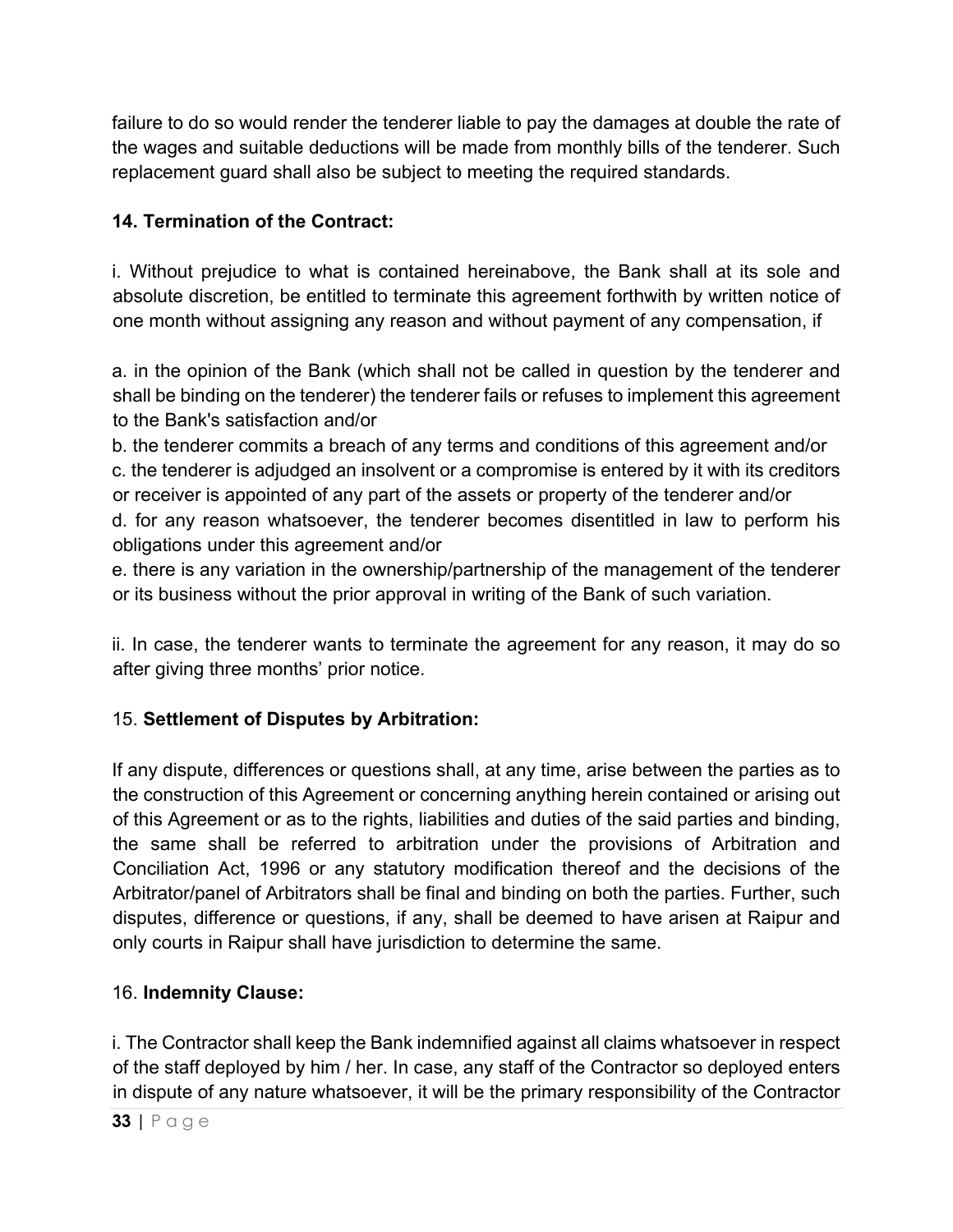to settle / contest the same. In case, the Bank is made party and is supposed to contest the case, the Bank will be reimbursed the actual expenses incurred towards Counsel fee and other expenses, which shall be paid in advance by the Contractor to the Bank on demand. Further, the Contractor shall ensure that no financial or any other liability comes on the Bank in this respect of any nature whatsoever and shall keep the Bank indemnified in this respect. The Contractor shall indemnify and keep indemnified, defend and hold good the Bank, the Reserve Bank of India, its Directors, its officers, employees and agents against any loss, damage or claims arising out of any violations of applicable laws, regulations, guidelines during the Contract period and for the breach committed by the Contractor or their services personnel on account of misconduct, omission and negligence by the Contractor or his service personnel.

17. The Contractor shall further keep the Bank indemnified against any loss to the property and assets of the Bank. The Bank shall have further right to adjust and / or deduct any of the amounts as aforesaid from the payments due to the Contractor under this contract.

## 18. **Non-Disclosure Clause:**

i. The Contractor shall not disclose directly or indirectly any information, materials and details of the Bank's infrastructure / systems / equipment, etc., which may come to the possession or knowledge of the Contractor during the course of discharging his / her contractual obligations in connection with this agreement, to any third party and shall at all times hold the same in strictest confidence. The Contractor shall treat the details of the Contract as private and confidential, except to the extent necessary to carry out the obligations under it or to comply with the applicable laws. The Contractor shall not publish, permit to be published, or disclose any particulars of the works in any trade or technical paper or elsewhere without the previous written consent of the Bank. The Contractor shall indemnify the Bank for any loss suffered by the Bank as a result of disclosure of any confidential information. Failure to observe the above shall be treated as breach of Contract on the part of the Contractor and the Bank shall be entitled to claim damages and pursue legal remedies.

ii. The Contractor shall take all appropriate action with respect to its employees to ensure that the obligations of non-disclosure of confidential information under this agreement are fully satisfied. The Contractor's obligations with respect to non-disclosure and confidentiality will survive the expiry or termination of this agreement for whatever reason.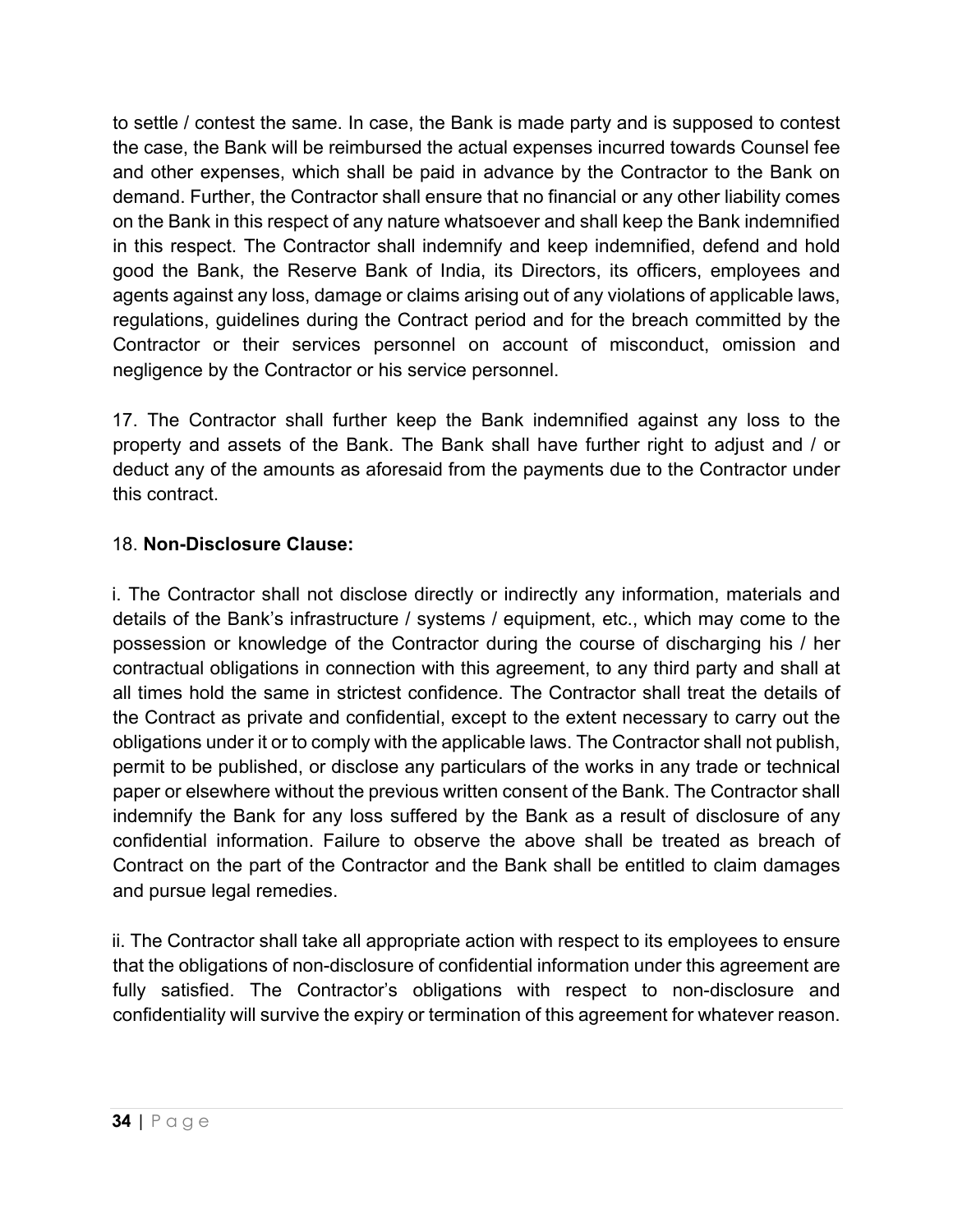# 19. **Prevention of Sexual Harassment of Women at Work place:**

i. The Contractor / Agency shall be solely responsible for full compliance with the provisions of the "Sexual Harassment of Women at work place (Prevention, Prohibition and Redressal) Act, 2013". In case of any complaint of sexual harassment against its staff / employee/s within the premises of the Bank, the complaint will be filed before the Internal Complaints Committee constituted by the Contractor / Agency or the Local Complaints Committee, as applicable and the Contractor / Agency shall ensure appropriate action under the said Act in respect of the complaint.

ii. Any complaint of sexual harassment from any aggrieved employee of the Contractor against any employee of the Bank or any employee of any other firm working in the Bank shall be taken cognizance of by the Regional Complaints Committee constituted by the Bank.

iii. The Contractor shall be responsible for any monetary compensation that may need to be paid in case the incident involves the staff/employee/s of the Contractor, for instance, any monetary relief to the Bank's employee or other firm's employee, if sexual violence by the employee of the Contractor is proved.

iv. The Contractor shall be responsible for educating its staff / employees about the prevention of sexual harassment at work place and related issues.

### 20. **Force Majeure:**

The Bidder / Successful Bidder shall not be liable for forfeiture of its EMD / Security Deposit (Bank Guarantee) or for payment of liquidated damages or termination for default, if the delay in performance or other failure to perform its obligations under the Contract is a result of an event of Force Majeure. For purposes of the clause, "Force Majeure" means an event beyond the control of the Bidder / Successful Bidder and not involving the Bidder's / Successful Bidder's fault or negligence and not foreseeable. Such events may include wars or revolutions, fires, floods, epidemics, quarantine restrictions, freight embargoes, etc. The Bank will decide whether delay or failure on the part of the Bidder / Successful Bidder was the result of an event beyond his control or not. The decision of the Bank in this regard should be final and binding on the Bidder / Successful Bidder and will not be open to question before any Court / forum in any proceedings.

# 21. **The tenderer shall undertake to provide trained security personnel in three shifts, consisting of eight hours each. Security Supervisor and Gunman shall work only in one shift. The tenderer shall provide 24 hours continuous security by**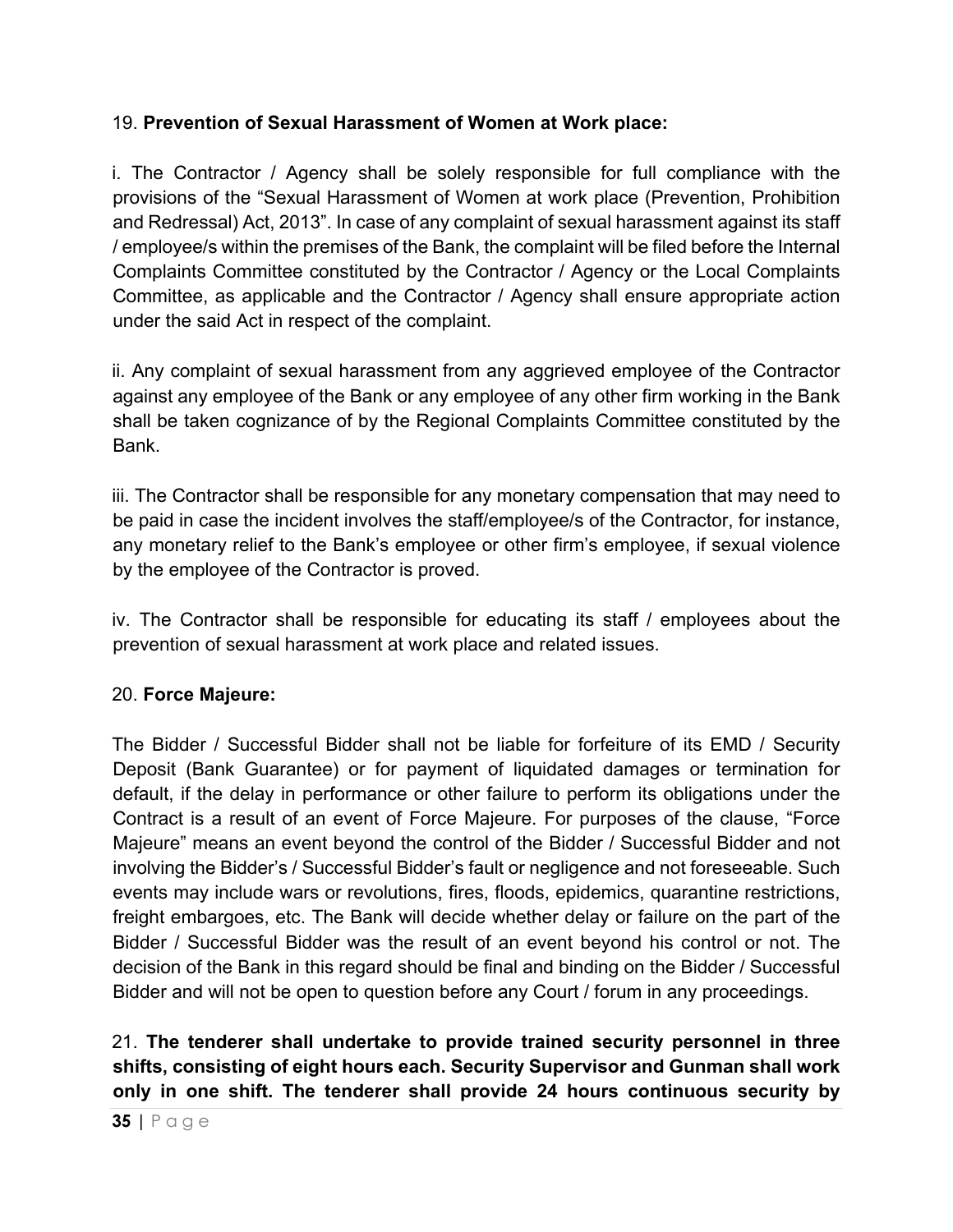**constantly changing the personnel on rotation basis so that each person deployed by it does not work for more than 8 hours in a particular shift. If it is found that the same person is working in more than one shift on any particular day, salary for the extra shift will not be given.**

22. The tenderer shall maintain neat, complete and legible registers, records, reports and returns for inspection by various authorities at short notice.

23.The tenderer shall comply with the Workmen's Compensation Act, 1923, wherever applicable. The tenderer shall indemnify the Bank, against all claims which may be made upon the Employer whether under the Workmen's Compensation Act, 1923 or any other statue in force during the currency of this contract or at common law in respect of any employee of the Tenderer and shall at his own expenses effect and maintain, in the joint names of the Employer and the tenderer an insurance policy against such risks for which no extra payment will be made by the Bank. Documentary proof of the same has to be submitted to the Bank within one month from the date of deployment of manpower.

24. The authorized person of the tenderer, other than the Security Supervisor, shall personally and exclusively supervise or deploy sufficient supervisory personnel, exclusively to supervise the work of his employees so as to ensure that the services rendered are carried out to the satisfaction of the Bank.

25. The tenderer shall ensure that no employee of the tenderer will enter or remain on the Bank's premises beyond the specified time limits until and unless it is absolutely necessary for fulfilling contractual obligations.

26. The tenderer shall obtain Police Verification report on character and antecedents of his personnel and other details relating to age, educational qualification, name and permanent address to be provided under this Contract along with their passport size photographs before engaging them for duty in Bank's Premises. Only able bodied, physically fit, well trained, literate, disciplined and honest personnel shall be deployed.

27. The tenderer shall, at its own expenses, get the manpower deployed by it medically and clinically examined within one month of awarding the Contract. The medical reports should be submitted to the Bank. These certificates / reports should also be submitted as and when any new person is deployed by the tenderer.

28. The tenderer shall ensure that the manpower deployed, while on the premises of Bank or while carrying out their obligations, observe the standards of cleanliness, decorum, safety, good behavior and general discipline laid down by the Bank or its authorized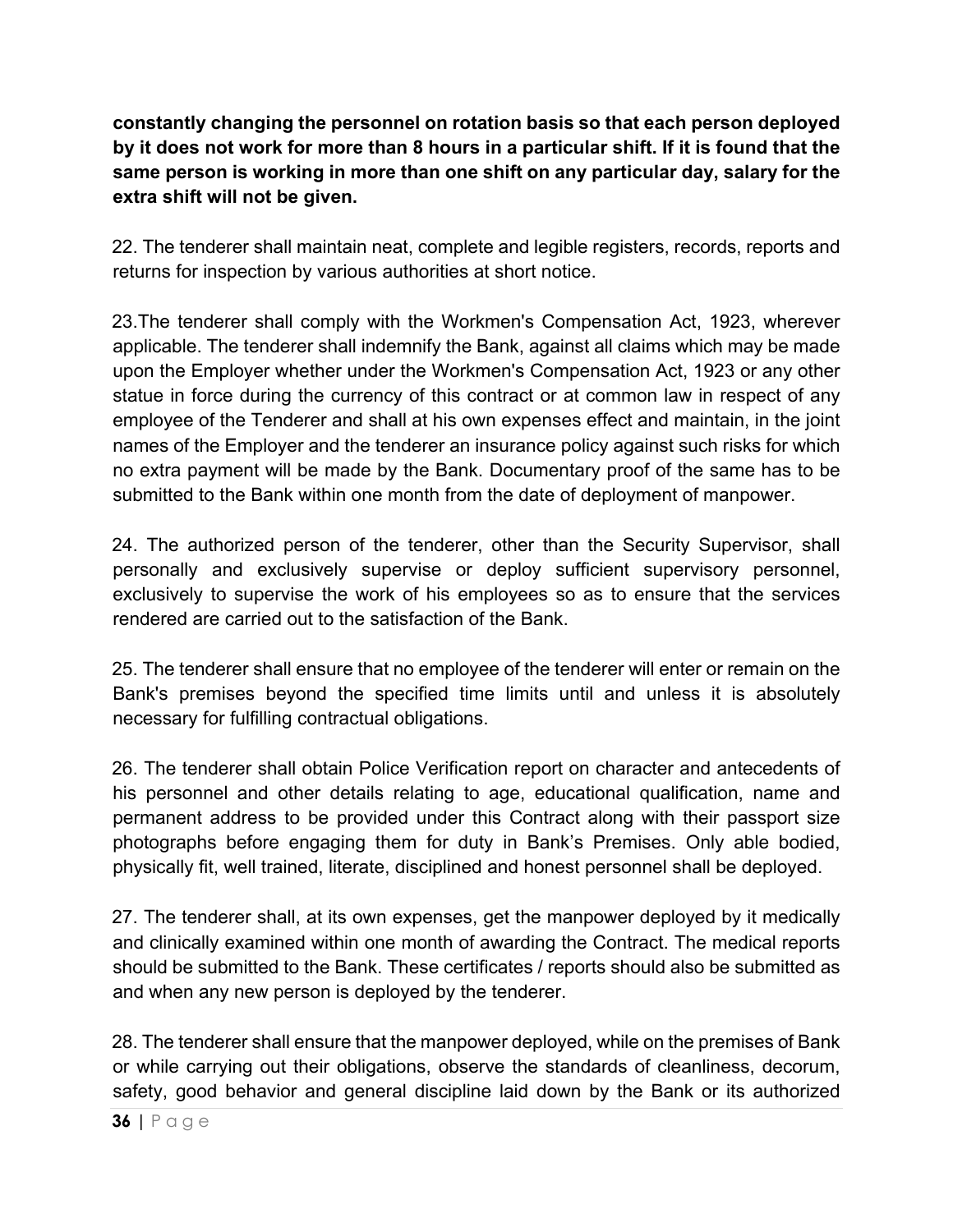agents and the Bank shall be the sole judge as to whether or not the tenderer and /or the manpower deployed have observed the same.

29. The tenderer shall give weekly off to the security personnel and shall provide a reliever in their place. The authorized person of the tenderer is required to conduct surprise check frequently at least twice a week during late hours to see himself that the security guards are discharging the duties faithfully and properly and also submit his report to the official identified by the Bank. No double duty is allowed except in exceptional/emergency cases that too not more than two duties in a month per security guard. The tenderer shall be liable to pay applicable overtime allowance, if any, and no claim will be entertained by the Bank in this regard.

30. The Bank shall not be responsible for payment of any compensation for death of or injury or accident to any of the manpower deployed which may arise out of and in the course of their duties and employment. It is agreed and understood that the tenderer shall alone be liable to pay such damages or compensation to the persons deployed.

32. After deployment, the security guards should be deputed for refresher trainings periodically.

33. Tenderer should have credible Supervisory Infrastructure and network. (Organization level like-Branch head-Security Officers-Field Officers-Security supervisor etc).

34. The tenderer will have to enclose/submit certificate of training before deployment of the security guards/gunman/supervisor.

# 35. **Renewal of Contract:**

(i) The tenure of contract may be extended for further period on a yearly basis for a maximum of two more years or other shorter periods, on mutual consent, subject to satisfactory performance / service rendered by the contractor. Increase in wages to Security Supervisor / Gun Man/ Security Guards as per wages declared by DGR during the tenure of the contract shall be duly honored by the Bank so as to ensure contractor's obligation of payment of at least minimum wages to staff deployed to the Bank. However, this shall be only to the extent of meeting the payment of at least minimum wages to the Security Supervisor / Gunman/ Security Guards deployed at the Bank. If the wages already being paid is sufficient to meet the enhanced minimum wages requirement, no further increase will be effected in respect of payments to Security Supervisor / Security Guards deployed.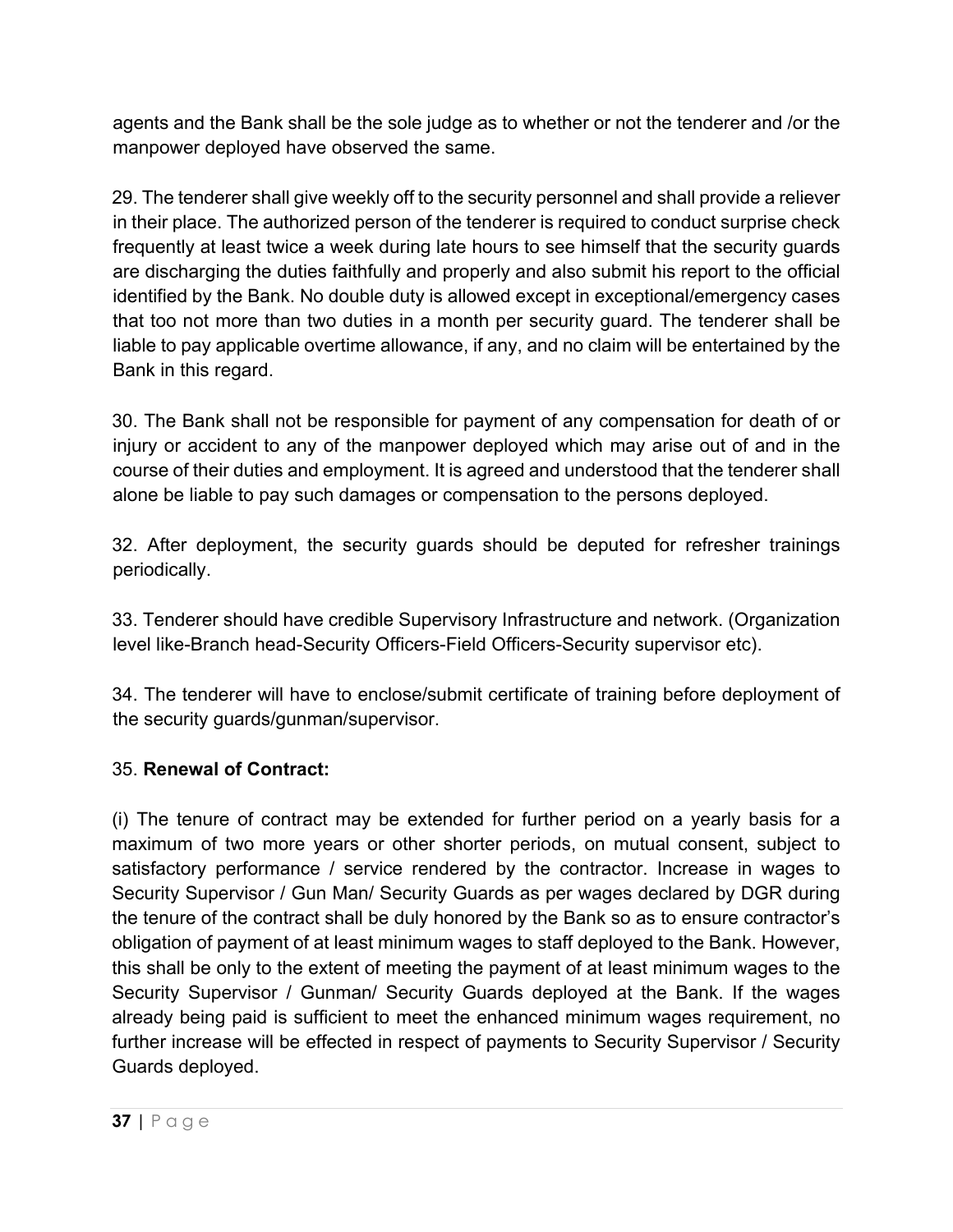In monthly bill, the service charge rate (in terms of percentage) will be fixed. The service charge, in terms of amount, will be accordingly increased / decreased as per applicable DGR rates.

(ii) **Reliever** – The tenderer shall take into consideration the requirement of posting of reliever and payment thereof while quoting the rates. No extra amount will be paid for posting of reliever i.e. the amount quoted shall be inclusive of reliever charges, besides the rate for deployment of regular Security Supervisor / Security Guards.

(iii) The successful vendor shall execute an agreement, as per draft Agreement in **[Annexure](#page-60-0) VIII**, with the Bank on stamped paper within one month of receipt of intimation of their empanelment by the Bank. However, the issue of letter of acceptance by the Bank shall be considered as binding Contract, as though such an agreement has been executed and all the terms and conditions shall apply. The period of first contract will be from July 1, 2022 to March 31, 2023 (for 09 months).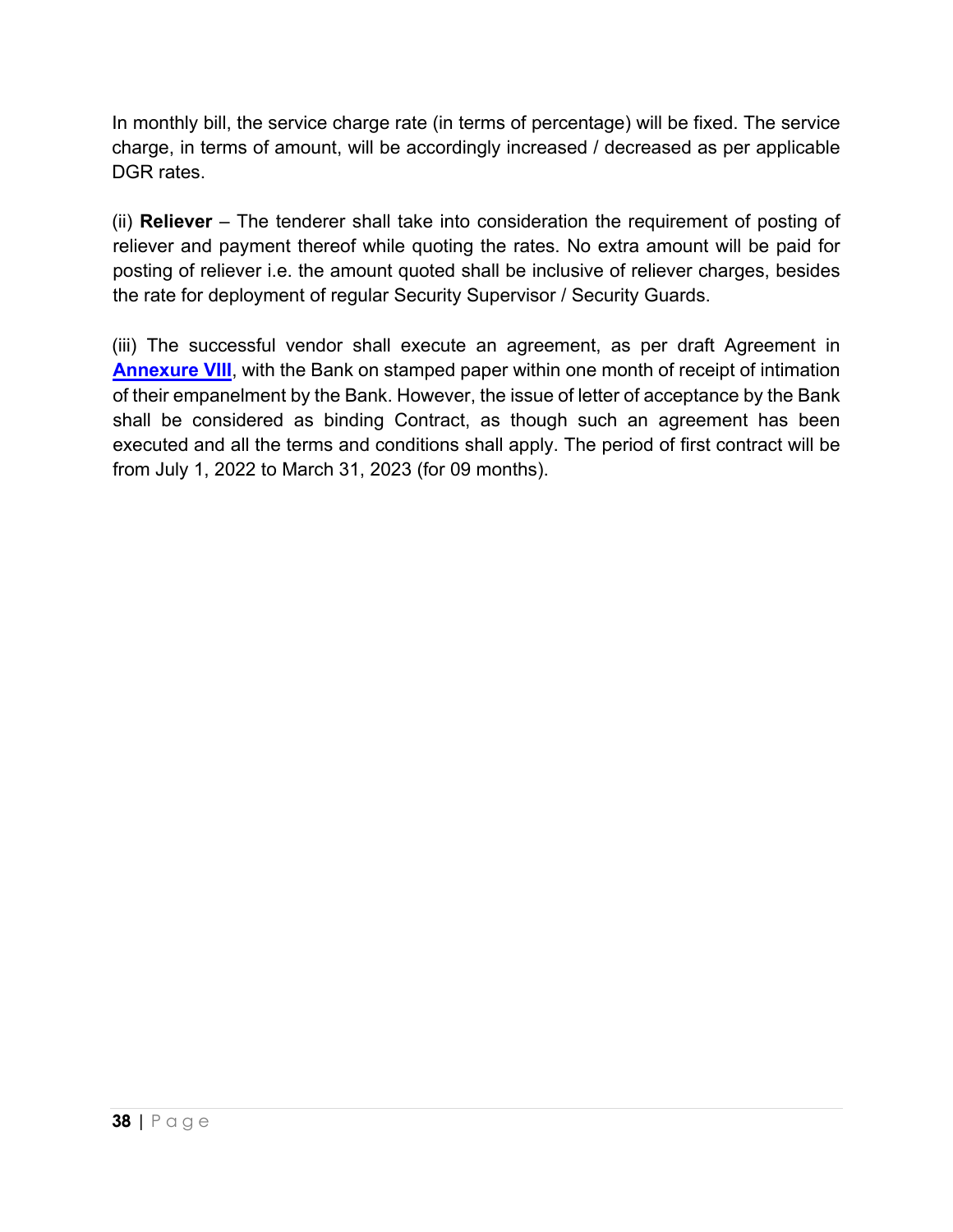

# **RESERVE BANK OF INDIA**

# **Human Resource Management Department Mahadev Ghat Road, Sundar Nagar, Raipur**

**E-Tender for awarding of contract to Companies / Agencies/ Firms for providing Security Services at RBI, Sundar Nagar, Raipur including at the Site of Proposed Premises at Nava Raipur (Atal Nagar)**

### **PART-II**

**Price Bid**

Name of Tenderer: We are a series of the series of the series of the series of the series of the series of the series of the series of the series of the series of the series of the series of the series of the series of the

Address: **Address: Address: Address: Address: Address: Address: Address: Address: Address: Address: Address: Address: Address: Address: Address: Address: Address: Address: Address: Add** 

Landline/Mobile Number:

**Last Date for submission: 01:00 PM of June 08, 2022**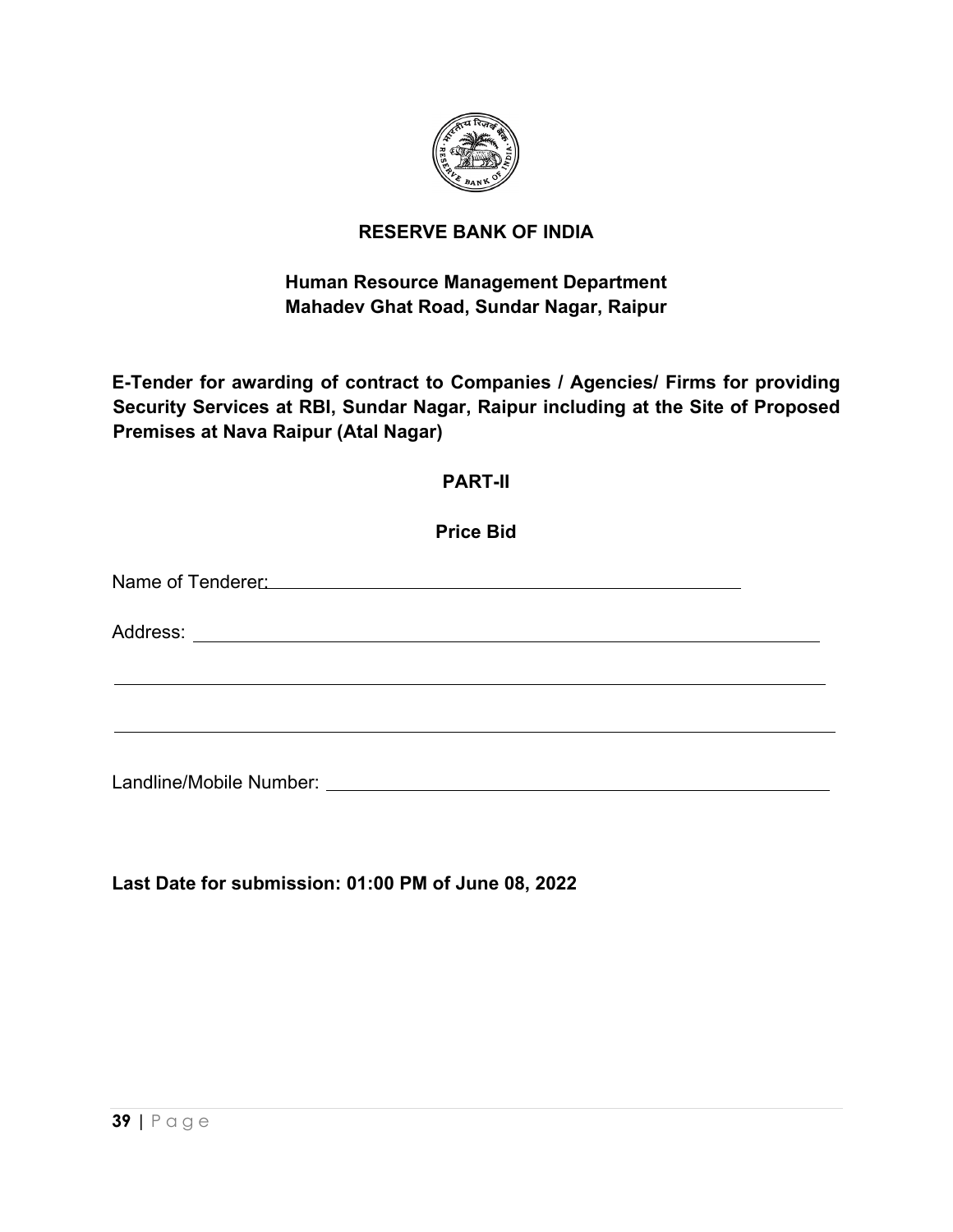### **PART-II**

# **Price Bid**

**E-Tender for awarding of contract to Companies / Agencies/ Firms for providing Security Services at RBI, Sundar Nagar, Raipur including at the Site of Proposed Premises at Nava Raipur (Atal Nagar)**

**Through [\(www.mstcecommerce.com/eprochome/rbi\)](https://www.mstcecommerce.com/eprochome/rbi)** 

(This is for illustrative purpose only and the Price Bid should not be submitted with Part-I Technical Bid. It should be submitted in **Excel format** in the MSTC Online Portal under section – Price Bid.)

Name of the Firm / Company / Agency (With full address and Tel. No.) –

#### **Total Amount of Charges for all categories of Manpower deployed**

#### **Manpower Charges (I)**

| Sr.<br>No.  | <b>Description</b>                                                                                     | Charges for (in $\bar{\tau}$ )  |               |                                      |
|-------------|--------------------------------------------------------------------------------------------------------|---------------------------------|---------------|--------------------------------------|
|             |                                                                                                        | <b>Security</b><br><b>Guard</b> | <b>Gunman</b> | <b>Security</b><br><b>Supervisor</b> |
| Α.          | Basic<br>Wages<br>plus<br>Variable<br><b>Dearness</b><br>Allowance (VDA) for 26<br>days "W" per person | 18824.00                        | 20670.00      | 25035.92                             |
| <b>B.</b>   | Employees Provident<br>Fund (EPF) $@12\%$ of W<br>or ₹15000/- (whichever is<br>less)                   | 1800.00                         | 1800.00       | 1800.00                              |
| $C_{\cdot}$ | Deposit<br>Employees<br>Linked Insurance (EDLI)<br>@ 0.5% of W or ₹15000/-<br>(whichever is less)      | 75.00                           | 75.00         | 75.00                                |
| D.          | Administrative<br>Charges<br>(EPF & EDLI) $@$ 0.5% of                                                  | 75.00                           | 75.00         | 75.00                                |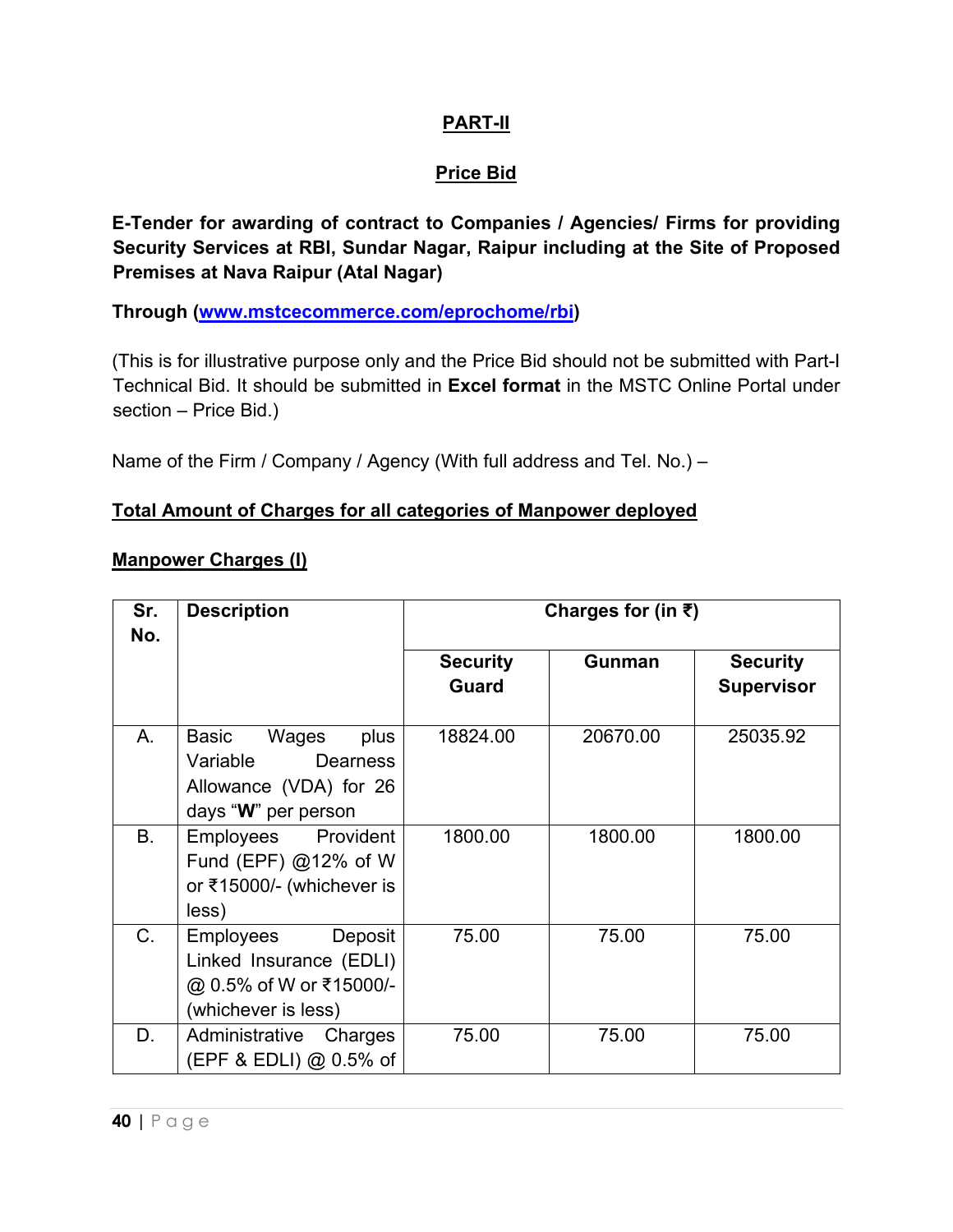|              | ₹15000/-<br>W<br><b>or</b>          |           |           |                |
|--------------|-------------------------------------|-----------|-----------|----------------|
|              | (whichever is less)                 |           |           |                |
| E.           | HRA (@16% of W) or                  | 3600.00   | 3600.00   | 4005.75        |
|              | ₹3600<br>(whichever<br>is           |           |           |                |
|              | higher)                             |           |           |                |
| $F_{\rm{L}}$ | Bonus (8.33% of W)                  | 1568.04   | 1721.81   | $\overline{0}$ |
| G.           | <b>Uniform Outfit Allowance</b>     | 941.20    | 1033.50   | 1251.80        |
|              | @5% of W                            |           |           |                |
| $H_{\cdot}$  | Uniform<br>Washing<br>All           | 564.72    | 620.10    | 751.08         |
|              | @3% of W                            |           |           |                |
| I.           | Manpower Charges per                | 27447.96  | 29595.41  | 32994.55       |
|              | head for 26 days (sum of            |           |           |                |
|              | $A$ to $H$ )                        |           |           |                |
| J.           | Relieving Charges 1/6th             | 4574.66   | 4932.59   | 5499.09        |
|              | of total of Serial (I)              |           |           |                |
| K.           | Total Cost per head for             | 32022.62  | 34528.00  | 38493.64       |
|              | $26$ days $(l+J)$                   |           |           |                |
| L.           | Number<br>of<br>persons             | 8         | 1         | 1              |
|              | required                            |           |           |                |
| M.           | <b>Total Manpower Charges</b>       | 256180.96 | 34528.00  | 38493.64       |
|              | (8 Security Guards+ 1               |           |           |                |
|              | Security Supervisor+<br>$\mathbf 1$ |           |           |                |
|              | Gunman) for 26 days                 |           |           |                |
|              |                                     |           |           |                |
|              | KXL                                 |           |           |                |
| N.           | Total<br>Grand<br>for<br>(8)        |           | 329202.60 |                |
|              | Security<br>Guards+<br>1            |           |           |                |
|              | Security Supervisor+<br>$\mathbf 1$ |           |           |                |
|              | Gunman) for 26 days                 |           |           |                |

# **Service Charges (II):**

| <b>Description</b>                   | Percentage rate (%)<br>of Service Charges | <b>Amount of service</b><br>charges in $\bar{\tau}$<br>(% of service<br>charge of N) |
|--------------------------------------|-------------------------------------------|--------------------------------------------------------------------------------------|
| Service Charges in percentage and    |                                           |                                                                                      |
| in amount, which should include: All |                                           |                                                                                      |
| providing<br>towards<br>expenditure  |                                           |                                                                                      |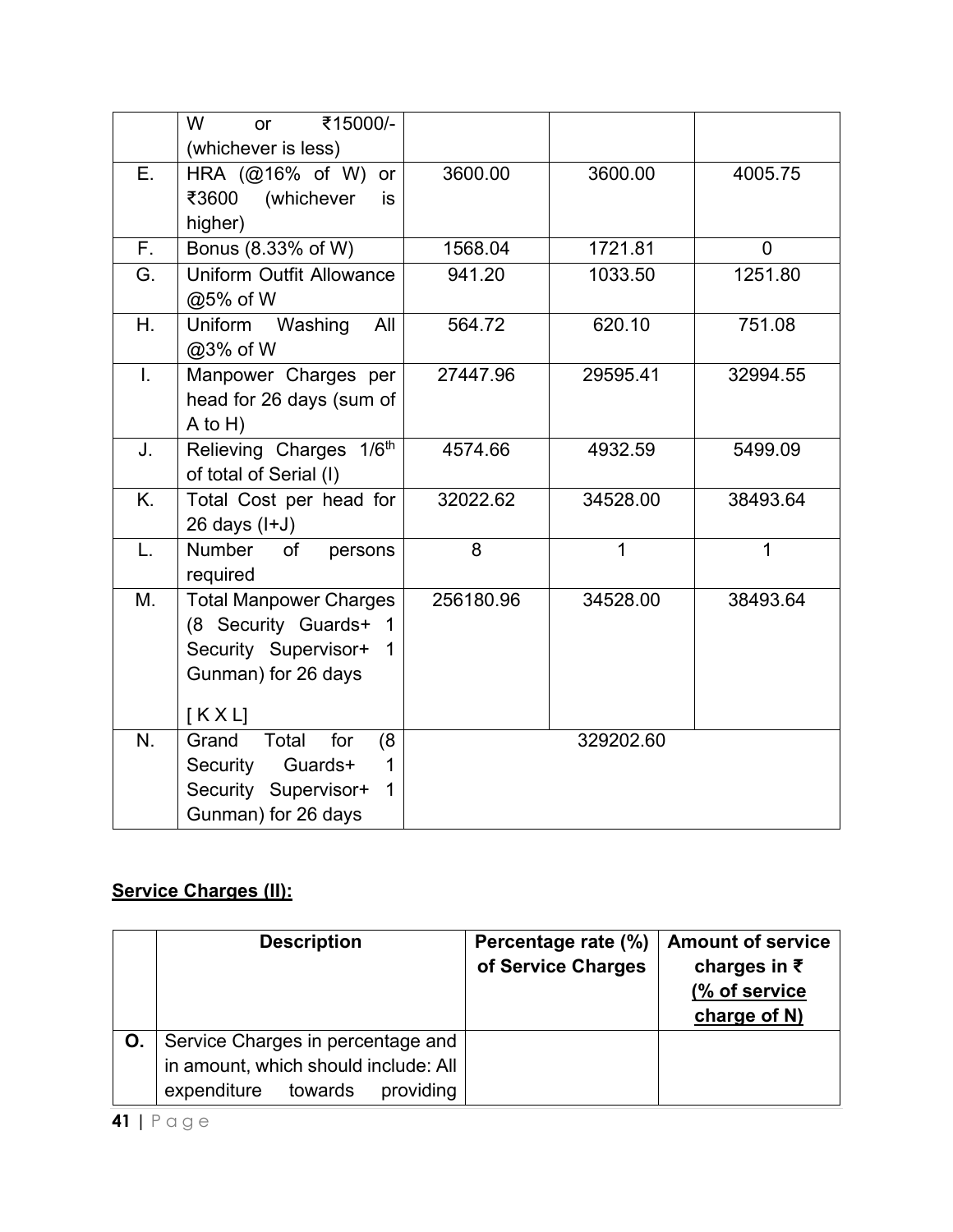| managerial supervisory/ insurance/   |
|--------------------------------------|
| administrative services, any other   |
| charges etc. by all means to get the |
| work done through deployed           |
| <b>Security Service Staff.</b>       |

| Total Cost of work in ₹ (I+II)= $N+O$ |  |
|---------------------------------------|--|
|---------------------------------------|--|

**The Service Charge % and 'Total cost of work' (in amount) are to be quoted upto two decimal points only. The Service Charge % and 'Total cost of work' (in amount) of more than two decimal points will be rejected.**

#### **Note**:

i. Manpower charges/minimum wages (for Security Guards, Gunman and Supervisor) as given in above price-bid format, are fixed. These charges are as per the minimum wages/rates specified by Director General Resettlement (DGR), Department of Ex-Servicemen (MoD), GOI rates (Minimum wage notification issued by DGR for Area 'B' effective from October 1, 2021) for all the components except the Service Charges element.

 The bidders need to quote only Service Charges (which may include all expenditure towards providing managerial supervisory/ insurance/ administrative services, any other charges etc).

ii. The minimum wage rates are subject to revision on account of changes by DGR wage / Statutory provisions. Any further increase of minimum wages/applicable Statutory provisions, at the time of monthly bill, will become the part of monthly consolidated wages and same will be reimbursed by the Bank.

Date: (Signature of Tenderer) and Date: (Signature of Tenderer) Name and Address with seal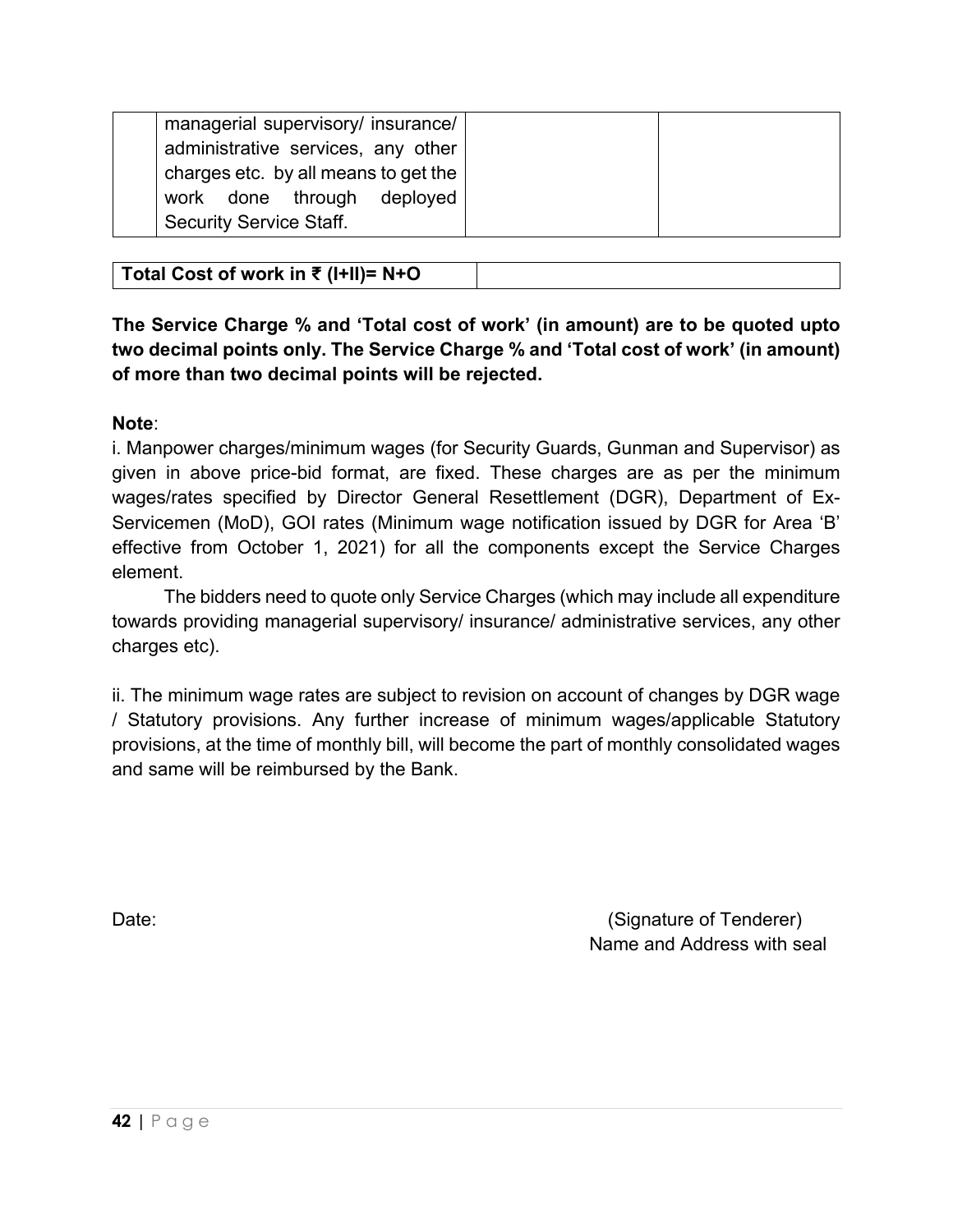### **Terms and Conditions:**

1. The tenderer shall acquaint themselves with the relevant statutory provisions and carry out the market survey before bidding/quoting the rates. Minimum manpower charges (for Security Guards, Gunman and Supervisor), as per the minimum wages/rates specified by Director General Resettlement (DGR), Department of Ex-Servicemen (MoD), GOI rates (Minimum wage notification issued by DGR for Area 'B' effective from October 1, 2021) for all the components, except the Service Charges element, are given in above price bid format (which are fixed).

2. The minimum wage rates are subject to revision on account of changes by DGR wage / Statutory provisions. Any further increase of minimum wages/applicable Statutory provisions will become the part of monthly consolidated wages.

3. Tenderers should note that Service Charges (Agency Charges) can be retained by them and all other elements are to be passed on to respective authorities/manpower deployed. Copy of proof of payments of statutory dues and payments to manpower deployed in their respective bank accounts is to be submitted along with subsequent month's bill.

# 4. **Quotations with service charge less than or equal to 2.50% would be treated as unresponsive and will not be considered.**

5. In monthly bill, the service charge rate (in terms of percentage) will be fixed. The service charge, in terms of amount, will be accordingly increased / decreased as per applicable DGR rates.

# **The Service Charge % and 'Total cost of work' (in amount) are to be quoted upto two decimal points only.**

6. The lowest bidder (L1) shall be decided on the basis of 'Total Cost of work' as quoted above by the tenderer. Further, in case the lowest tendered amount of two or more bidders is same (more than one bidder quoted lowest rate), then the work will be awarded as per the instruction of paragraph 3 of Section III of the tender document.

7. GST, as applicable, shall be reimbursed on actual production of documentary evidence along with the monthly bill. **All rates are to be quoted in Price bid exclusive of GST**.

8. The Bank will reimburse the cost towards ESI (as per the extant statutory provisions), if any guards come under the purview of ESI at the time of monthly bill. Further, if any person deployed (Security Guards, Gunman and Supervisor) does not come under the purview of ESI, in such cases, the Tenderer shall at his own expenses effect and maintain, in the joint names of the Employer and the tenderer an insurance policy under Workmen's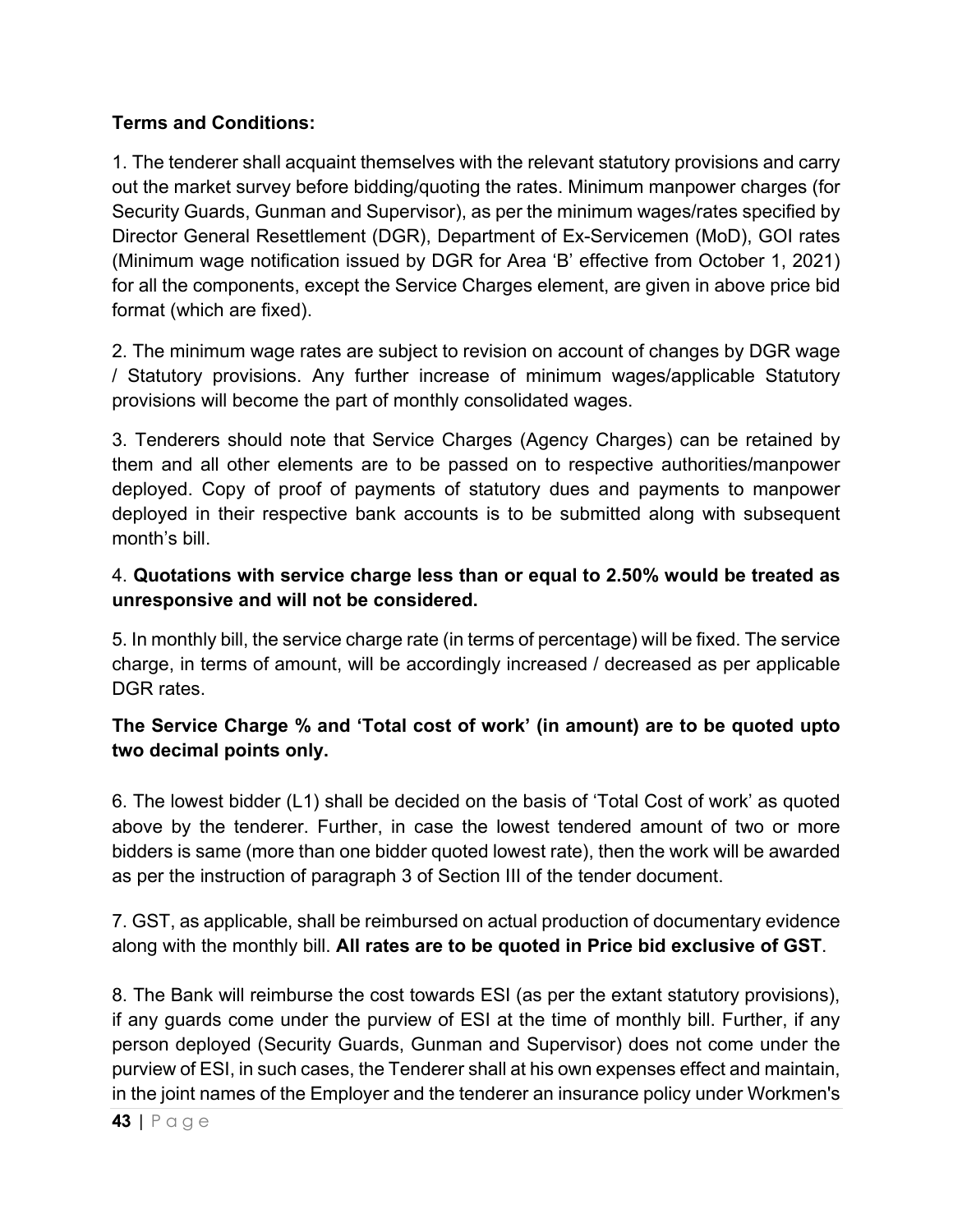Compensation Act, 1923 against such risks for which no extra payment will be made by the Bank. Documentary proof of the same has to be submitted to the Bank within one months from the date of deployment of manpower.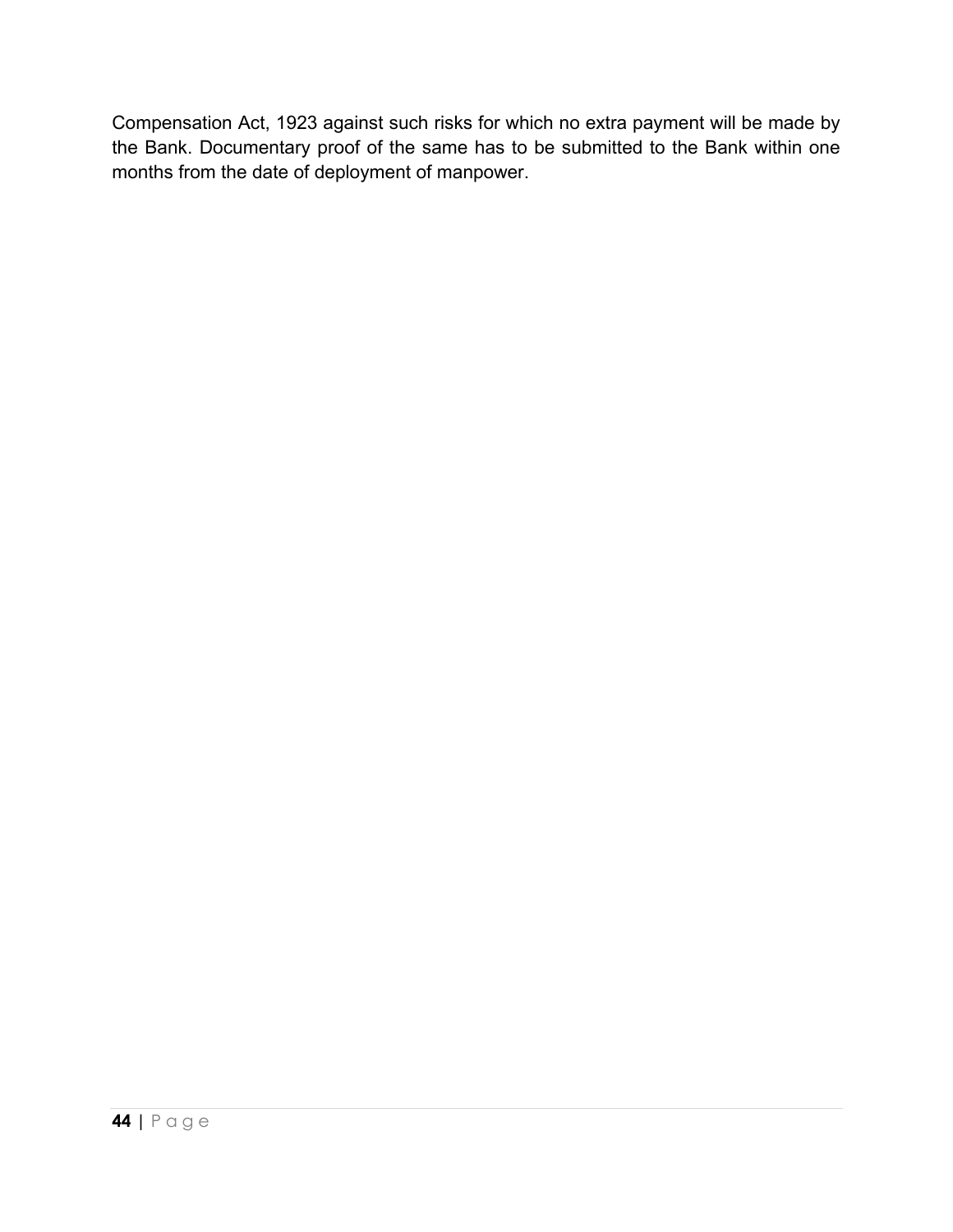# **ANNEXURE – I**

### **Declaration**

#### <span id="page-46-0"></span>**Name of firm/company:**

I/We solemnly hereby declare that:

a) The firm/company is not involved in illegal activities or financial frauds. There are no cases with the Police/ Court/ Regulatory authorities against the bidder.

b) The firm/company has not been prosecuted or suffered any penalty for violation of any statutory laws by any Authority.

c) The firm/company has not been suspended / delisted / disqualified by any organization including Reserve Bank of India / Reserve Bank Staff College, on any grounds.

d) The firm/company has not rescinded/abandoned any contract awarded by any of his clients before the expiry of prescribed period of contract. The firm/company shall give details of all disputes it had with its clients and furnish the status thereof.

Signature and Name of the authorized person of the firm/bidder with office seal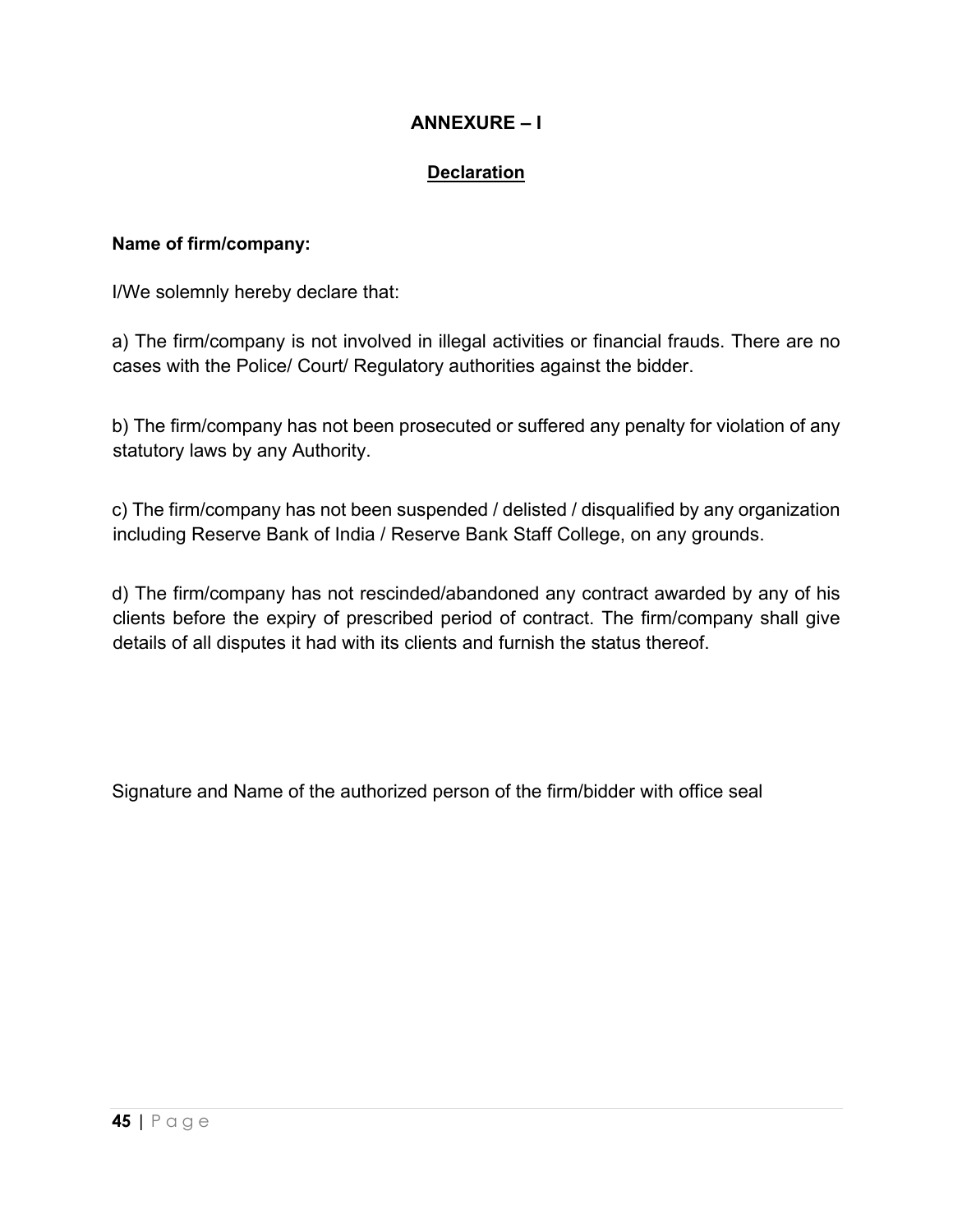### **ANNEXURE – II**

### **POWER OF ATTORNEY FOR AUTHORIZED SIGNATORY**

(On Non-Judicial Stamp Paper of appropriate value)

To,

The Regional Director HRMD, Reserve Bank of India Raipur Regional Office Raipur – 492013

### Madam

**NAME OF WORK:** E-Tender for awarding of contract to Companies / Agencies/ Firms for providing Security Services at RBI, Sundar Nagar, Raipur including at the Site of Proposed Premises at Nava Raipur (Atal Nagar)

We………………………………..………………………….(Name of the Bidder and address of their registered office) do hereby constitute, appoint and authorise Mr. / Ms. ………………………… ……………………………………..…… ………(Name and residential address of Power of Attorney holder) who is presently employed with us and holding the position of ………………………………………………………….………………. as our attorney, to do in our name and on our behalf, all such acts, deeds and things necessary in connection with or incidental to our bid for the captioned Project, including signing and submission of all documents and providing information / responses to the Reserve Bank of India (RBI), representing us in all matters before RBI, and generally dealing with RBI in all matters in connection with our proposal for the said Project.

We hereby agree to ratify all acts, deeds and things lawfully done by our said attorney pursuant to this Power of Attorney and that all acts, deeds and things done by our aforesaid attorney shall and shall always be deemed to have been done by us.

Signature of Mr./ Ms ……………………… is attested below: Signature/(s) of the Bidder Name/(s) Stamp/Seal of the Bidder

Note: Power of Attorney should be properly stamped and notarized. Power of Attorney furnished by Contractor shall be irrevocable.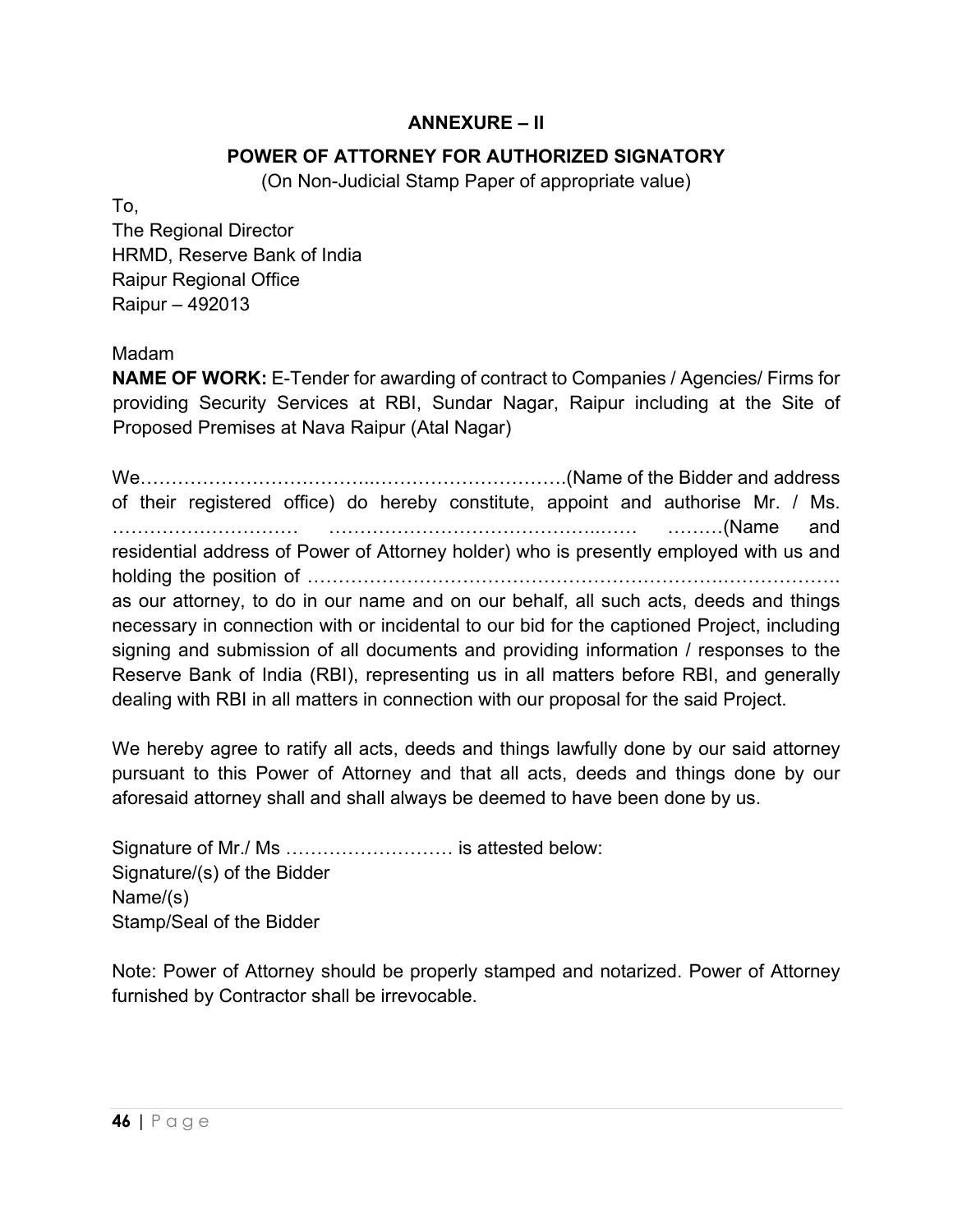### **ANNEXURE – III**

### **FORM OF BANKER'S SOLVENCY CERTIFICATE FROM A SCHEDULED BANK**

This is to certify that to the best of our knowledge and information M/s\_\_\_\_\_\_\_\_\_\_\_\_\_\_\_\_\_\_\_\_\_\_, having address as reproduced below, a customer of our bank, are / is respectable and can be treated as good for any engagement up to a limit of ₹............... (Rupees ............................................................). This certificate is issued without any guarantee or responsibility on the bank or any of the officers.

> (Signature) For the bank

#### **Note:**

Bankers' certificates should be on the letter head of the bank.

(Signature) For the bank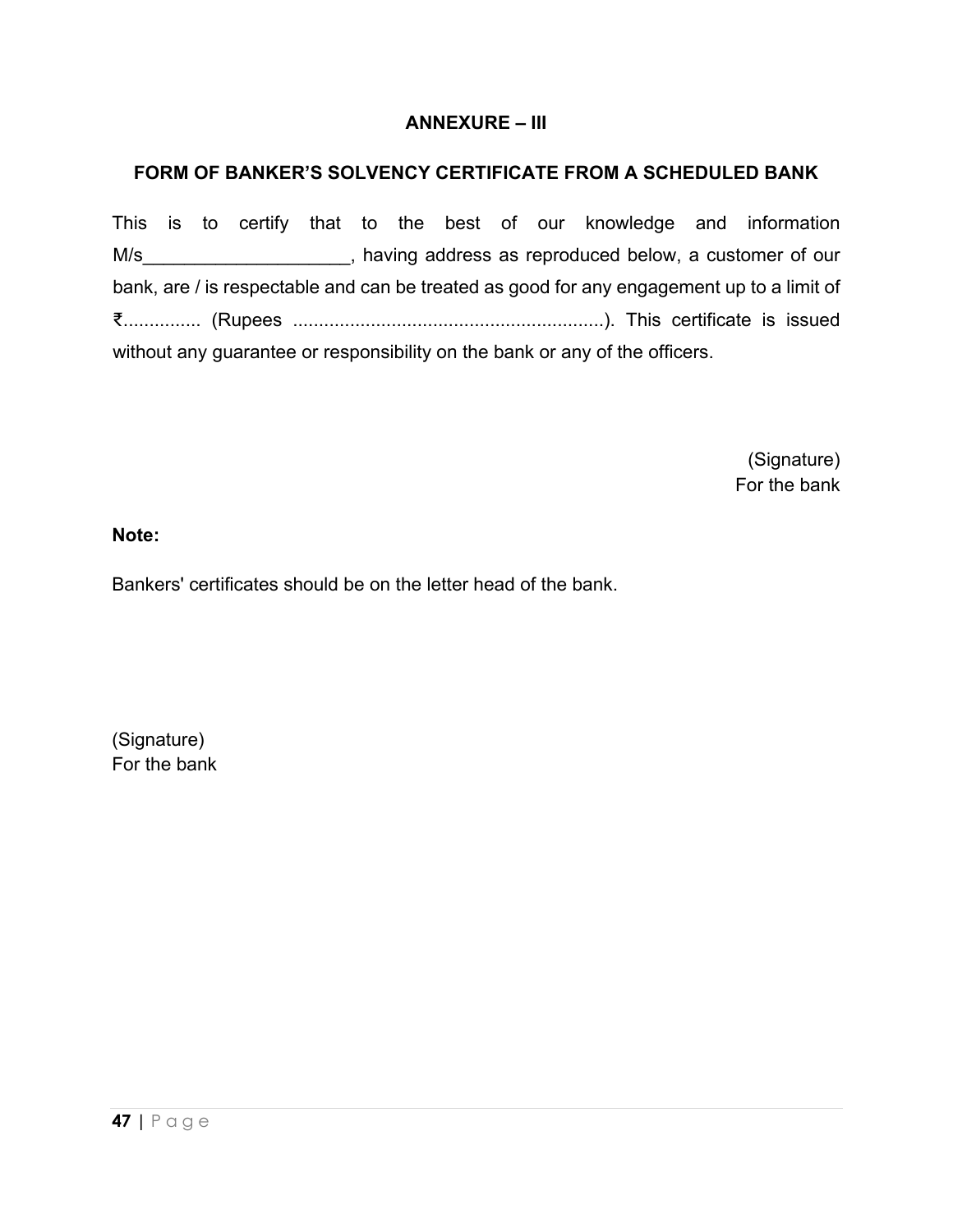### **ANNEXURE – IV- A**

# **DETAILS OF PREVIOUS EXPERIENCE**

<span id="page-49-0"></span>

| <b>S.N.</b> | <b>Duration</b><br>of<br><b>Contract</b> | Nature of<br>services<br>rendered | Contract /<br><b>Agreement</b><br><b>Amount</b> | Name, full<br>address of<br>firm and                                    | <b>Number of persons</b><br>deployed           |                                   |
|-------------|------------------------------------------|-----------------------------------|-------------------------------------------------|-------------------------------------------------------------------------|------------------------------------------------|-----------------------------------|
|             |                                          |                                   |                                                 | phone no. of<br>the Office<br>under whom<br>the work was<br>carried out | Ex-<br>Servicemen/<br><b>Trained</b><br>person | <b>Untrained</b><br><b>Person</b> |
|             |                                          |                                   |                                                 |                                                                         |                                                |                                   |
|             |                                          |                                   |                                                 |                                                                         |                                                |                                   |
|             |                                          |                                   |                                                 |                                                                         |                                                |                                   |
|             |                                          |                                   |                                                 |                                                                         |                                                |                                   |
|             |                                          |                                   |                                                 |                                                                         |                                                |                                   |
|             |                                          |                                   |                                                 |                                                                         |                                                |                                   |
|             |                                          |                                   |                                                 |                                                                         |                                                |                                   |
|             |                                          |                                   |                                                 |                                                                         |                                                |                                   |
|             |                                          |                                   |                                                 |                                                                         |                                                |                                   |
|             |                                          |                                   |                                                 |                                                                         |                                                |                                   |

# **Signature of the applicant with Seal**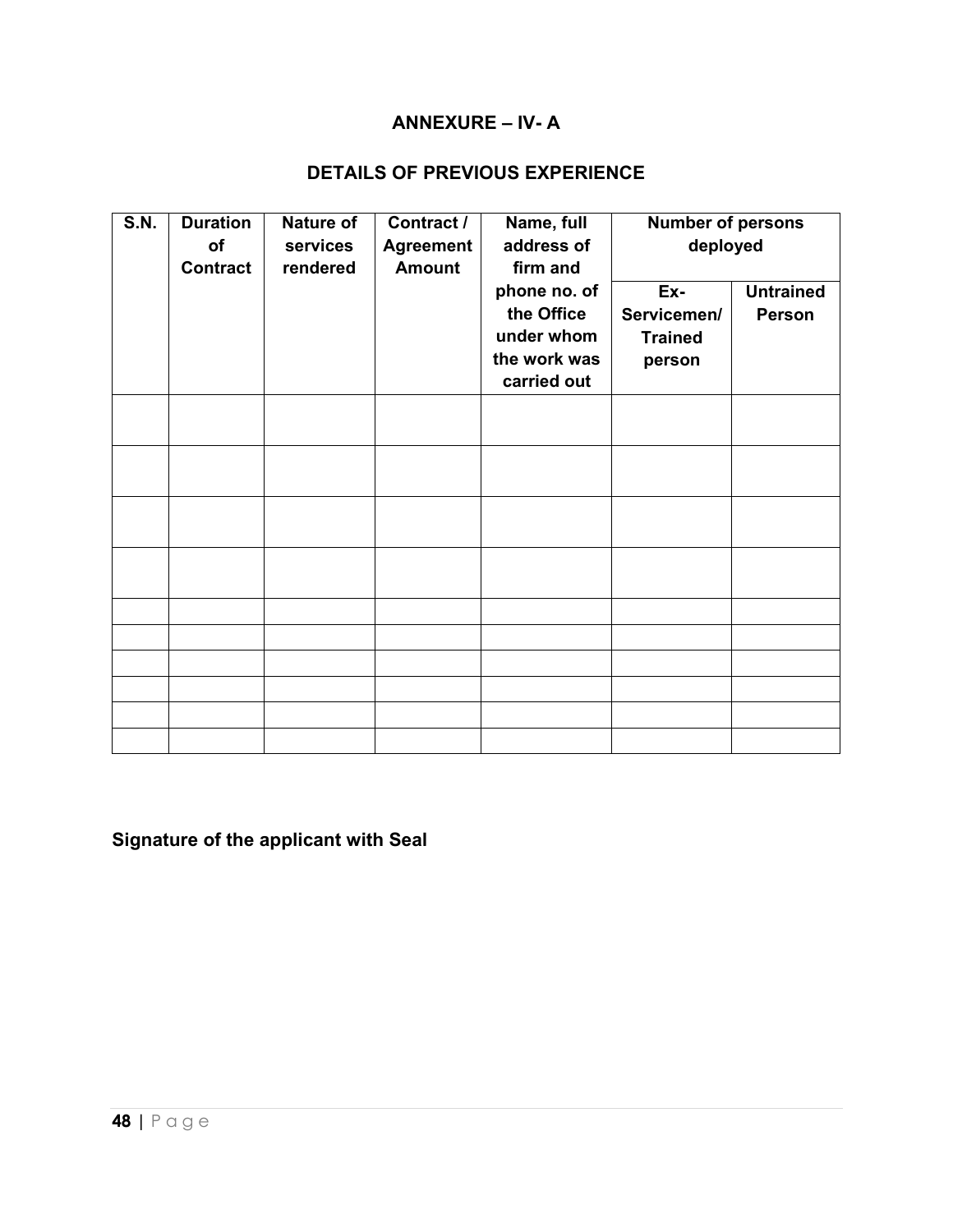### **ANNEXURE – IV-B**

### <span id="page-50-0"></span>**DETAILS OF WORKS PRESENTLY BEING EXECUTED BY THE BIDDER**

| <b>S.N.</b> | <b>Duration</b><br>of<br><b>Contract</b> | Nature of<br>services<br>rendered | Contract /<br><b>Agreement</b><br><b>Amount</b> | Name, full<br>address of<br>firm and | <b>Number of persons</b><br>deployed |                  |
|-------------|------------------------------------------|-----------------------------------|-------------------------------------------------|--------------------------------------|--------------------------------------|------------------|
|             |                                          |                                   |                                                 | phone no. of                         | Ex-                                  | <b>Untrained</b> |
|             |                                          |                                   |                                                 | the Office<br>under whom             | Servicemen/                          | Person           |
|             |                                          |                                   |                                                 | the work was                         | <b>Trained</b><br>person             |                  |
|             |                                          |                                   |                                                 | carried out                          |                                      |                  |
|             |                                          |                                   |                                                 |                                      | Male-                                |                  |
|             |                                          |                                   |                                                 |                                      | Female-                              |                  |
|             |                                          |                                   |                                                 |                                      | Male-                                |                  |
|             |                                          |                                   |                                                 |                                      | Female-                              |                  |
|             |                                          |                                   |                                                 |                                      | Male-                                |                  |
|             |                                          |                                   |                                                 |                                      | Female-                              |                  |
|             |                                          |                                   |                                                 |                                      | Male-                                |                  |
|             |                                          |                                   |                                                 |                                      | Female-                              |                  |
|             |                                          |                                   |                                                 |                                      |                                      |                  |
|             |                                          |                                   |                                                 |                                      |                                      |                  |
|             |                                          |                                   |                                                 |                                      |                                      |                  |
|             |                                          |                                   |                                                 |                                      |                                      |                  |
|             |                                          |                                   |                                                 |                                      |                                      |                  |
|             |                                          |                                   |                                                 |                                      |                                      |                  |
|             |                                          |                                   |                                                 |                                      |                                      |                  |

# **Signature of the applicant with Seal**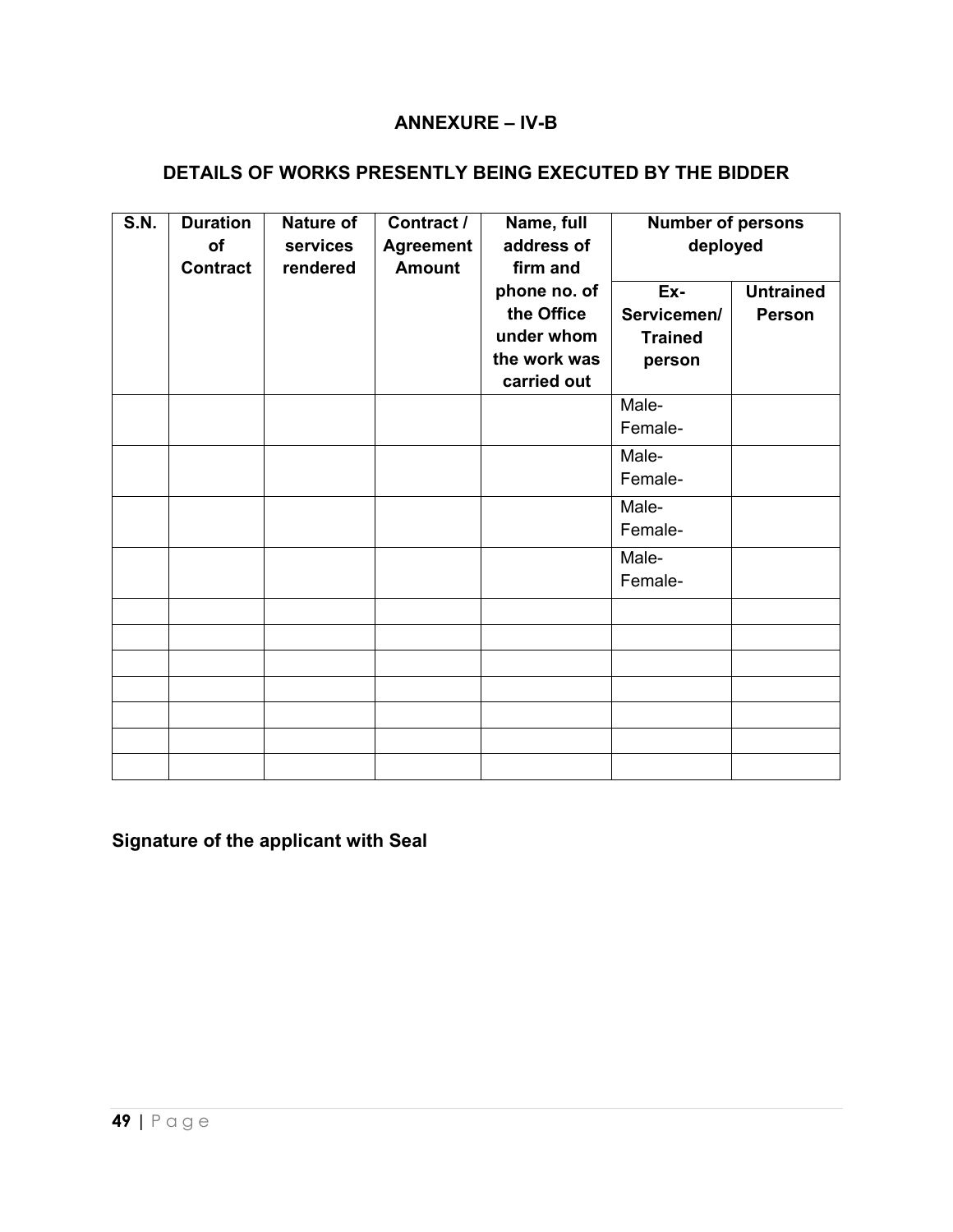# **ANNEXURE – V**

### **Part I- Technical Bid Particulars/ information of Bidders**

<span id="page-51-0"></span>

| Sr. | <b>Information Required</b>                                                    | <b>Comments of the Tenderer</b> |
|-----|--------------------------------------------------------------------------------|---------------------------------|
|     | 1. Name of the Company / Firm / Agency                                         |                                 |
|     | Email ID of firm for correspondence                                            |                                 |
|     | 2. $\vert$ i. Address and telephone number of                                  |                                 |
|     | <b>Registered Office</b>                                                       |                                 |
|     |                                                                                |                                 |
|     | ii. Address of the Office through which                                        |                                 |
|     | work with RBI would be handled. Also                                           |                                 |
|     | indicate the name of the authorized official                                   |                                 |
|     | and his/her telephone number.                                                  |                                 |
| 3.  | Type of Organization- (Proprietorship,                                         |                                 |
|     | Partnership/Company established under                                          |                                 |
|     | the Companies Act, 1956)                                                       |                                 |
|     | (Please enclose relevant documents.)                                           |                                 |
| 4.  | Name/s of the Proprietor /Partners                                             |                                 |
|     | /Directors of the Organization                                                 |                                 |
|     |                                                                                |                                 |
|     |                                                                                |                                 |
|     |                                                                                |                                 |
| 5.  | Details of Registration (Firm, Company                                         |                                 |
|     | $etc.$ )                                                                       |                                 |
|     | Registering Authority, Date, Number etc.                                       |                                 |
|     | (Not applicable for proprietorship)                                            |                                 |
| 6.  | The tenderer must have an Office in                                            |                                 |
|     | Raipur.                                                                        |                                 |
|     | Provide details of the same.                                                   |                                 |
|     | (attach documentary evidence)<br>$7.$ Work<br>experience-Details<br>of<br>work |                                 |
|     | experience (details as per <b>Annexure IV-A</b>                                |                                 |
|     | and <b>Annexure IV-B</b> to be submitted) as                                   |                                 |
|     | per the requirement in the eligibility                                         |                                 |
|     | criteria<br>supported<br>by work orders,                                       |                                 |
|     | documents/certificates. The details along                                      |                                 |
|     | with documentary evidence of previous                                          |                                 |
|     | experience, if any, of providing Security                                      |                                 |
|     |                                                                                |                                 |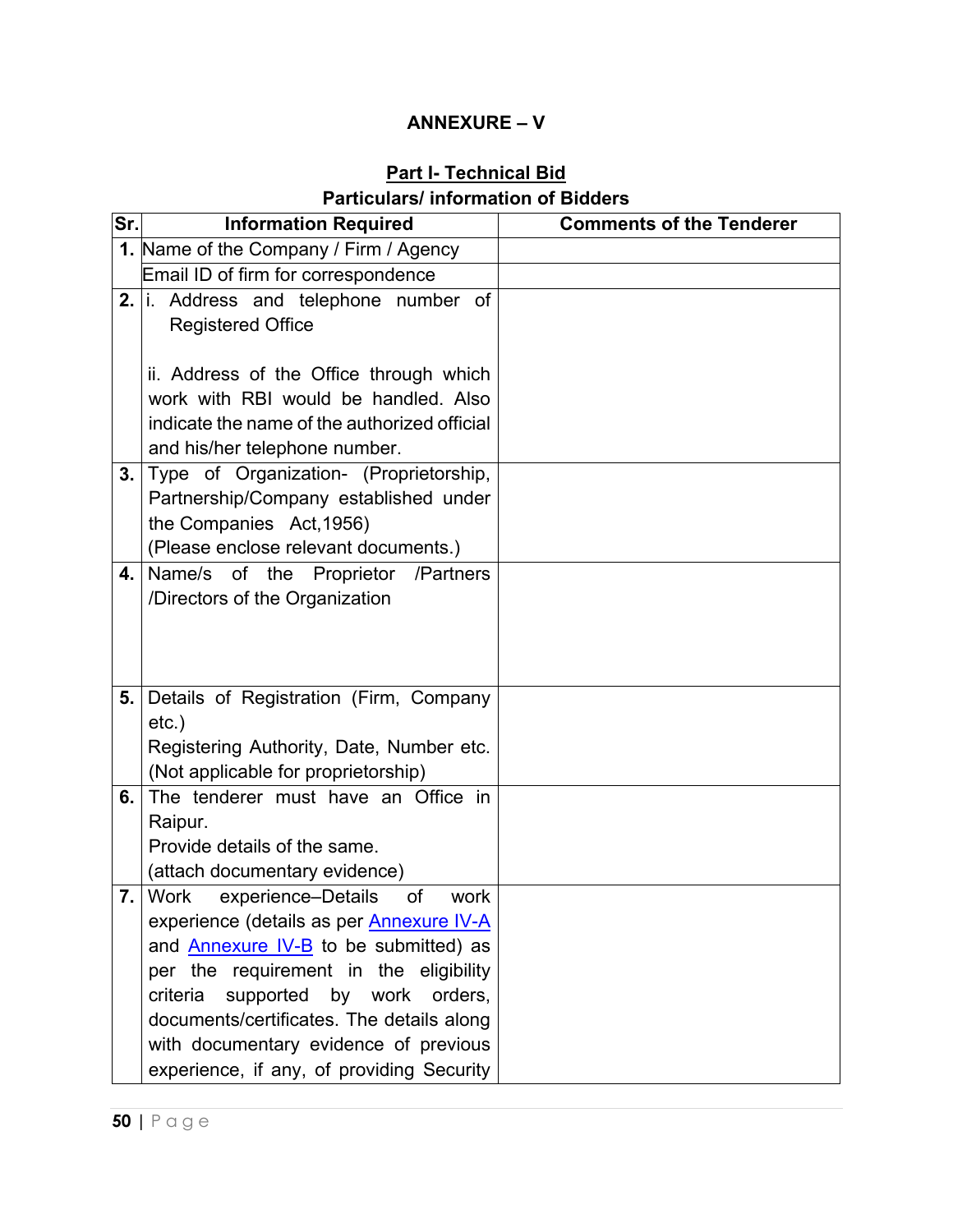|     | services for the Reserve Bank of India at         |  |
|-----|---------------------------------------------------|--|
|     | any centre or Public Sector Banks/                |  |
|     | Central Govt. Financial Institutions/             |  |
|     | Corporate houses should also be given.            |  |
| 8.  | The tenderer should be continuously in            |  |
|     | business at least for 5 years as on March         |  |
|     | 31, 2022. (Attach documentary proof such          |  |
|     | as Work Order/Completion Certificate              |  |
|     | $etc.$ )                                          |  |
| 9.  | Existing deployment (in minimum five              |  |
|     | institutions<br>Govt.<br>$\prime$<br>bodies       |  |
|     | establishments including residential              |  |
|     | premises) or institute of repute with             |  |
|     | deployment of minimum 10 Security                 |  |
|     | guards each.                                      |  |
|     | 10. Creditworthiness of the Agency and their      |  |
|     | turn-over during the specified period             |  |
|     | (year-wise). Copies of the Audited Annual         |  |
|     | Turnover Statement, Income Tax Return/            |  |
|     | Assessment Order, audited balance                 |  |
|     | sheets and Profit & Loss A/c of the vendor        |  |
|     | for the last three Financial years ended          |  |
|     | March 31, 2021.                                   |  |
| 11. | Whether the firm/company/agency is                |  |
|     | adhering to the Minimum Wages Act,                |  |
|     | other provisions relating to Provident            |  |
|     | Fund deduction or any other legal                 |  |
|     | provisions relating to providing of trained       |  |
|     | security personnel (Security Supervisor /         |  |
|     | Gunman/ Security Guards).                         |  |
|     | <b>12.</b> Whether the firm/company/agency<br>is. |  |
|     | registered with the PF, ESIC and                  |  |
|     | registration is currently valid.                  |  |
|     |                                                   |  |
| 13. | Whether the tenderer has Valid License            |  |
|     | under<br>Private<br>Security<br>Agencies          |  |
|     | (Regulation) Act, 2005 for the State of           |  |
|     | Chhattisgarh                                      |  |
|     | (documentary proof to be enclosed)                |  |
|     |                                                   |  |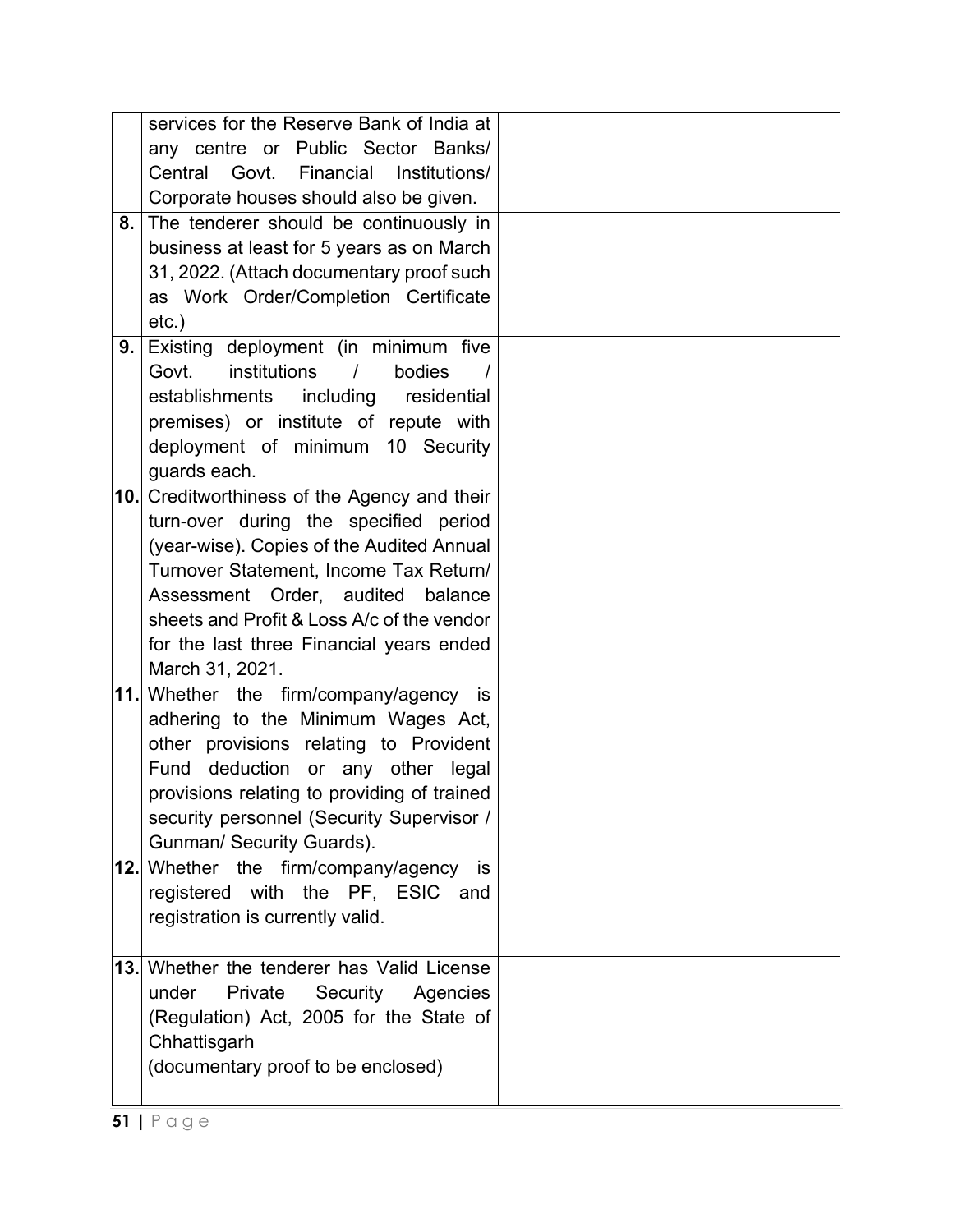|     | 14. The tenderer should have infrastructure       |  |
|-----|---------------------------------------------------|--|
|     | for the Training of the security guards.          |  |
|     | Own Arrangement<br>(i)                            |  |
|     | or                                                |  |
|     | Arrangement with other Institutes.<br>(ii)        |  |
|     | (attach documentary evidence)                     |  |
| 15. | (i) Whether training/module related to            |  |
|     | modern modes of digital threat like anti          |  |
|     | drone measures, hacking protection of             |  |
|     | surveillance equipment like cameras etc.          |  |
|     | were given to Security Guards.                    |  |
|     |                                                   |  |
|     | (ii) If yes, then duration of training/module     |  |
|     | (in no. of days)                                  |  |
|     |                                                   |  |
|     | Attach documentary evidence.                      |  |
|     | 16. Indicate if involved in any litigation or any |  |
|     | civil suits pending relating to the service       |  |
|     | provided.                                         |  |
|     | (Attach a separate sheet if required)             |  |
| 17. | The tenderer should submit solvency               |  |
|     | certificate certified by its banker (Date of      |  |
|     | issue of the certificate must not be earlier      |  |
|     | than January 1, 2022)                             |  |
| 18. | Registration Nos. under various Statutory         |  |
|     | Acts viz. GST, EPF, ESI, Labour License,          |  |
|     | PAN (copy of registration certificate to be       |  |
|     | enclosed)                                         |  |
|     | <b>19.</b> GST                                    |  |
|     | <b>20.EPF</b>                                     |  |
|     | <b>21.ESI</b>                                     |  |
|     | 22. Labour License                                |  |
|     |                                                   |  |
|     | <b>23. PAN</b>                                    |  |
| 24. | The tenderer should furnish minimum               |  |
|     |                                                   |  |
|     | three Reference Sites and on request by           |  |
|     | the RBI, the Referees should testify about        |  |
|     | the performance of the tenderer to the            |  |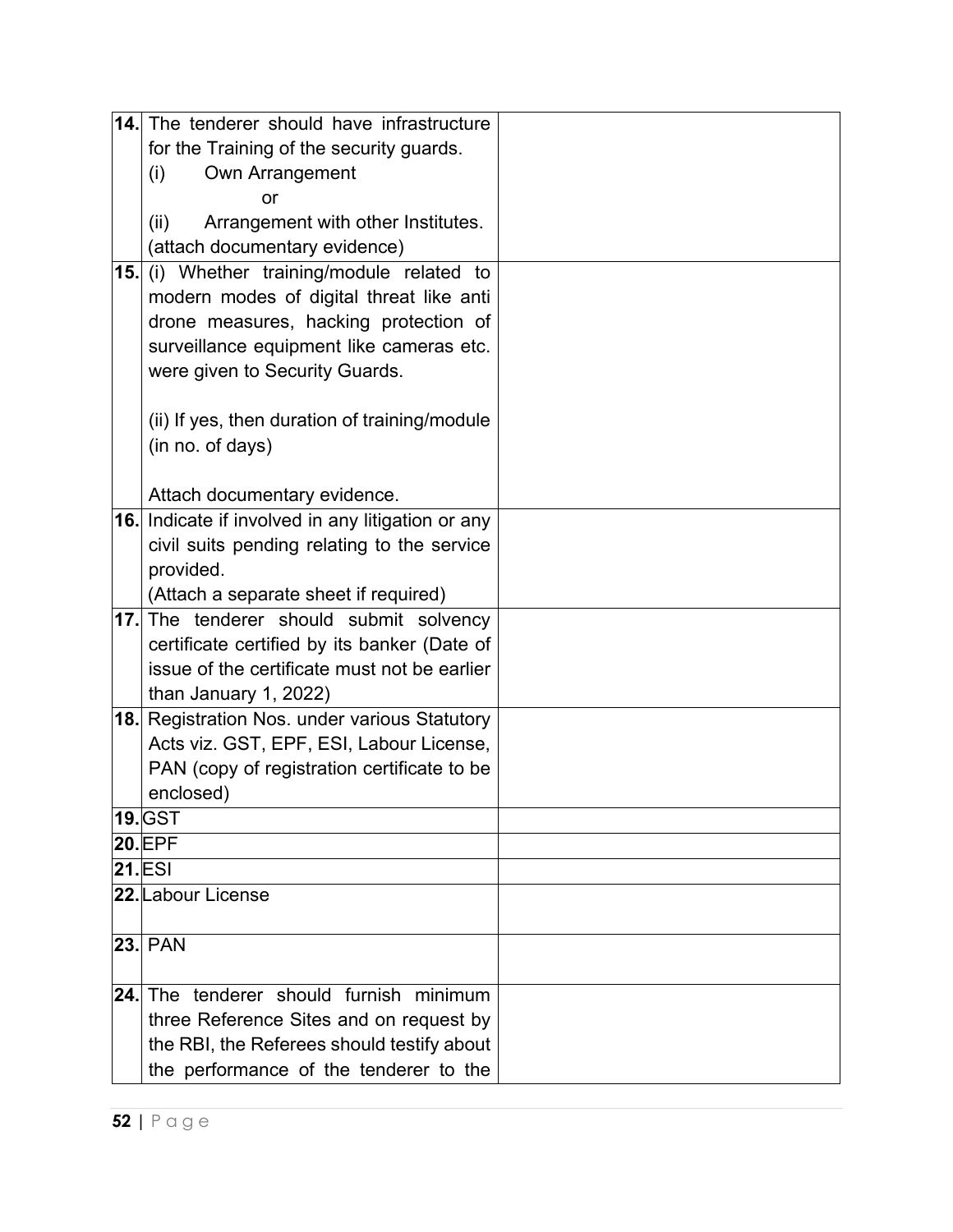| RBI's satisfaction. Please enclose            |                                         |
|-----------------------------------------------|-----------------------------------------|
| performance feedback from minimum of          |                                         |
| three clients, preferably Govt. / public      |                                         |
| sector clients availing the service. (Date of |                                         |
| performance feedback should not be            |                                         |
| earlier than October 01, 2021)                |                                         |
| <b>25.</b> The Bank Account details (Account  |                                         |
| Number and IFSC Code etc) for payment         |                                         |
| through RTGS/ NEFT. (As per Annexure          |                                         |
| <u>VI)</u>                                    |                                         |
| <b>26. ISO Certification Details (if any)</b> | Details of ISO certification-           |
| (Supported by documentary evidence)           | ISO certification since                 |
| 27. Declaration as per <b>Annexure I</b>      |                                         |
| 28. Proof of remittance of EMD                | Mention details like amount, UTR No.,   |
|                                               | Date of Issue, Name of the Issuing Bank |
|                                               |                                         |

**Note:** Part- I Technical (Particulars/ information of Bidders) ([ANNEXURE](#page-51-0)-V) must be duly filled, signed, scanned and uploaded along with all the relevant documents in MSTC portal during submission of Technical bid.

#### **DECLARATION:**

1. The above information is true to the best of my/our knowledge and if any information is found untrue or false I/We may be debarred from the tender process/being given the contract.

2. I/We agree to abide by the Terms and Conditions stipulated by the Bank.

3. I/We understand that the Bank reserves the right to accept or reject any or all the tender either in full or in part without assigning any reason therefor.

Dated: \_\_\_\_\_\_\_\_\_\_\_\_\_\_\_\_\_\_\_\_\_\_\_

**Signature** 

**Name and seal of the TENDERER**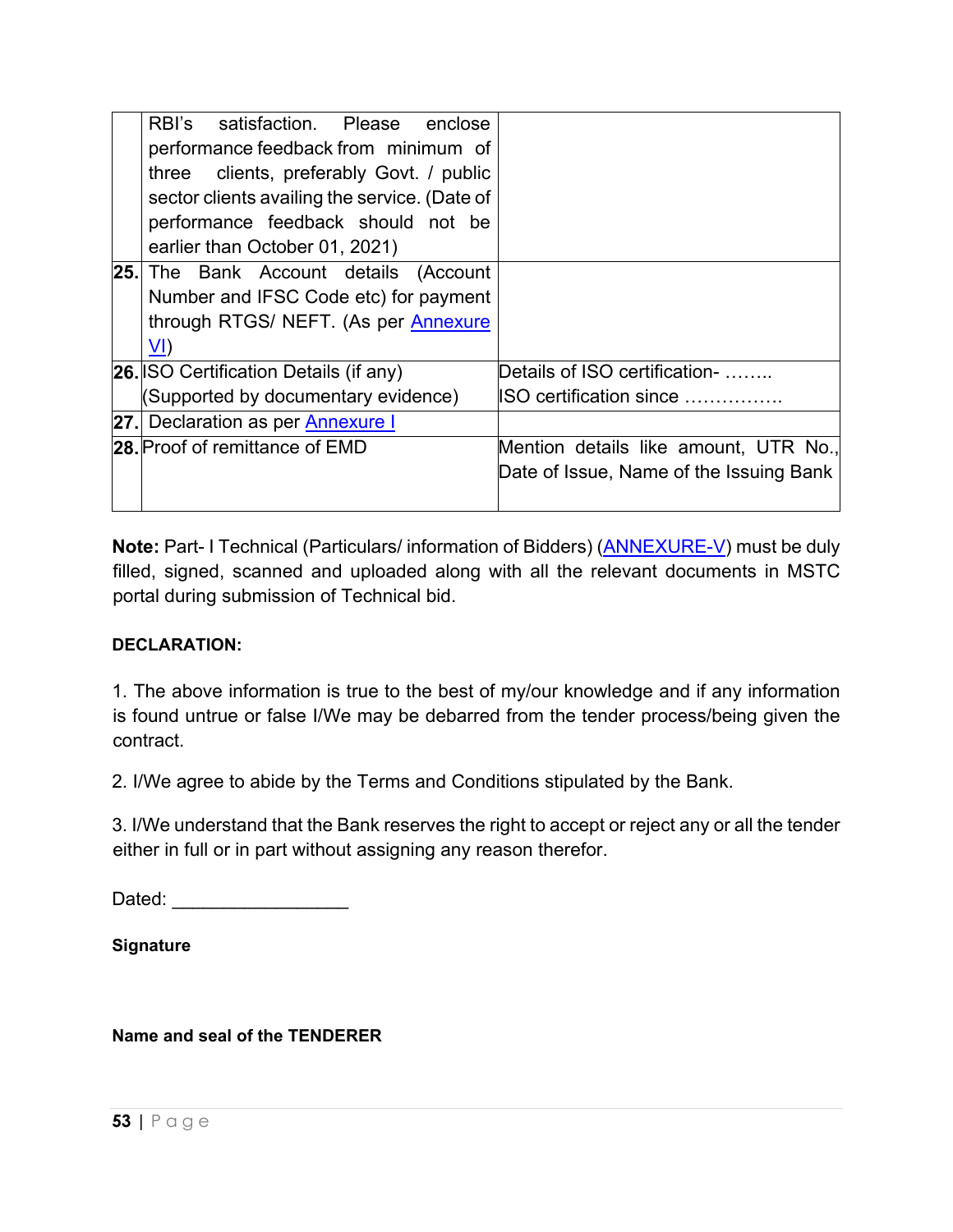### **ANNEXURE – VI**

### **Bank details of Bidder**

<span id="page-55-0"></span>Name of the Bidder:

Address (in full):

|                 | Name of the Account Holder (as<br>appearing in the Bank Account) |  |
|-----------------|------------------------------------------------------------------|--|
| 2               | <b>Account Number</b>                                            |  |
| 3               | Type of Account (Savings, Current<br>$etc.$ )                    |  |
| 4               | <b>PAN Number</b>                                                |  |
| 5               | Name of the bank                                                 |  |
| $6\phantom{1}6$ | Name of the Branch                                               |  |
| 7               | Address of the bank                                              |  |
| 8               | <b>IFSC Code</b>                                                 |  |

Note: Enclose copy of cancelled cheque.

**Signature and Name of the authorized person of the firm/bidder with office seal**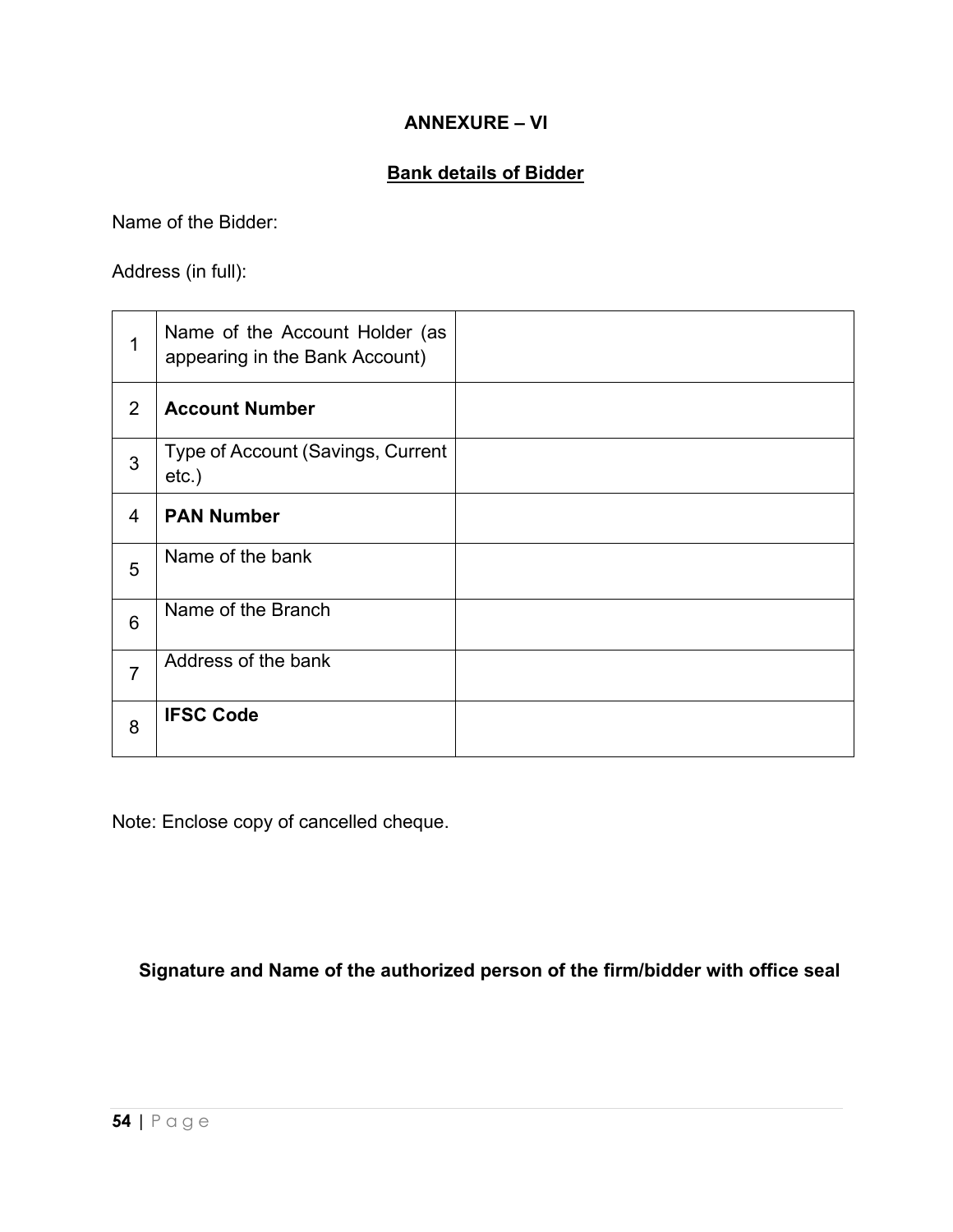# **ANNEXURE – VII Proforma of Bank Guarantee for Security Deposit**

# **(To be submitted on Non-judicial stamp paper of appropriate value purchased in the name of the issuing bank)**

To and the contract of the contract of the contract of the contract of the Date: The Regional Director **Place** Place Reserve Bank of India Human Resource Management Department Raipur - 492013

Madam,

# **Bank Guarantee for performance security deposit – Contract for providing Security Services at RBI, Sundar Nagar, Raipur including at the Site of Proposed Premises at Nava Raipur (Atal Nagar)**

WHEREAS Reserve Bank of India, having its Central Office at Shahid Bhagat Singh Road, Mumbai, (hereinafter called "the RBI") and its Regional Office at Mahadev Ghat Road, Sundar Nagar, Raipur, Chhattisgarh (hereinafter referred to as RBI) has awarded the Contract for the captioned work (hereinafter called the "Contract") to M/s \_\_\_\_\_\_\_\_\_\_\_\_\_ (Name of the Contractor) (hereinafter called "the said Contractor" which expression shall include its successors and assigns).

AND Whereas the Contractor is bound by the said Contract to submit to RBI a Performance Security for a total amount of ₹. The example of CRupees \_\_\_\_\_\_\_\_\_\_\_\_\_\_\_\_\_\_\_\_\_\_\_\_\_\_\_\_\_\_\_\_\_\_\_ only) (Amount in figures and words) for the due fulfilment by the said contractor of the terms and conditions contained in the contract. We, etc. (Name of the Bank), (hereinafter called "the Bank"), at the request of M/s example the contractor, do hereby undertake to pay to the RBI an amount not exceeding Rs. The same as Performance Guarantee for due fulfilment of the terms and conditions of the contract. **NOW THIS GUARANTEE WITNESSETH** 

1. We ------- (Name of the Bank) do hereby agree with and undertake to RBI, their Successors, Assigns that in the event of the RBI coming to the conclusion that the Contractor has not performed his obligations under the said conditions of the contract or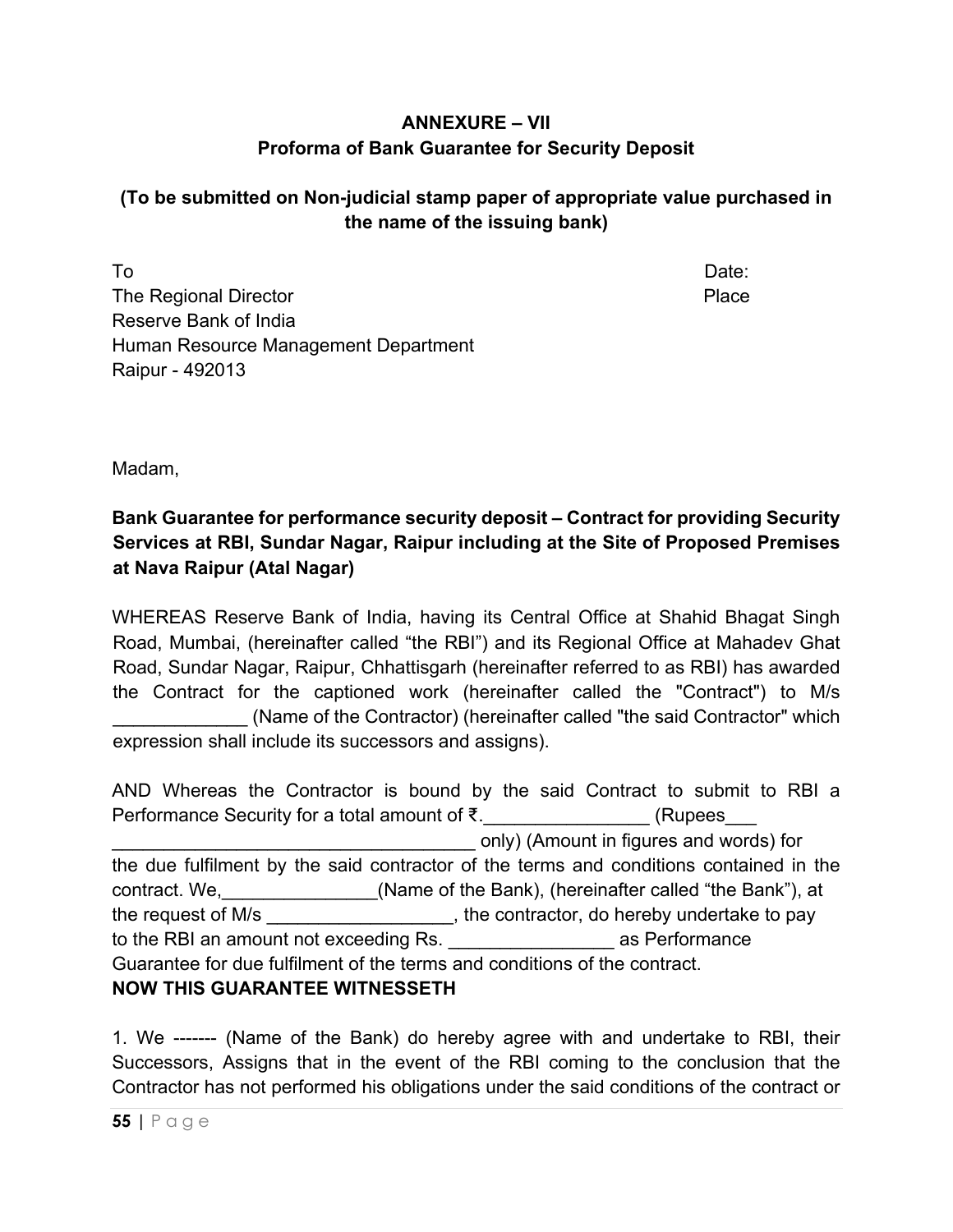have committed a breach thereof, which conclusion shall be binding on us as well as the said contractor, we shall on demand by the RBI, pay without demur to the RBI,

a sum of Rs……………. (Rupees--------- only) or any lower amount that may be demanded by the RBI. Our guarantee shall be treated as equivalent to the Performance Guarantee Amount for the due performance of the obligations of the Contractor under the said Contract, provided, however, that our liability against such sum shall not exceed the sum of Rs........... (Rupees------ only).

2. We also agree to undertake to and confirm that the sum not exceeding Rs.

(Rupees------ only) as aforesaid shall be paid by us without any demur or protest,

merely on demand from the RBI on receipt of a notice in writing stating that the amount is due to them and we shall not ask for any further proof or evidence and the notice from the RBI shall be conclusive and binding on us and shall not be questioned by us in any respect or manner whatsoever. The Bank shall pay to RBI any money so demanded notwithstanding any dispute/disputes raised by the Contractor in any suit or proceedings pending before any Court, Tribunal or Arbitrator/s relating thereto and the liability under this guarantee shall be absolute and unequivocal. We undertake to pay the amount claimed by the RBI within a period of one week from the date of receipt of the notice as aforesaid.

3. We confirm that our obligation to the RBI under this guarantee shall be independent of the agreement or agreements or other understandings between the RBI and the **Contractor** 

4. This guarantee shall not be revoked by us without prior consent in writing of the RBI.

5. Any notice by way of demand or otherwise hereunder may be sent by special courier, mail, fax or registered post to our local address as aforesaid and if sent by post, it shall be deemed to have been given when the same has been posted.

# **We hereby further agree that –**

a) Any forbearance, act or omission on the part of the RBI in enforcing any the conditions of the said agreement or in compliance with any of the terms and conditions stipulated in the said Contract and/or hereunder or granting of any time or showing of any indulgence by the RBI to the Contractor or any other matters in connection therewith shall not discharge us in any way and our obligation under this guarantee. This guarantee shall be discharged only by the performance by the Contractor of their obligations and in the event of their failure to do so, by payment by us of the sum not exceeding Rs……….. (Rupees only).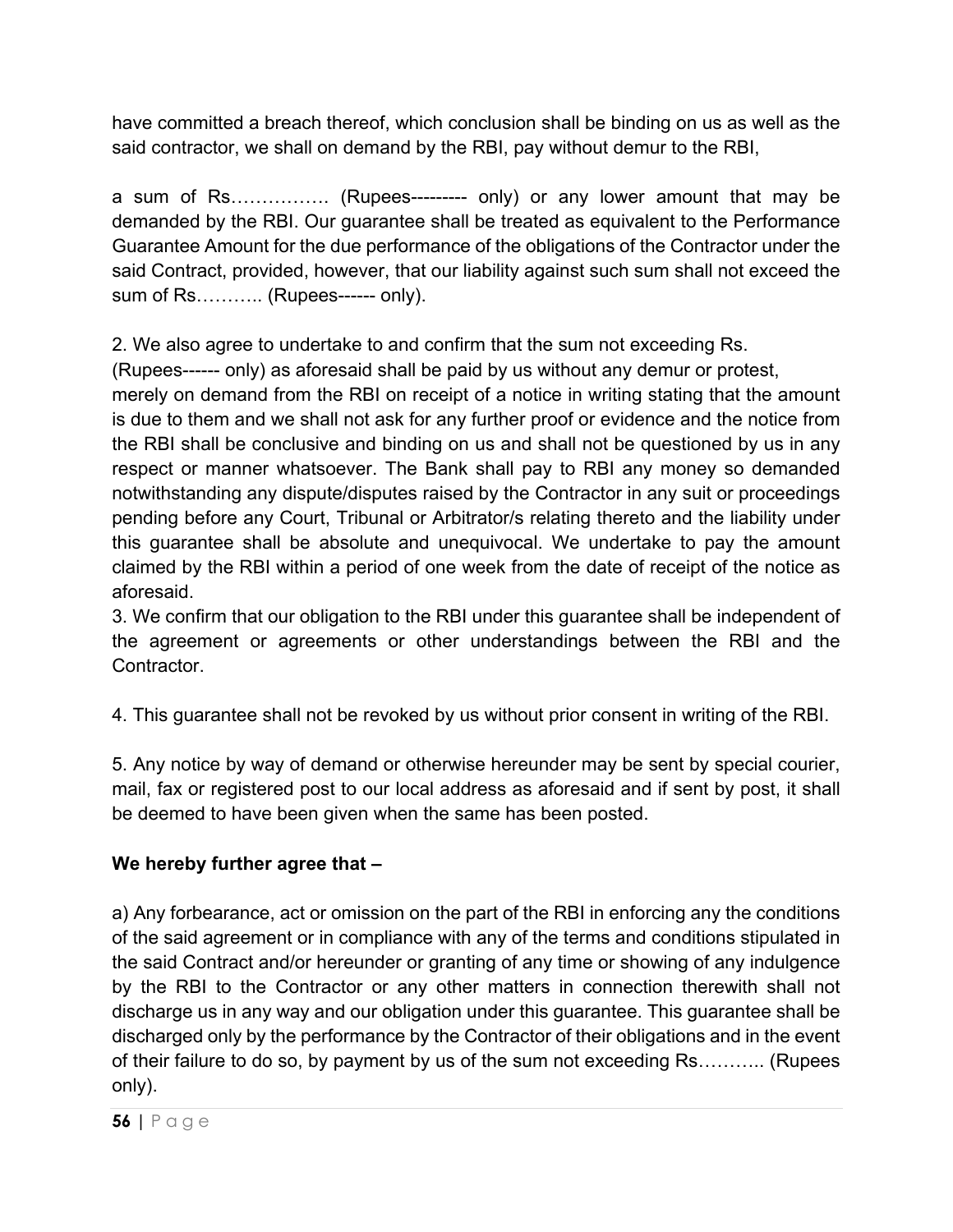b) Our liability under these presents shall not exceed the sum of Rs………….. (Rupees only)

c) Our liability under this agreement shall not be affected by any infirmity or irregularity on the part of our said constituents/clients or their obligations thereunder or by dissolution or change in the constitution of our said constituents.

d) This guarantee shall remain in force up to ------------ provided that if so desired by the RBI, this guarantee shall be renewed for a further period as may be indicated by them on the same terms and conditions as contained herein.

e) In order to give full effect to the guarantee herein contained you shall be entitled to act as if we were your principal debtors in respect of all your claims against the Contractor hereby guaranteed by us as aforesaid and we hereby expressly waive all our rights of surety-ship and other rights, if any, which are in any way inconsistent with any of the provisions of this guarantee

f) Should it be necessary to extend this guarantee on account of any reason whatsoever, we undertake to extend the period of this Guarantee on your request till such time as may be required by you. Your decision in this respect shall be final and binding on us.

g) Our liability under these presents will terminate unless these presents are renewed as provided hereinabove on the or on the day when our said constituents comply with their obligations, as to which a certificate in writing by the RBI alone is the conclusive proof whichever date is later. Unless a claim or suit or action is filed against us within or any extended period, all the rights of the RBI against us under this guarantee shall be forfeited and we shall be released and discharged from all our obligations and liabilities hereunder.

In witness whereof I/We of the Bank have signed and sealed this guarantee on the --- ----- day of ----------- (Month) (Year) being herewith duly authorized. For and on behalf of \_\_\_\_\_\_\_\_\_\_\_\_\_\_\_\_\_\_\_\_ (Name of the Bank) Signature of authorized Bank official

Name:

Designation:

Stamp/ Seal of the Bank

Signed, sealed and delivered for and on behalf of the Bank by the above named in the presence of:

**57 |** Page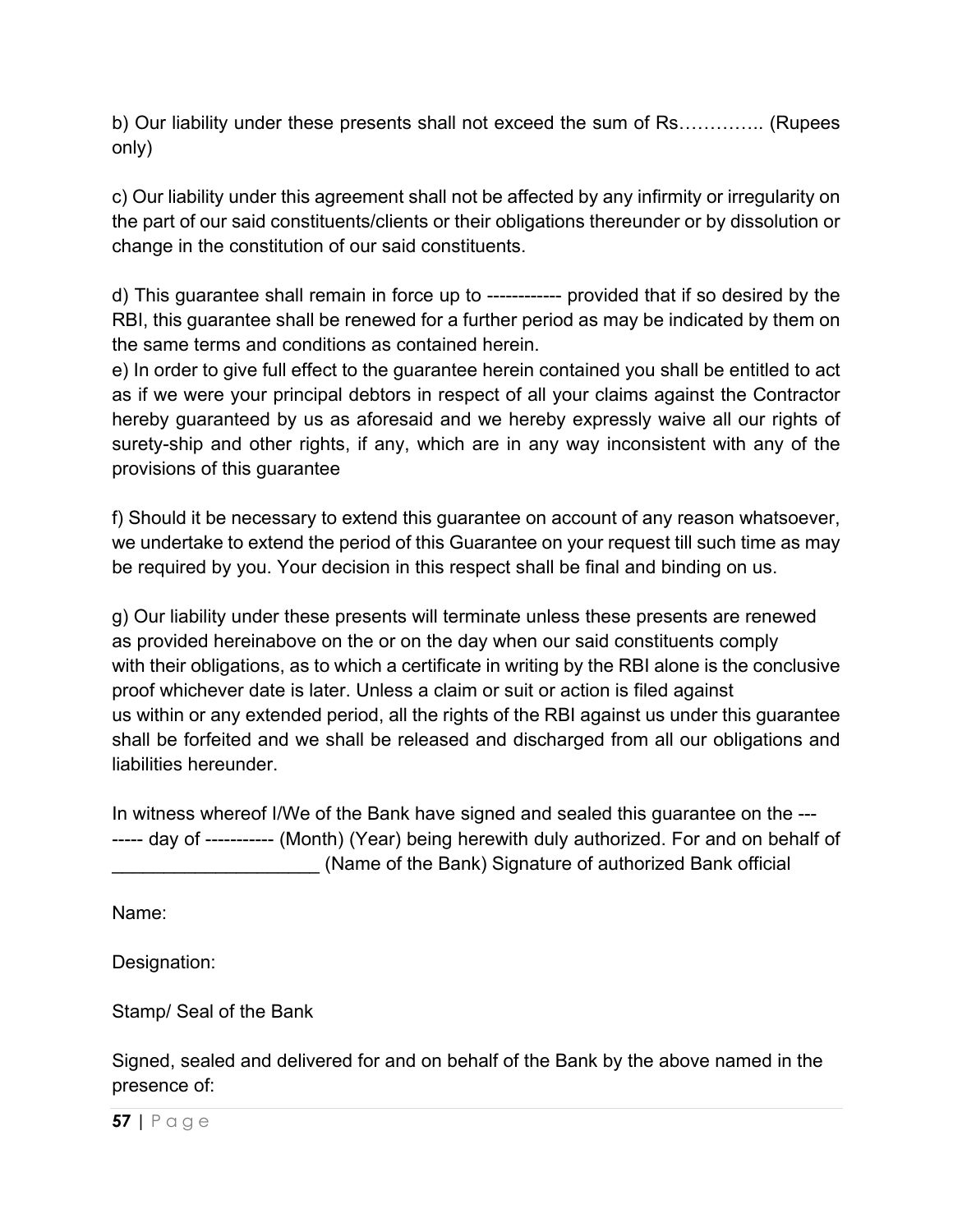# **Witness 1**

| Signature        |
|------------------|
| Name             |
|                  |
| <b>Witness 2</b> |
| Signature        |
| Name             |
|                  |

(NB: This guarantee will require stamp duty as applicable in the state, where it is executed and shall be signed by the official whose signature and authority shall be verified).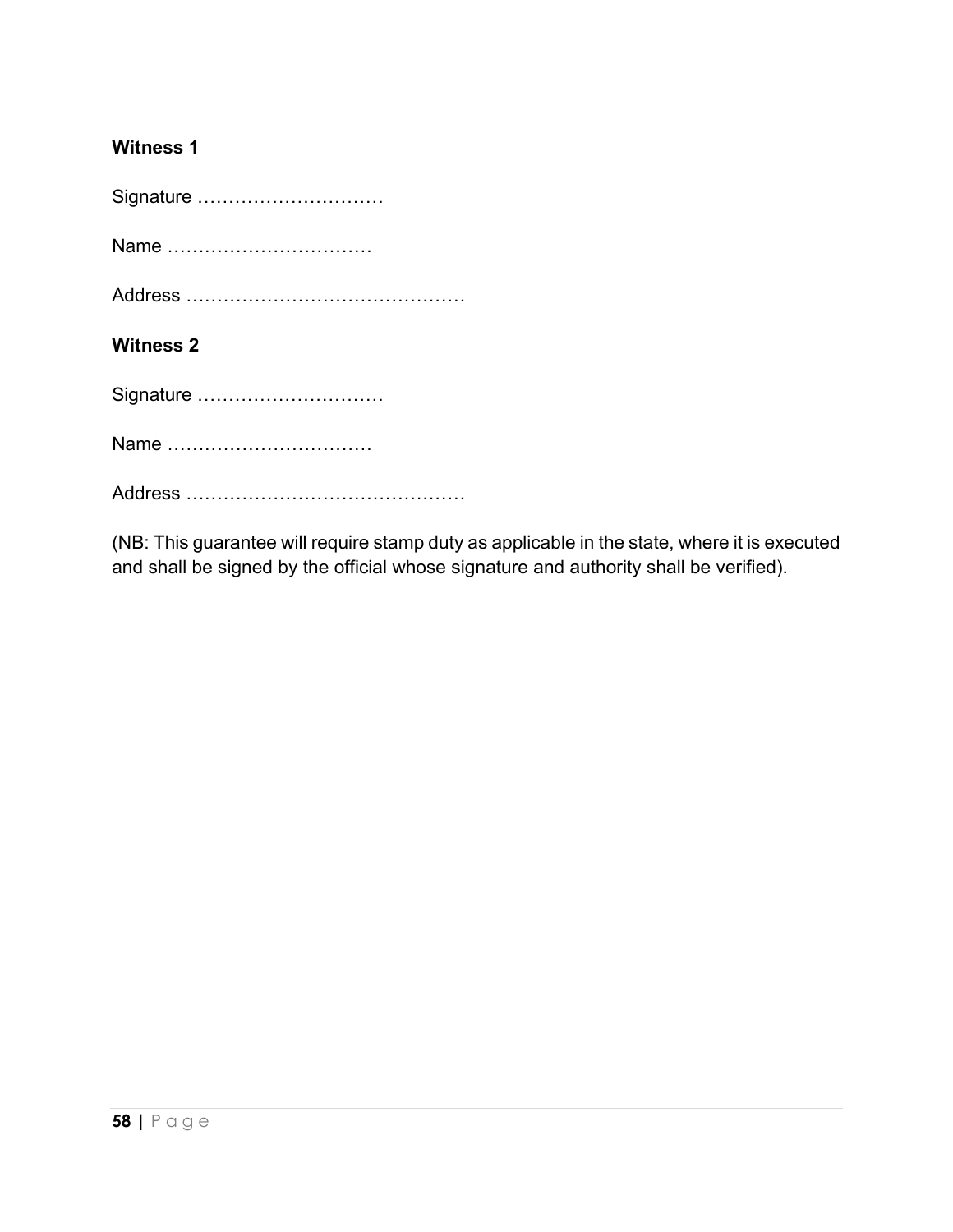### **ANNEXURE – VIII Draft Articles of Agreement**

<span id="page-60-0"></span>This Agreement made on this day of and the 2022 between Reserve Bank of India, having its Office at Mahadev Ghat Road, Sundar Nagar, Raipur, Chhattisgarh (hereinafter referred to as the "Bank") which expression shall unless it is repugnant to the context or meaning thereof deemed to include its affiliates, successors and assigns of the ONE part

and

| M/s | having its Office at |
|-----|----------------------|
|     |                      |

(hereinafter referred to as the "Contractor") which expression shall unless it is repugnant to the context or meaning thereof deemed to include his heirs, representatives, administrators and assigns of the OTHER part.

Whereas the Contractor is carrying on the business of providing personnel for security services, Office attendants and maintenance attendant at a Govt. institution/ body/ establishment and has adequate experience in such jobs for rendering such services.

and whereas the Bank is desirous of availing services of the Contractor for the purpose as indicated in the letter no. The same state of the dated and the letter no.

and whereas the parties are desirous of recording the terms and conditions under or upon which the said services are to be rendered by the Contractor.

# **NOW IT IS HEREBY AGREED BY AND BETWEEN THE PARTIES HERETO AS FOLLOWS:**

1. That the Contractor shall provide Security Supervisor and Security Personnel for guarding the Bank's installations, building, property and Office premises at Sundar Nagar, Raipur including at the Site of Proposed Premises at Nava Raipur (Atal Nagar) as per the requirement of the Bank.

2. This agreement will come into effect from July 01, 2022 and will remain in force up to March 31, 2023 or unless it is terminated as per the terms hereinafter contained.

2. A. This agreement is a part of the contract following from the tender issued in this regard by the Bank. Conditions of this agreement will be supplemental to the terms and conditions of the tender.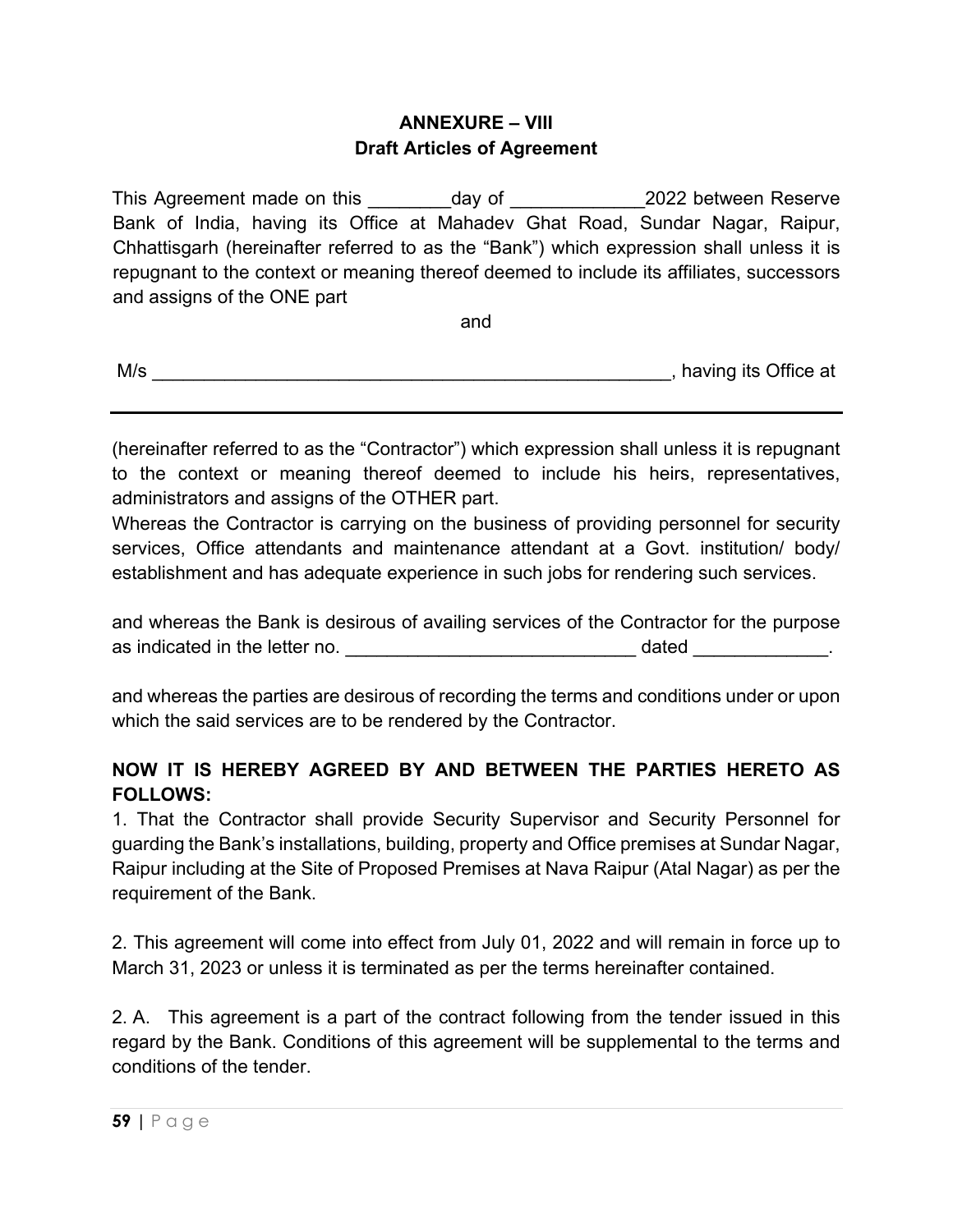### **3.** The quoted charges of Rs. \_\_\_\_\_\_\_\_(In words: Rupees

covering the cost of manpower deployed shall be payable on monthly basis subject to submission of invoice. The payment thereon will be made after the same is duly certified by the Bank's Security Officer/ Bank's Officials to the effect that the services have been provided satisfactorily and after deducting all statutory dues/ taxes, etc.

# **4. The broad scope of Work and Guidelines to be followed by the Security personnel will be as under:**

# **I. Work to be performed by Security Supervisor:**

i. The Security Supervisor will be accountable for all functions of his security guards/gunman during all shifts. He will monitor shift wise security deployment and brief all the manpower deployed of their post duties and issue any specific instructions for the day for the concerned posts as applicable.

ii. He will be responsible for the duties performed by security guards and gunman and maintain the records thereof. He will check the turn out of the manpower.

iii. He will give daily report to the Security Officer of the Bank.

iv. He will ensure through Main Gate Guards, that all entry and exit movements of Men, Material and Vehicles are authorized.

v. During his duty he will monitor the checking of all outgoing / incoming workmen, contract labour, Contractors and Vendors. During his checking rounds he must try and gather information of any abnormal activity in his area of responsibilities, which if observed, he should first take corrective / preventive action and simultaneously keep the Security Officer informed about it.

vi. Ensure upkeep and highest standard housekeeping of the Main Gate and functioning of all security gadgets and apparatus deployed for routine work.

vii. He shall maintain liaison with Local police and Security Officer and be updated always on any changes taking place and inform the same to his security guards.

viii. He will follow the laid down procedure in case of Visitors. He will maintain a decent behavior with anyone coming in or going out and ensure that the Security Guards/Gunman also maintain the same.

ix. He will have to always be ready to accept and assist / guide in handling any unforeseen eventualities.

x. He shall be duly trained in Fire safety operations. He should be trained to operate various fire extinguishers installed in the Office premises and he will always be ready to assist with his available manpower, in case of any accident or Fire Emergency. He shall impart regular training to Security Guards on Fire safety.

xi. He should conduct Surprise Check on a regular basis to ensure the effective functioning of the security guards.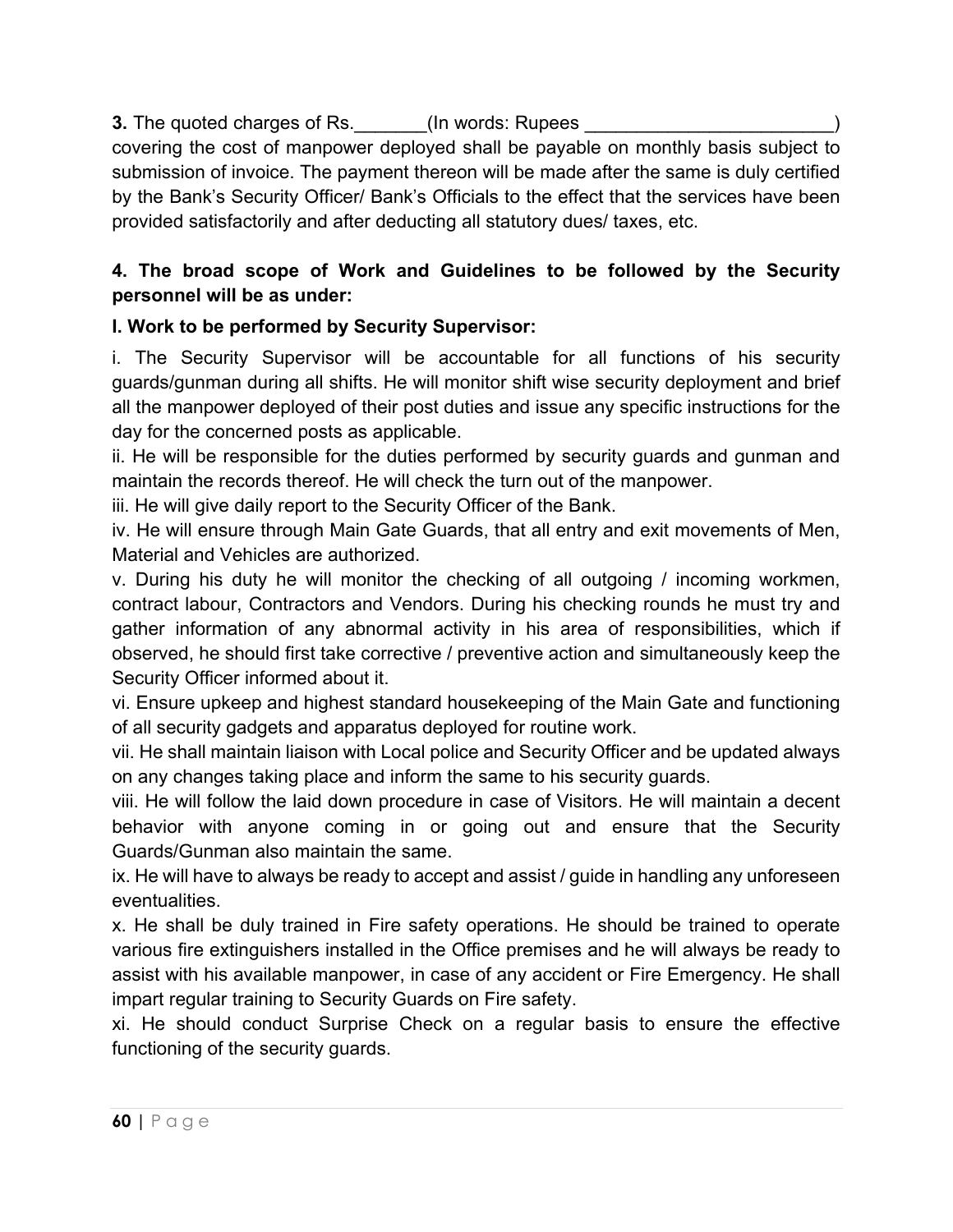xii. The Supervisor will maintain shift documentation as per laid down formats, meet the Visitors and guide them respectfully to the place they are supposed to go after completing Gate formalities for Visitors.

xiii. He will also compulsorily move on all posts to check and ensure effective discharge of duties by the deployed guards and brief where felt necessary. In doing so he will make the Main Gate Guard responsible to take care of the Gate activities during his absence.

xiv. He will ensure all phone calls are received promptly and where required the concerned message is noted down and passed on to the relevant persons / officials immediately.

xv. He will ensure that water pump is operated by the Security Guards.

xvi. He shall check lights, fittings etc. during rounds besides alertness of security guards. xvii. He will move on to the posts more frequently but at varied timings to maintain surprise element for effective checking.

xviii. He will brief the security guards and gunman of all works / duties performed and pending works, if any.

xix. Any other security duties assigned by the Bank.

# **II. Work to be performed by the Security Guards:**

i. Guarding and patrolling duties at Bank's Office premises at Sundar Nagar, Raipur including at the site of Proposed Premises at Atal Nagar and to prevent unauthorized entry.

ii. To maintain a close vigil on encroachments, if any.

iii. Switching on/off of all common area lighting.

iv. Manning the Main Gate, Peripheral security and guarding against unauthorized entry/ exit of men and material in the Bank's Office premises.

v. Other miscellaneous security duties assigned by the Bank.

# **III. Work to be performed by Armed Security Guard (Gunman):**

i. He will be responsible for the maintenance, proper upkeep and safety of the arms and ammunition with him. In case of any defect, he will immediately report to the Security Supervisor.

ii. While on duty, he will be in a proper uniform and keep the arms & ammunition in his personal custody and will not leave it unattended at any point of time during the course of his duty.

iii. He will keep the gun license in original with him while on duty and shall ensure that it is valid.

iv. He can be assigned any other security duty by the Security Supervisor / Security Officer from time to time.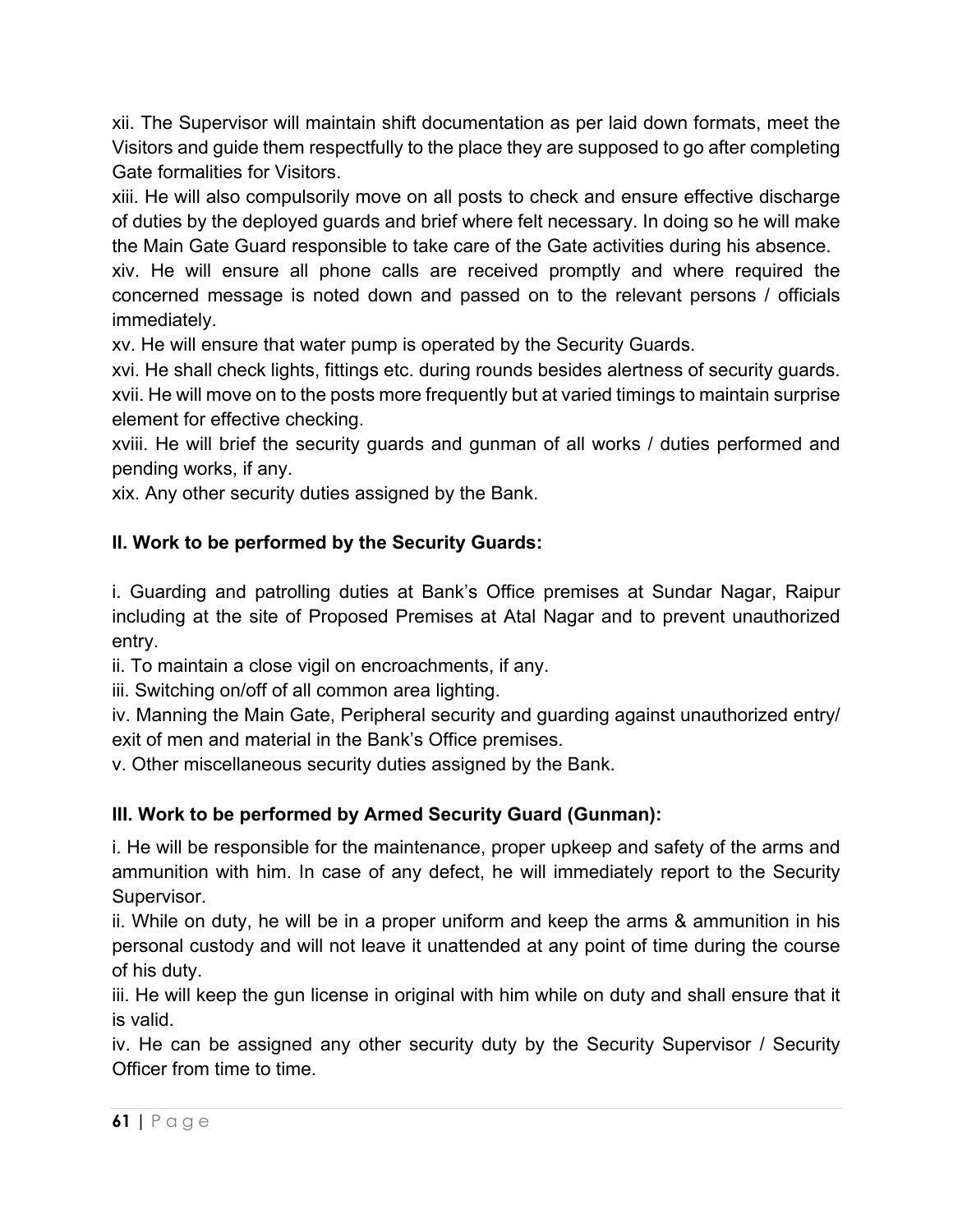# **5. Eligibility Criteria for Security Supervisor, Security Guards, Gunman to be deployed:**

i. Security Supervisor should be ex-servicemen or ex-paramilitary personnel in the rank of JCO/NCO (equivalent in Air force/Navy/Paramilitary).

ii. Manpower deployed should not be in Low Medical Category i.e. should be physically fit in all respects.

iii. The manpower deployed by the tenderer during the currency of the Contract shall not work in any other organisation or shall not be deployed by the tenderer at any other organisation. If any such instance comes to the notice of the Bank during the agreement period, the Bank shall have the right to impose suitable penalty on the tenderer, which will be recovered from its monthly bills or security deposit or any other dues of the tenderer. Bank shall have the right to ask for a suitable replacement in such a case.

iv. Security Guards and Gunman should be persons between 21 and 45 years of age.

v. Security Supervisor should be below the age of 55.

vi. The manpower deployed should be able bodied and trained persons with good health and clean record.

vii. Security guards, gunman and security supervisor should desirably be minimum 10th standard pass and should have good working knowledge of Hindi.

viii. Gunman should have a valid gun license.

# **Other terms & conditions:**

6. The Contractor shall not sublet / assign the Contract to any agency. The Contractor shall not sublet any portion of the Contract except with the written consent from the Bank. In case of breach of these conditions, the Bank may serve a notice in writing on the Contractor rescinding the Contract whereupon, the security deposit shall stand forfeited to the Bank, without prejudice to his other remedies against the Contractor.

7. Security Deposits/Performance Bank Guarantee – The Contractor shall deposit/ furnish an amount of 5% (₹2,10,000/-) of estimated value of contract in the form of a Security Deposit/retention money through NEFT to the Bank or in the form of Performance Bank Guarantee (PBG), as per the format prescribed in tender document, (which will be deposited/submitted at the time of letter of acceptance) towards security deposit for the due fulfillment of the contract. The Earnest Money Deposit furnished at the time of submission of tender will be returned thereafter. This security deposit/Performance Bank Guarantee shall be deposited/kept till March 31, 2025 (upon renewal of the contract, otherwise it will be refunded). No interest will be paid on Security Deposit/PBG.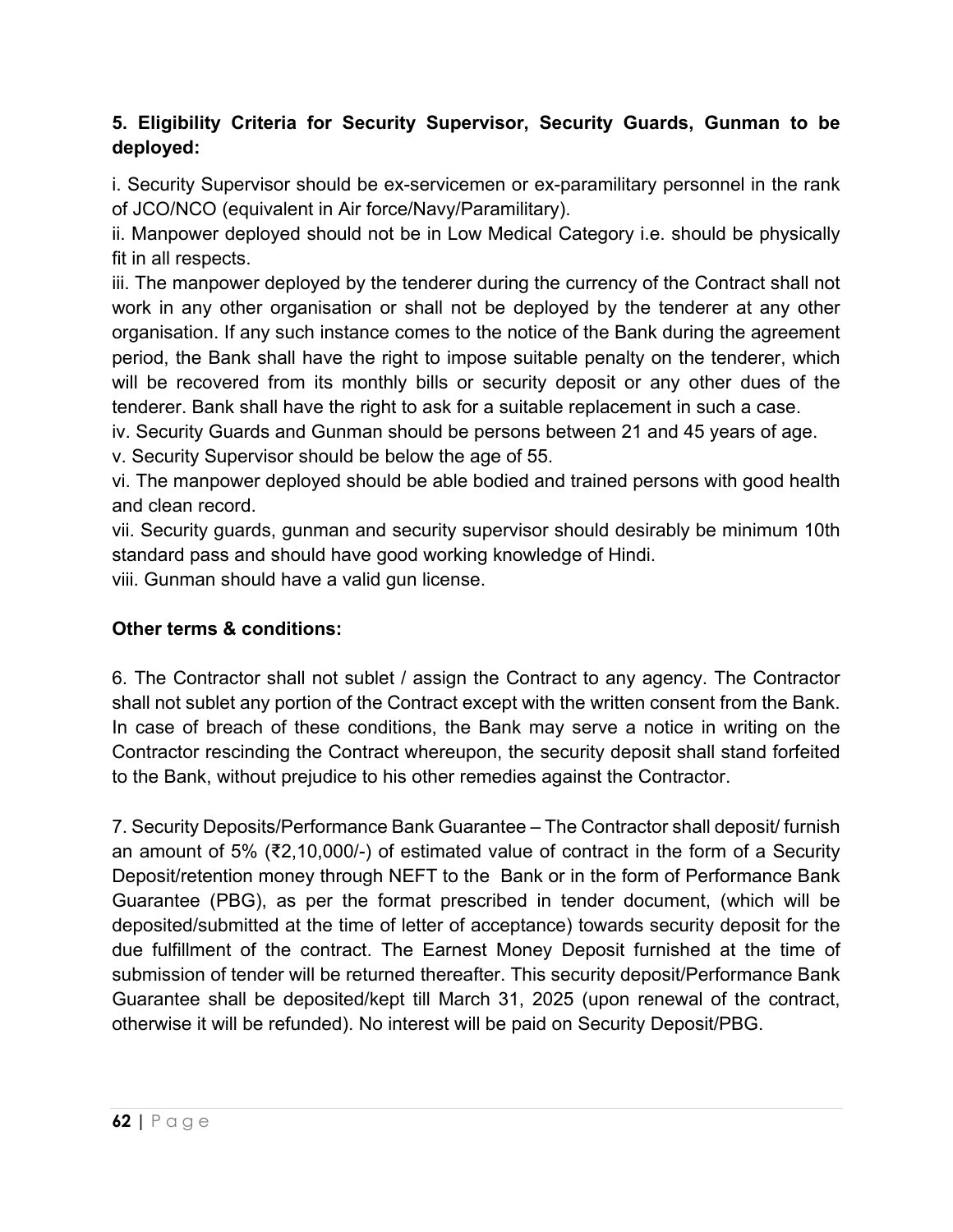All compensation or other sums of money payable by the Contractor to the Bank under the terms of this Contract may be recovered from the security deposit/PBG, if the amount so permits unless the Contractor deposits such amounts in cash within ten days of issue of demand notice by the Bank.

# **8. Terms of Payment:**

(i) Pay Structure of Security Guards and the Supervisor will be as per the Directorate General of Resettlement, Ministry of Defence (DGR, MOD) latest recommendations for all the components except service charge (agency charge).

(ii) It may be borne in mind that no request for escalation during the period of contract will be entertained, except for any statutory requirements subsequently effected, such as implementation of higher tax rates, enhancement in minimum wages etc. However, in case of enhancement of minimum wages by the DGR during the course of the contract, such enhancement shall be effected by the Bank, only to the extent of meeting the payment of at least minimum wage requirement of DGR, provided such enhancement should be brought to the notice of the Bank by the Contractor and in the absence of the same the liability of meeting the minimum wage requirement will rest with the contractor.

**Service Charge –**The service charge rate (in terms of percentage) i.e………. will be fixed and the service charge sum (in terms of  $\bar{x}$ ) will be accordingly regularly increased / decreased as per applicable DGR rates related to increment / decrement in VDA Charges.

(iii) The contractor shall be responsible and liable for payment of salaries, statutory minimum wages, other admissible allowances and other legal dues to the manpower deployed for the purpose of rendering the services required by the Bank under this contract. The Bank shall not pay any extra charges / payment for whatever reason including weekly off / leave / holiday etc. to the manpower deployed. Written records for having made these payments will be submitted to the Bank, at monthly intervals, for its verification.

(iv) The contractor will not be paid any payments in advance. Monthly payment confirming to the attendance of the manpower deployed as per the documents to be maintained by the contractor and submitted to the Bank shall be made by the Bank after the end of every calendar month. The contractor must ensure payment to the manpower deployed and submit bill towards the same by 15th of the same month (or next working day if 15th is not a working day). The bill should be submitted along with documentary evidence like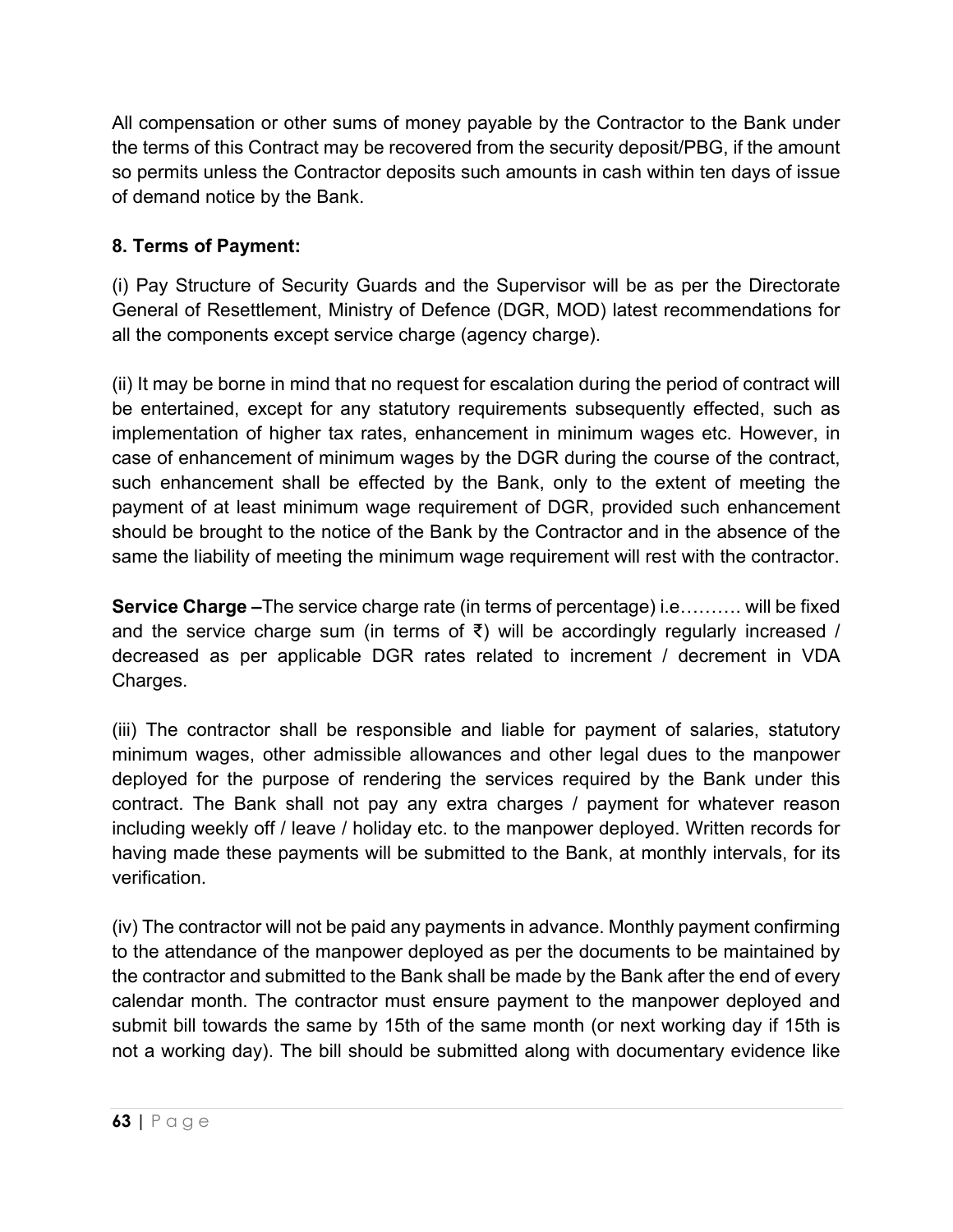bank statement, ESI, PF contribution etc. regarding payment made to its manpower, failing which the bill may not be paid.

(v) The Contractor shall comply with all statutory requirements in respect of payment of at least Minimum Wages, Insurance, PF, ESI, Bonus, etc. The Contractor shall furnish the proof of having paid the wages/ statutory requirements to the staff engaged by him.

(vi) The requisite manpower deployment shall be provided as per the requirement of the Bank and the persons deployed by the tenderer shall not claim themselves as the employees of the Bank and there shall be no employer-employee relationship between the Bank and the persons so deployed by the contractor.

(vii) In the event of termination of the contract for any reason whatsoever, the contractor or the manpower deployed shall not be entitled for any sum or sums whatsoever from the Bank by way of compensation, damages or otherwise.

(viii) The payment of the bill to the contractor will normally be done by the Bank within 30 days from the date of receipt of the bill by the Bank. However, if there is a delay of more than 45 days for any reason, it may be immediately brought to the notice of the Bank. Any clarification from the contractor on the bill submitted by the contractor will be sought by the Bank within 15 days from date of receipt of the bill and the contractor has to provide clarification regarding the same within 7 days. In case of any disagreement between the Bank and the contractor on any part of the Bill, such part may be severed from the rest and payment will be made against the agreed and admissible part of the bill. The dispute of the severed part will be separately dealt with as per terms and conditions of the contract.

(ix) The Contractor shall be liable for the payment of wages to the staff deployed at the Bank as per the DGR, Department of Ex-Servicemen (MoD), GOI wages and all other dues to the staff deployed which they are entitled to receive under the various labour laws and other statutory provisions. The Contractor shall maintain proper records of the payment of wages, etc., to the persons so deployed at the Bank and shall on demand furnish copies of wage register / muster roll, etc., to the Bank for having paid all the dues to the persons deployed by him for the work under the Contract. This obligation is imposed on the Contractor to ensure that he is fulfilling his commitments, towards his employees so deployed, under various Labour Laws, having regard to the duties of the Bank as per the provisions of the Contract Labour (Regulation and Abolition) Act, 1970. The Contractor shall comply with or cause to be complied with the Labour Regulations from time to time regarding payment of wages, wage period deductions from wages, maintenance of wages book, wage slip, publications of scale of wages and terms of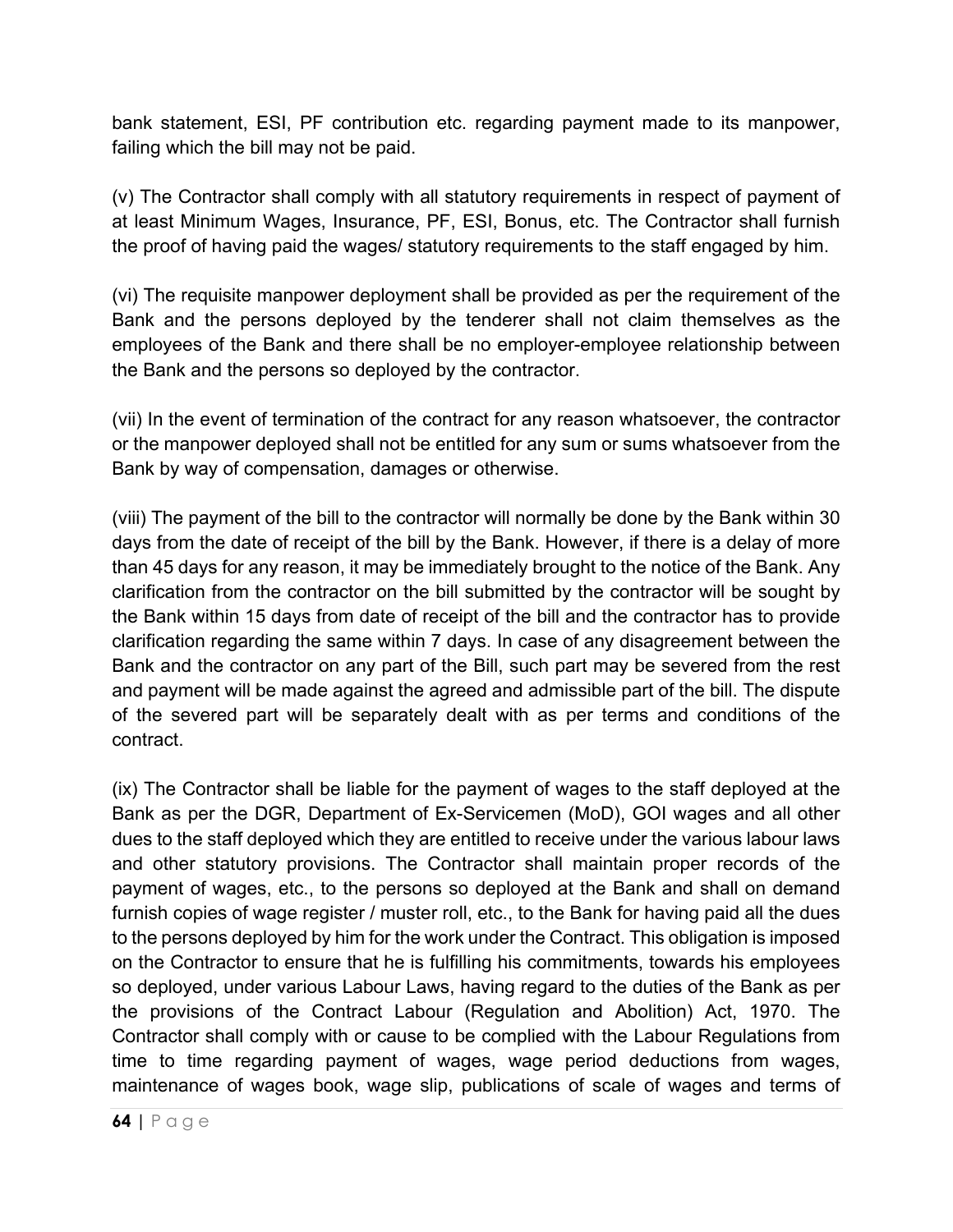employment and submission of periodical returns. The contractor shall not charge any amount from the personnel deployed by him towards recruitment fee, towards profit margin etc. Further, there shall not be any hidden charges in the wages, being paid to the staff deployed at the Bank.

(x) If any person deployed (Security Guards, Gunman and Supervisor) does not come under the purview of ESI, in such cases, the contractor shall at his own expenses effect and maintain, in the joint names of the Employer and the tenderer an insurance policy under Workmen's Compensation Act, 1923 against such risks for which no extra payment will be made by the Bank. Documentary proof of the same has to be submitted to the Bank within two months from the date of deployment of manpower.

# **9. Compliance with law:**

i. The Contractor shall obtain the requisite license under the Contract Labour (Regulation and Abolition) Act, 1970 as amended from time to time issued by the concerned Labour Department of the Government, as applicable, for running the establishment. The Bank shall not be responsible in any way for any breach by the Contractor of the rules and regulations governing the running of such establishments by the Contractor. It shall be the responsibility of the Contractor for furnishing necessary Statutory information / documents in proof of the above whenever called for by the Bank. In case of any labour problems related to the workmen staff of the Contractor, the same shall be settled at the Contractor's end only.

ii. The contractor shall obtain licence, if any, required under the local or central laws for providing trained security personnel to the Bank. The Bank is not responsible for obtaining of any license and permission from any authority of the State Government or Central Government.

iii. The contractor should be conforming to Employees Provident Funds and Miscellaneous Provisions Act, 1952; The Payment of Wages Act, 1936; The payment of Bonus Act, 1965; The Contract Labour (Regulation and Abolition) Act, 1970; Private Security Agencies (Regulation) Act, 2005, Workmen's Compensation Act, 1923 and other acts as applicable from time to time. In the event of any liability arising on account of any breach or non-compliance with Statutory requirements by the contractor, the Bank will have the right to reimburse itself by way of adjustment from the contractor's pending bills, Security Deposit or otherwise recover it through available legal means, to the extent of the loss suffered by it as a consequence of the same. The contractor shall at all times indemnify the Bank against all claims which may be made under the Workmen's Compensation Act or rules there under or under any law or rules of compensation payable in consequence of any accident or injury sustained by any person in its employment for the purpose of this agreement.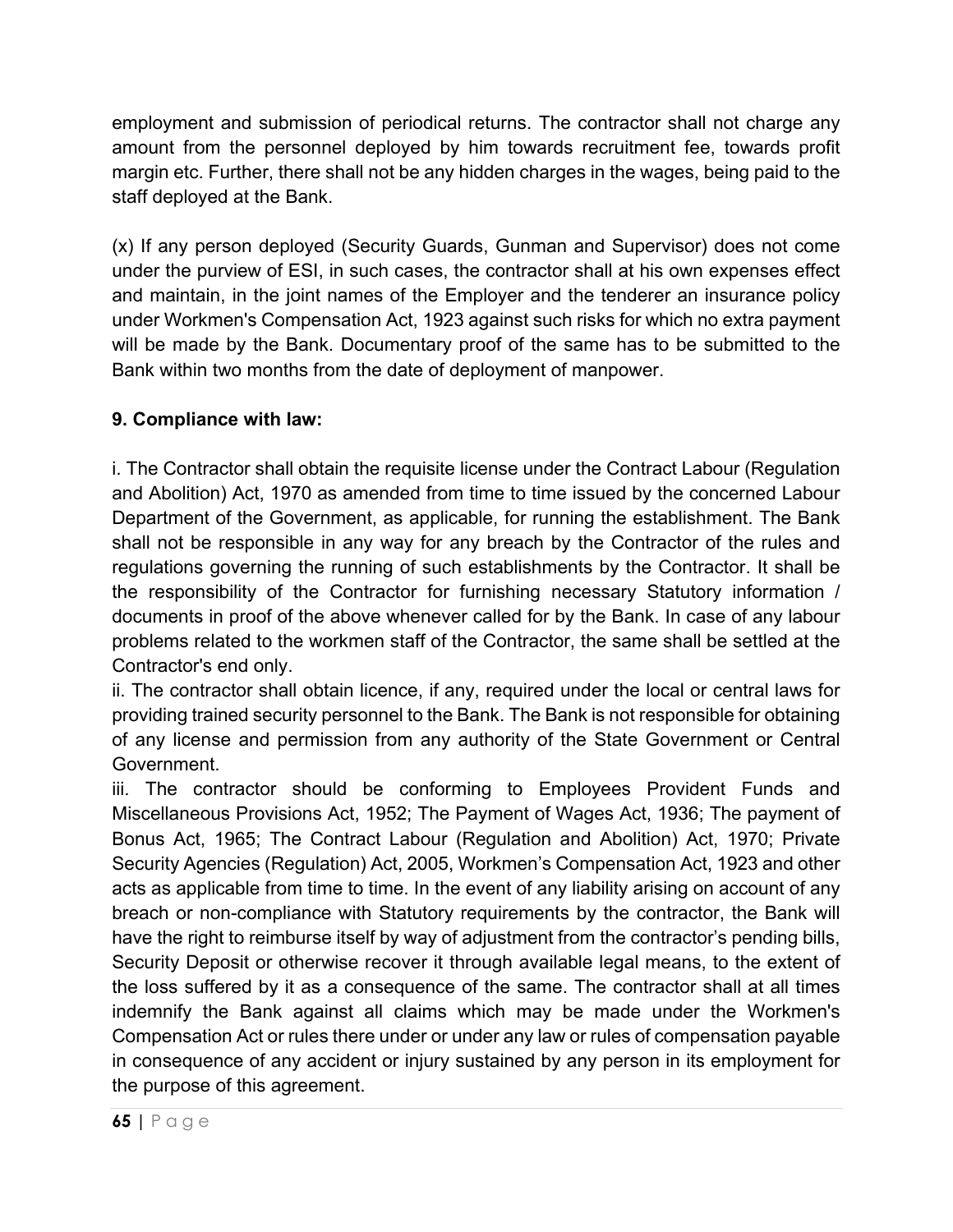### **10. Penalty and Liquidated Damages:**

i. The Bank would impose a penalty of ₹500/- per person per day if the manpower deployed are found either unauthorizedly absent from their post or sleeping while on duty. In addition to this penalty, such lapses will be viewed seriously by the Bank and may result in termination of the contract.

ii. In case of breach of any/or more of the conditions in the agreement and/or services provided by the contractor are found not satisfactory (not maintaining the man power, found not alert on duty, indiscipline and improper uniform/turnout etc.), during any period of the agreement, an amount subject to minimum 10% of the total monthly bill would be deducted as liquidated damages for one month and if the performance continues to be unsatisfactory in any of the subsequent months the services of the contractor can be terminated by giving a short notice of seven days or forthwith depending upon the exigencies and also disqualifying it from participation in future empanelment.

iii. In addition to the above, in case of any breach of terms & conditions of the contract, the bank may impose appropriate penalty, at its discretion, on the contractor.

11. The contractor shall ensure that the instructions / directions issued by Central and State Governments and also the Bank in connection with Covid-19 Pandemic are followed scrupulously by the workmen deployed at the Bank. The Contractor must deploy their staff is such manner that they are in proximity to the Bank and can attend to duties on their own, even in emergency situations like Covid and no staff from containment area or under quarantine should be deployed for work. Further, the Contractor shall closely monitor the staff deployed at the Bank and in case of any of his / her staff / family member of staff is found to be 'Covid' or such other communicable infection affected, action may be taken to replace the staff at once. The Contractor's staff should be sensitized to follow strict social distancing norms while they remain deployed. The Contractor shall provide them with necessary gloves, masks, sanitizer, etc., and personal protective equipment (PPE), if necessary, at no extra cost to the Bank. Further, the Contractor shall indemnify and keep indemnified the Bank from any financial / legal liability arising out of his / her failure, fault or negligence in complying with the above instructions. Any specific medical / insurance or other requirements arising out of such emergencies must be met by the Contractor.

### **12. Uniform and Other Facilities:**

i. It shall be the responsibility of the Contractor to provide two sets of full uniform (for summer and winter), including one set of raincoat, per year, along with the name plate/identity card to the manpower deployed to perform their duties. The identity cards shall be produced on demand by any authority of the Bank or of the Government.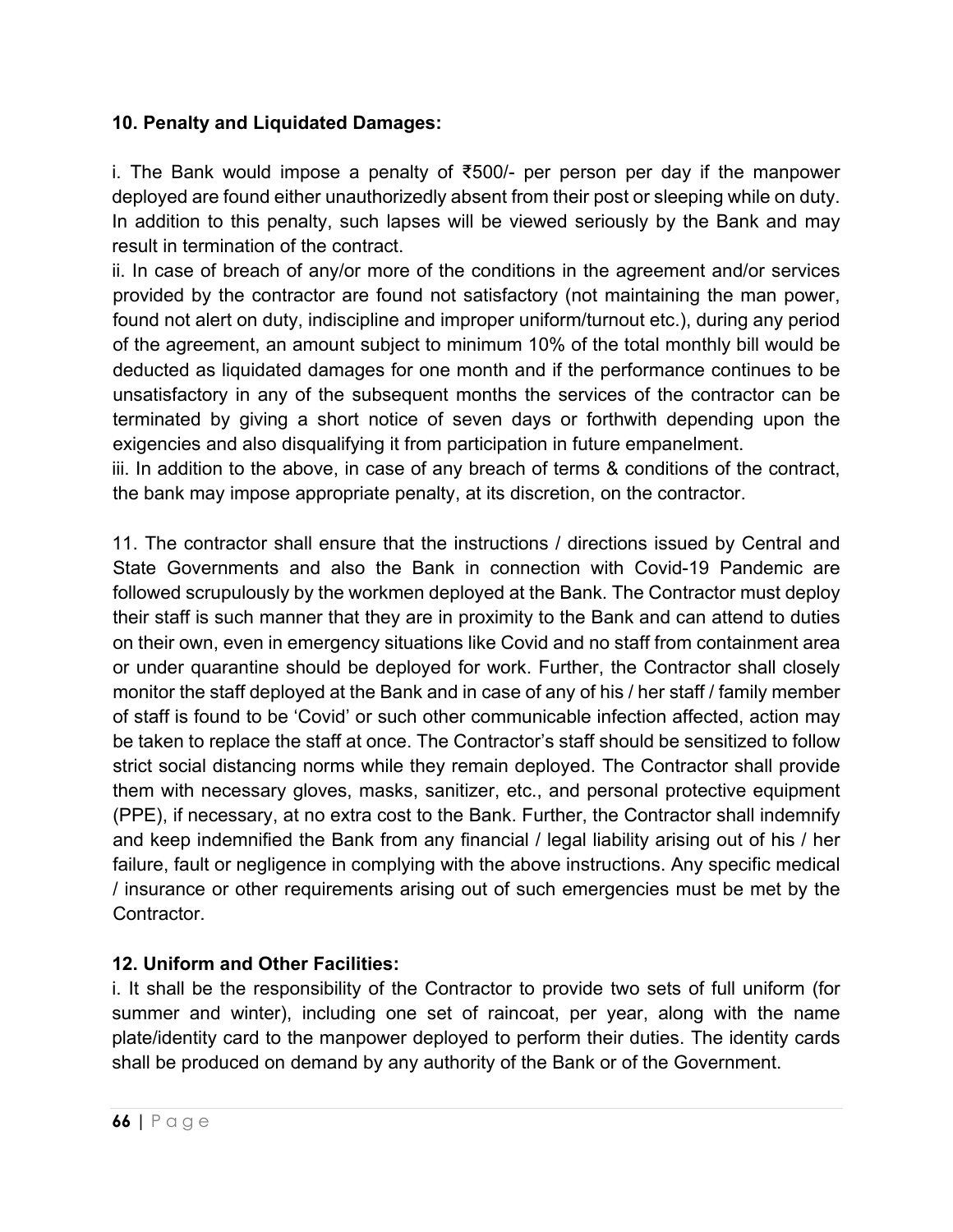ii. The Bank will not provide accommodation to the security personnel in the Bank's Premises or elsewhere.

iii. The Contractor shall be responsible for and arrange to bear costs of such equipment, materials and other paraphernalia as Bank considers necessary for effectively rendering the services required by the Bank.

iv. The Contractor will have to provide a mobile phone to the security supervisor.

# **13. Reporting:**

i. The Contractor will introduce its manpower to Officer-In-charge/ declared as controlling Officer or any other person authorized by the Bank on its behalf for the operation of the agreement by the Bank, for verification and satisfaction before their deployment and the tenderer shall furnish the complete particulars / bio-data of security personnel with passport size color photo, before deployment, including a copy of the arm license, wherever applicable.

ii. The Bank reserves the right to advise the Contractor to remove any guard found not discharging his duties satisfactorily or of doubtful character and the Contractor will immediately remove such person / persons and provide replacement.

iii. The duty points and retention of security guards deployed by the tenderer will be decided by the Bank through its Officer-in-Charge or any person so authorized in this regard and the tenderer will have to abide by such direction.

iv. In case of any pilferage, damage or theft, the tenderer or its representative shall report the matter immediately to the authorities of the Bank and shall take up the matter with the police for lodging FIR/Proper investigation and recovery of loss.

v. It may be distinctly understood that there shall not be any absenteeism by the Security Guards. In case of absenteeism, if any, replacement guard will have to be provided by the Contractor. The replacement guard should be able to join his duty within two hours, failure to do so would render the Contractor liable to pay the damages at double the rate of the wages and suitable deductions will be made from monthly bills of the Contractor. Such replacement guard shall also be subject to meeting the required standards.

# **14. Termination of the Contract:**

i. Without prejudice to what is contained hereinabove, the Bank shall at its sole and absolute discretion, be entitled to terminate this agreement forthwith by written notice of one month without assigning any reason and without payment of any compensation, if

a. in the opinion of the Bank (which shall not be called in question by the Contractor and shall be binding on the Contractor) the Contractor fails or refuses to implement this agreement to the Bank's satisfaction and/or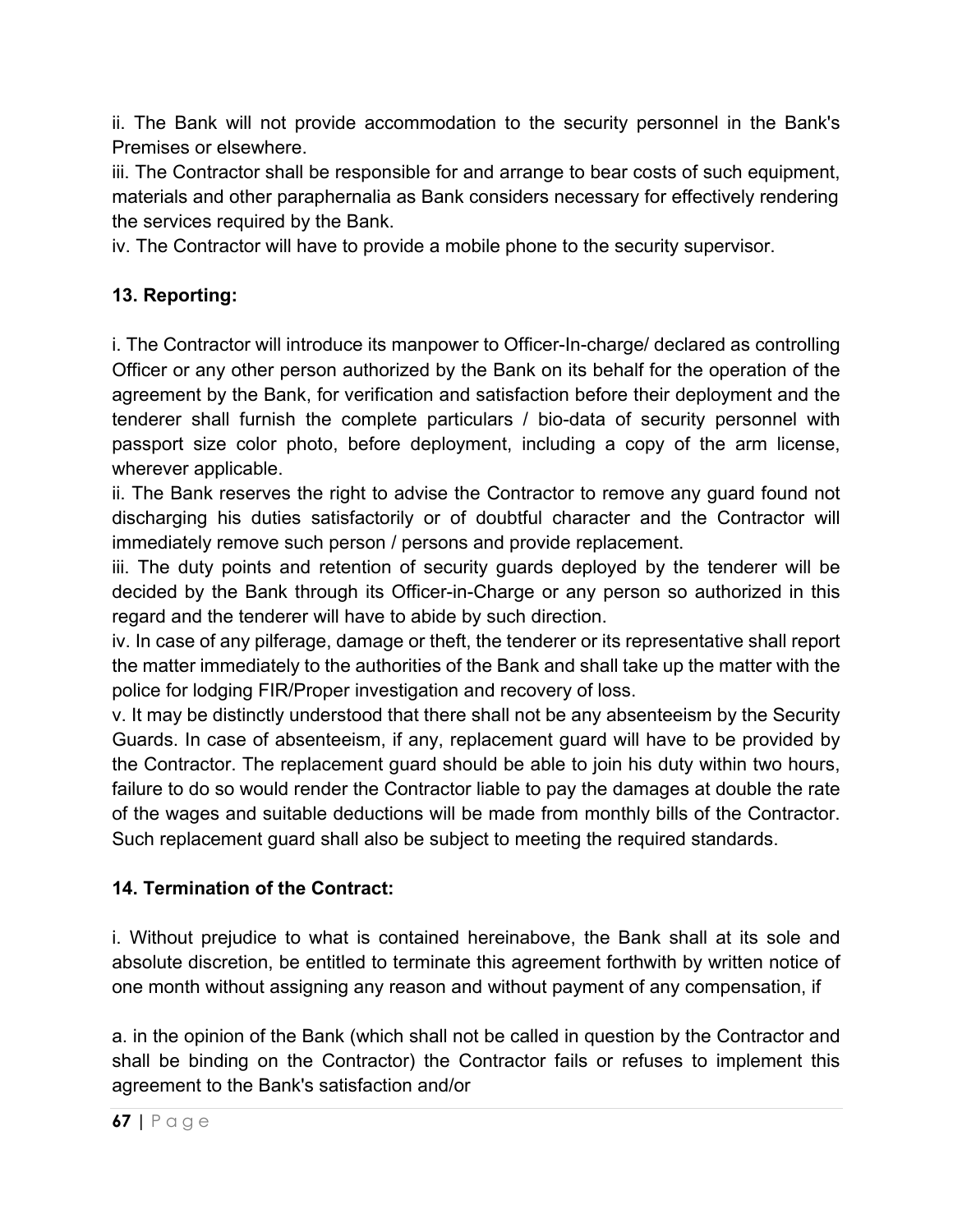b. the Contractor commits a breach of any terms and conditions of this agreement and/or c. the Contractor is adjudged an insolvent or a compromise is entered by it with its creditors or receiver is appointed of any part of the assets or property of the Contractor and/or

d. for any reason whatsoever, the Contractor becomes disentitled in law to perform his obligations under this agreement and/or

e. there is any variation in the ownership/partnership of the management of the Contractor or its business without the prior approval in writing of the Bank of such variation.

ii. In case, the Contractor wants to terminate the agreement for any reason, it may do so after giving three months' prior notice.

# **15. Settlement of Disputes by Arbitration:**

If any dispute, differences or questions shall, at any time, arise between the parties as to the construction of this Agreement or concerning anything herein contained or arising out of this Agreement or as to the rights, liabilities and duties of the said parties and binding, the same shall be referred to arbitration under the provisions of Arbitration and Conciliation Act, 1996 or any statutory modification thereof and the decisions of the Arbitrator/panel of Arbitrators shall be final and binding on both the parties. Further, such disputes, difference or questions, if any, shall be deemed to have arisen at Raipur and only courts in Raipur shall have jurisdiction to determine the same.

# **16. Indemnity Clause:**

i. The Contractor shall keep the Bank indemnified against all claims whatsoever in respect of the staff deployed by him / her. In case, any staff of the Contractor so deployed enters in dispute of any nature whatsoever, it will be the primary responsibility of the Contractor to settle / contest the same. In case, the Bank is made party and is supposed to contest the case, the Bank will be reimbursed the actual expenses incurred towards Counsel fee and other expenses, which shall be paid in advance by the Contractor to the Bank on demand. Further, the Contractor shall ensure that no financial or any other liability comes on the Bank in this respect of any nature whatsoever and shall keep the Bank indemnified in this respect. The Contractor shall indemnify and keep indemnified, defend and hold good the Bank, the Reserve Bank of India, its Directors, its officers, employees and agents against any loss, damage or claims arising out of any violations of applicable laws, regulations, guidelines during the Contract period and for the breach committed by the Contractor or their services personnel on account of misconduct, omission and negligence by the Contractor or his service personnel.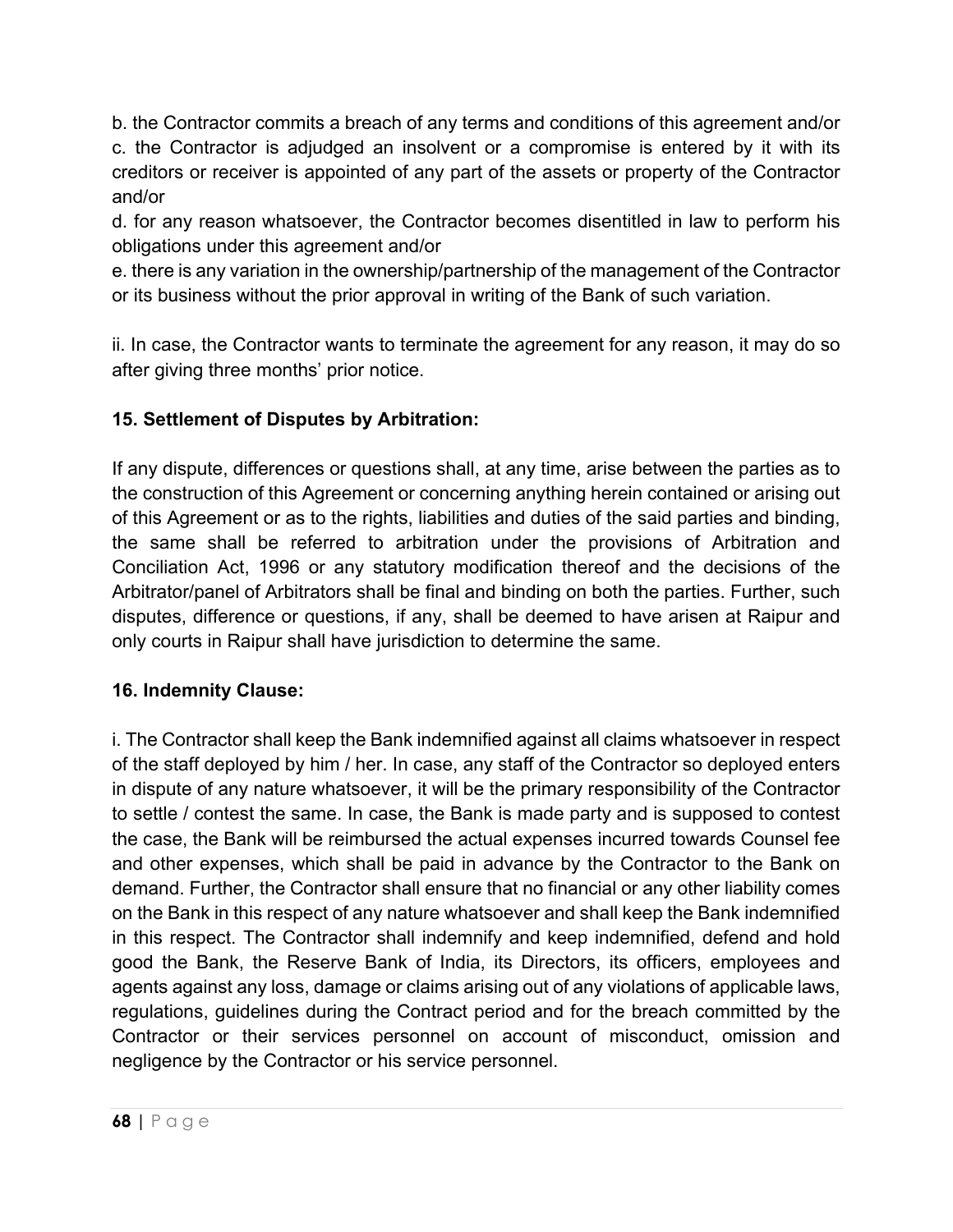ii. The Contractor shall further keep the Bank indemnified against any loss to the property and assets of the Bank. The Bank shall have further right to adjust and / or deduct any of the amounts as aforesaid from the payments due to the Contractor under this contract.

# **17. Non-Disclosure Clause:**

i. The Contractor shall not disclose directly or indirectly any information, materials and details of the Bank's infrastructure / systems / equipment, etc., which may come to the possession or knowledge of the Contractor during the course of discharging his / her contractual obligations in connection with this agreement, to any third party and shall at all times hold the same in strictest confidence. The Contractor shall treat the details of the Contract as private and confidential, except to the extent necessary to carry out the obligations under it or to comply with the applicable laws. The Contractor shall not publish, permit to be published, or disclose any particulars of the works in any trade or technical paper or elsewhere without the previous written consent of the Bank. The Contractor shall indemnify the Bank for any loss suffered by the Bank as a result of disclosure of any confidential information. Failure to observe the above shall be treated as breach of Contract on the part of the Contractor and the Bank shall be entitled to claim damages and pursue legal remedies.

ii. The Contractor shall take all appropriate action with respect to its employees to ensure that the obligations of non-disclosure of confidential information under this agreement are fully satisfied. The Contractor's obligations with respect to non-disclosure and confidentiality will survive the expiry or termination of this agreement for whatever reason.

# **18. Prevention of Sexual Harassment of Women at Work place:**

i. The Contractor / Agency shall be solely responsible for full compliance with the provisions of the "Sexual Harassment of Women at work place (Prevention, Prohibition and Redressal) Act, 2013". In case of any complaint of sexual harassment against its staff / employee/s within the premises of the Bank, the complaint will be filed before the Internal Complaints Committee constituted by the Contractor / Agency or the Local Complaints Committee, as applicable and the Contractor / Agency shall ensure appropriate action under the said Act in respect of the complaint.

ii. Any complaint of sexual harassment from any aggrieved employee of the Contractor against any employee of the Bank or any employee of any other firm working in the Bank shall be taken cognizance of by the Regional Complaints Committee constituted by the Bank.

iii. The Contractor shall be responsible for any monetary compensation that may need to be paid in case the incident involves the staff/employee/s of the Contractor, for instance,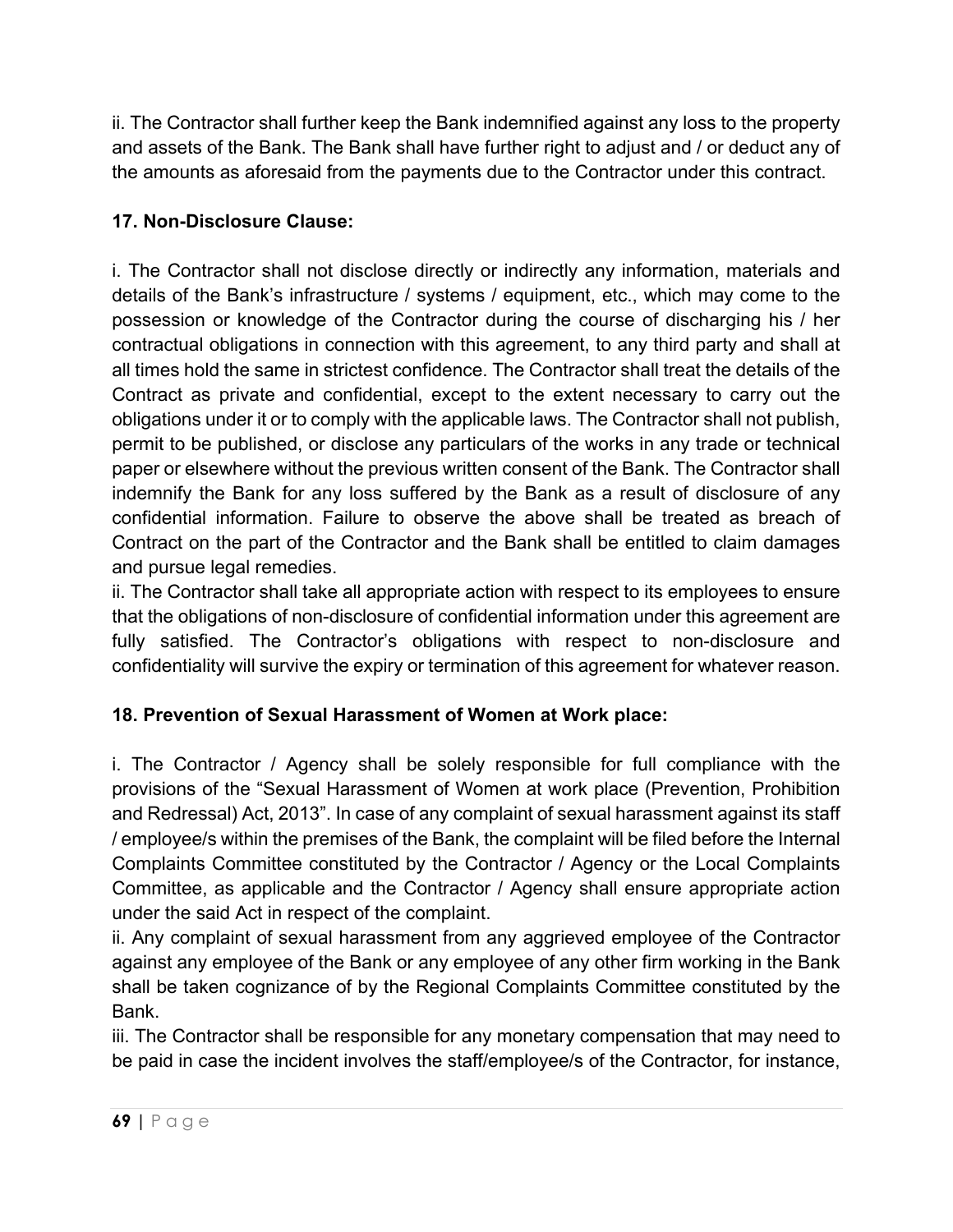any monetary relief to the Bank's employee or other firm's employee, if sexual violence by the employee of the Contractor is proved.

iv. The Contractor shall be responsible for educating its staff / employees about the prevention of sexual harassment at work place and related issues.

# **19. Force Majeure:**

The Contractor shall not be liable for forfeiture of its EMD / Security Deposit (Bank Guarantee) or for payment of liquidated damages or termination for default, if the delay in performance or other failure to perform its obligations under the Contract is a result of an event of Force Majeure. For purposes of the clause, "Force Majeure" means an event beyond the control of the Contractor and not involving the Contractor's fault or negligence and not foreseeable. Such events may include wars or revolutions, fires, floods, epidemics, quarantine restrictions, freight embargoes, etc. The Bank will decide whether delay or failure on the part of the Contractor was the result of an event beyond his control or not. The decision of the Bank in this regard should be final and binding on the Contractor and will not be open to question before any Court / forum in any proceedings.

**20. The Contractor shall undertake to provide trained security personnel in three shifts, consisting of eight hours each. Security Supervisor and Gunman shall work only in one shift. The Contractor shall provide 24 hours continuous security by constantly changing the personnel on rotation basis so that each person deployed by it does not work for more than 8 hours in a particular shift. If it is found that the same person is working in more than one shift on any particular day, salary for the extra shift will not be given.**

21. The Contractor shall maintain neat, complete and legible registers, records, reports and returns for inspection by various authorities at short notice.

22.The Contractor shall comply with the Workmen's Compensation Act, 1923, wherever applicable. The tenderer shall indemnify the Bank, against all claims which may be made upon the Employer whether under the Workmen's Compensation Act, 1923 or any other statue in force during the currency of this contract or at common law in respect of any employee of the Contractor and shall at his own expenses effect and maintain, in the joint names of the Employer and the Contractor r an insurance policy against such risks for which no extra payment will be made by the Bank. Documentary proof of the same has to be submitted to the Bank within one month from the date of deployment of manpower.

23. The authorized person of the Contractor, other than the Security Supervisor, shall personally and exclusively supervise or deploy sufficient supervisory personnel,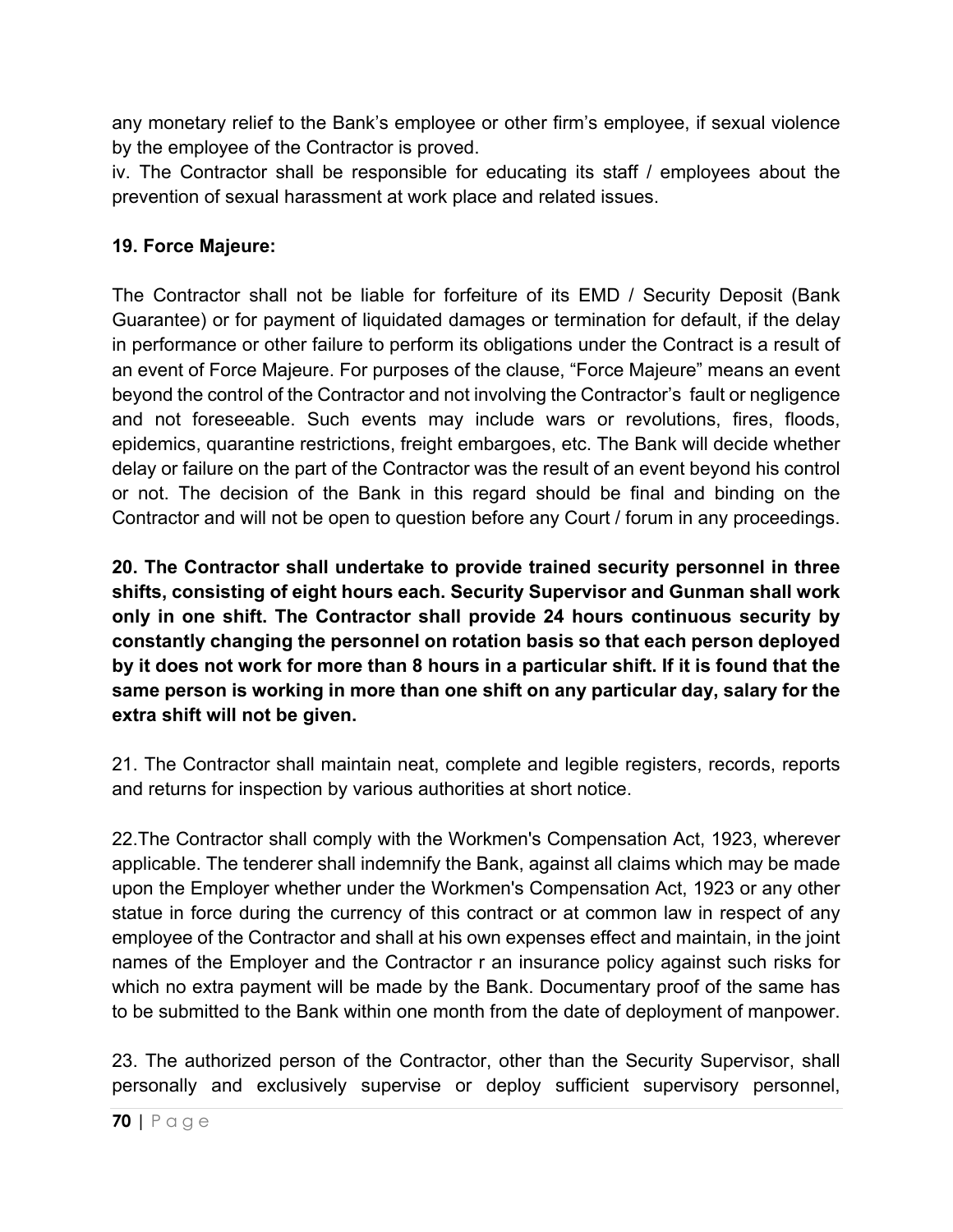exclusively to supervise the work of his employees so as to ensure that the services rendered are carried out to the satisfaction of the Bank.

24. The Contractor shall ensure that no employee of the Contractor will enter or remain on the Bank's premises beyond the specified time limits until and unless it is absolutely necessary for fulfilling contractual obligations.

25. The Contractor shall obtain Police Verification report on character and antecedents of his personnel and other details relating to age, educational qualification, name and permanent address to be provided under this Contract along with their passport size photographs before engaging them for duty in Bank's Premises. Only able bodied, physically fit, well trained, literate, disciplined and honest personnel shall be deployed.

26. The Contractor shall, at its own expenses, get the manpower deployed by it medically and clinically examined within one month of awarding the Contract. The medical reports should be submitted to the Bank. These certificates / reports should also be submitted as and when any new person is deployed by the Contractor.

27. The Contractor shall ensure that the manpower deployed, while on the premises of Bank or while carrying out their obligations, observe the standards of cleanliness, decorum, safety, good behavior and general discipline laid down by the Bank or its authorized agents and the Bank shall be the sole judge as to whether or not the Contractor and /or the manpower deployed have observed the same.

28. The Contractor shall give weekly off to the security personnel and shall provide a reliever in their place. The authorized person of the tenderer is required to conduct surprise check frequently at least twice a week during late hours to see himself that the security guards are discharging the duties faithfully and properly and also submit his report to the official identified by the Bank. No double duty is allowed except in exceptional/emergency cases that too not more than two duties in a month per security guard. The tenderer shall be liable to pay applicable overtime allowance, if any, and no claim will be entertained by the Bank in this regard.

29. The Bank shall not be responsible for payment of any compensation for death of or injury or accident to any of the manpower deployed which may arise out of and in the course of their duties and employment. It is agreed and understood that the Contractor shall alone be liable to pay such damages or compensation to the persons deployed.

30. After deployment, the security guards should be deputed for refresher trainings periodically.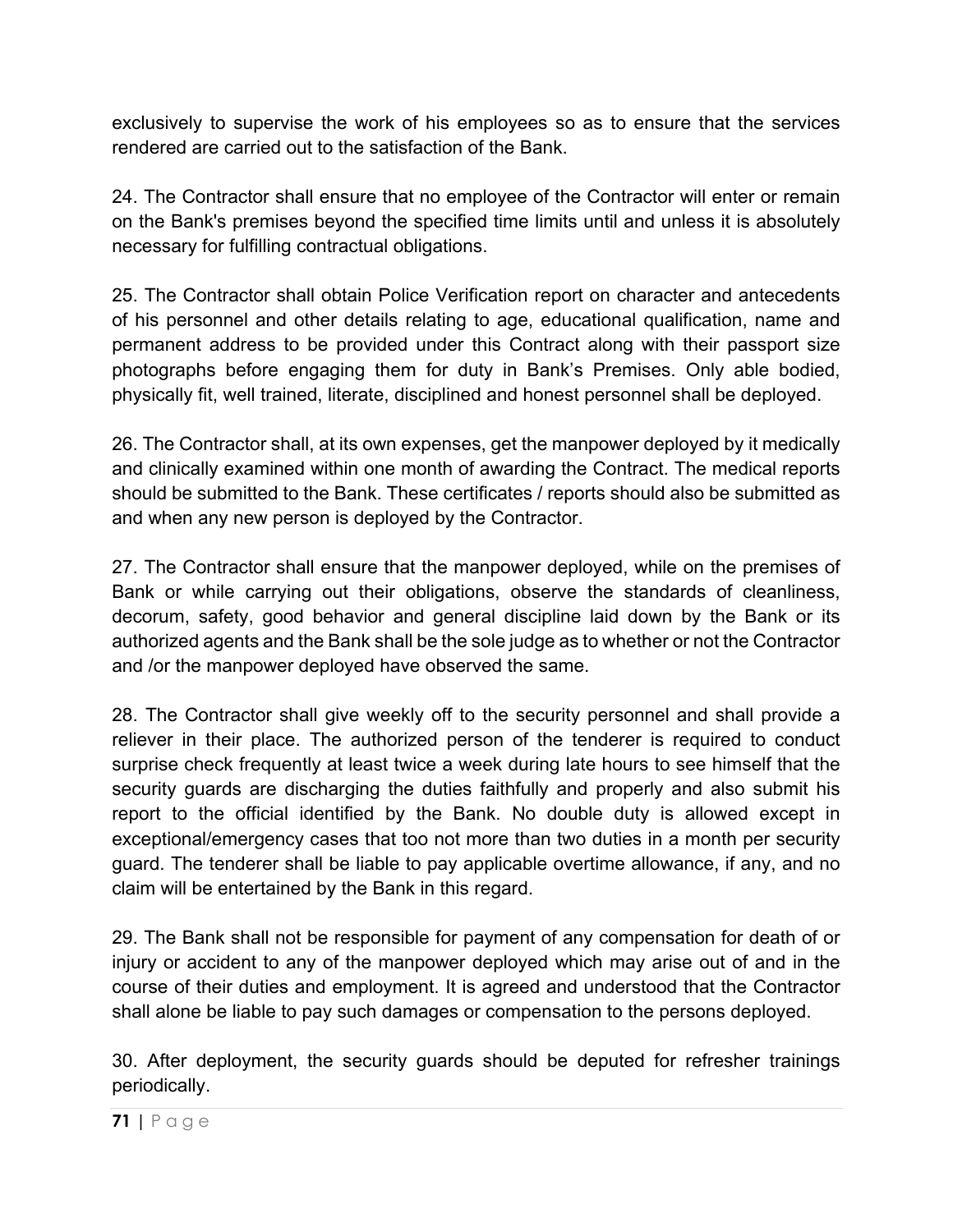31. The Contractor should have Credible Supervisory Infrastructure and network. (Organization level like-Branch head-Security Officers-Field Officers-Security supervisor etc).

32. The Contractor will have to enclose/submit certificate of training before deployment of the security guards/gunman/supervisor.

33. The Bank reserves the right to increase or decrease the number of persons to be deployed, as per the Bank's requirement, at any time during the currency of the Contract.

## **34. Renewal of Contract:**

(i) The contract may be extended for further period on a yearly basis for a maximum of two more years or other shorter periods, on mutual consent, subject to satisfactory performance / service rendered by the contractor. Increase in wages to Security Supervisor / Gun Man/ Security Guards as per wages declared by DGR during the tenure of the contract shall be duly honoured by the Bank so as to ensure contractor's obligation of payment of at least minimum wages to staff deployed to the Bank. However, this shall be only to the extent of meeting the payment of at least minimum wages to the Security Supervisor / Gunman/ Security Guards deployed at the Bank. If the wages already being paid is sufficient to meet the enhanced minimum wages requirement, no further increase will be effected in respect of payments to Security Supervisor / Security Guards deployed.

The service charge rate (in terms of percentage i.e. ……) will be fixed and the service charge sum (in terms of ₹) will be accordingly regularly increased / decreased as per applicable DGR rates related to increment / decrement in VDA Charges.

(ii) **Reliever** –No extra amount will be paid for posting of reliever.

(iii) The contractor shall execute an Agreement, at its own expenses, on a non-judicial Stamp Paper of appropriate value, as per the Articles of Agreement provided in this Tender Document, on receipt of intimation from the Bank of the acceptance of his tender. The original shall be retained by the Bank and duplicate by the Contractor.

IN WITNESS WHEREOF the Employer and the Contractor have set their respective hands to these presents and two duplicates hereof the day and year first herein above written.

(If the Contractor is a partnership or an individual)